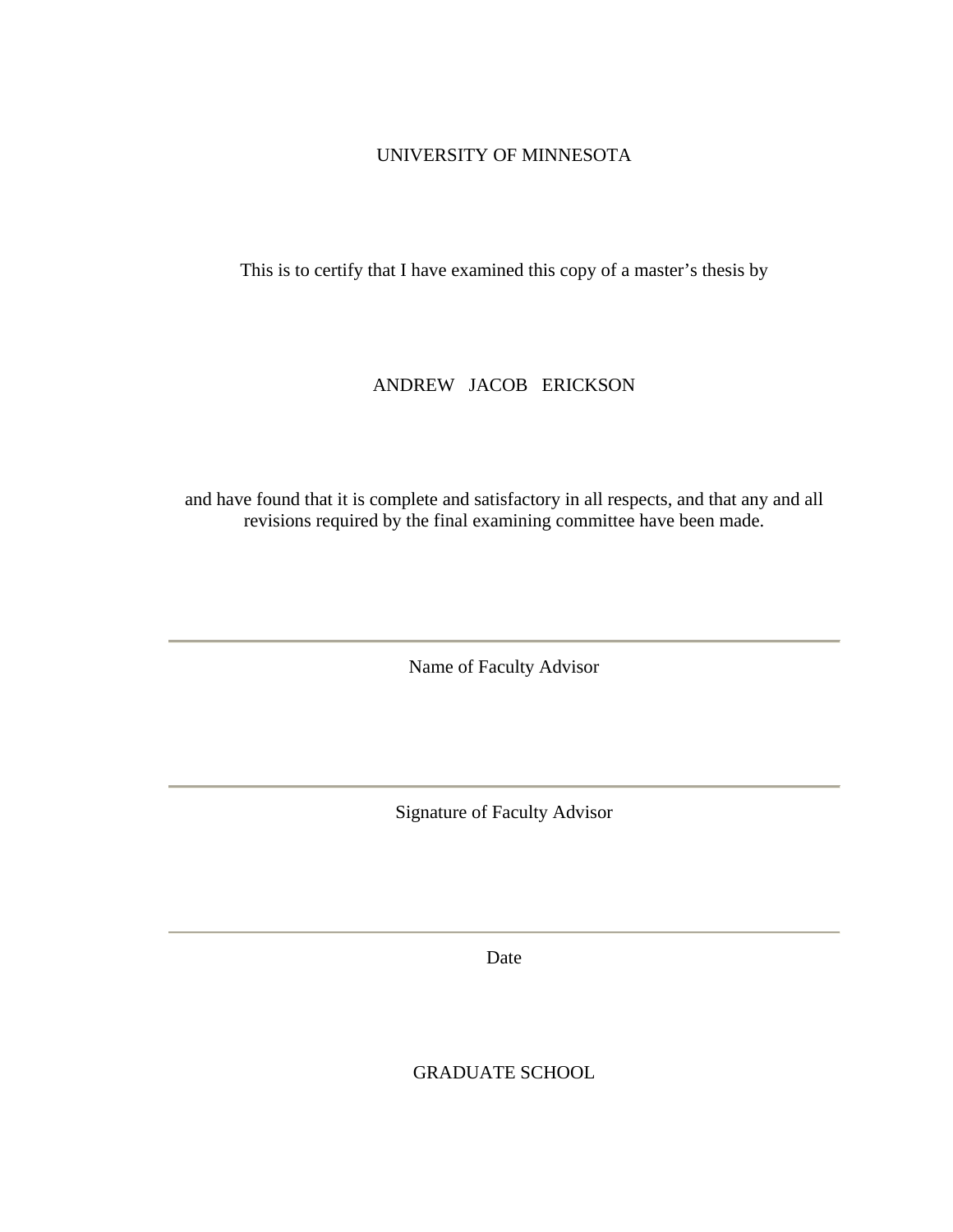# **Enhanced Sand Filtration for Storm Water Phosphorus Removal**

# A THESIS SUBMITTED TO THE FACULTY OF THE GRADUATE SCHOOL OF THE UNIVERSITY OF MINNESOTA BY

### ANDREW JACOB ERICKSON

# IN PARTIAL FULFILLMENT OF THE REQUIREMENTS FOR THE DEGREE OF MASTER OF SCIENCE

JUNE 2005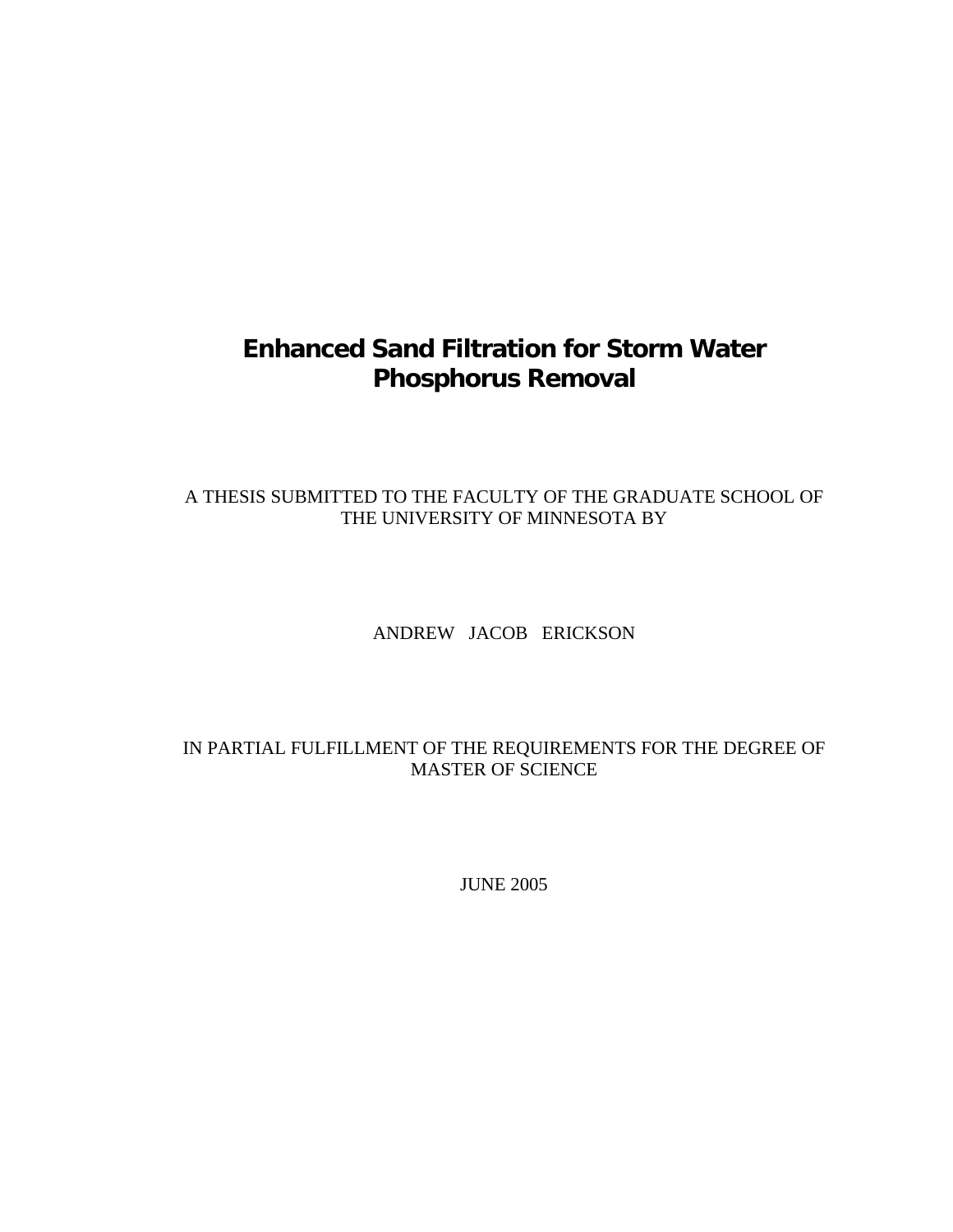#### ACKNOWLEDGEMENTS

To my advisor, John Gulliver, whom I give my utmost respect and sincerest gratitude for his patience, guidance, and vision throughout this process; I thank you. I would also like to thank Peter Weiss for critiquing endless copies of this document and helping to guide my experiments.

I am grateful to the Local Road Research Board (LRRB) for funding this research as well as MnDOT for their interest and support.

I want to thank Ben Erickson, Mike Plante, and everyone else at St. Anthony Falls Lab for their assistance and playful attitudes. Additional thanks to Jason Giovannettone for his logic and his laughter.

To my fiancée, Lana; without your love and encouragement I couldn't have weathered the storms and kept my nose to the grindstone. Thank you all so very much.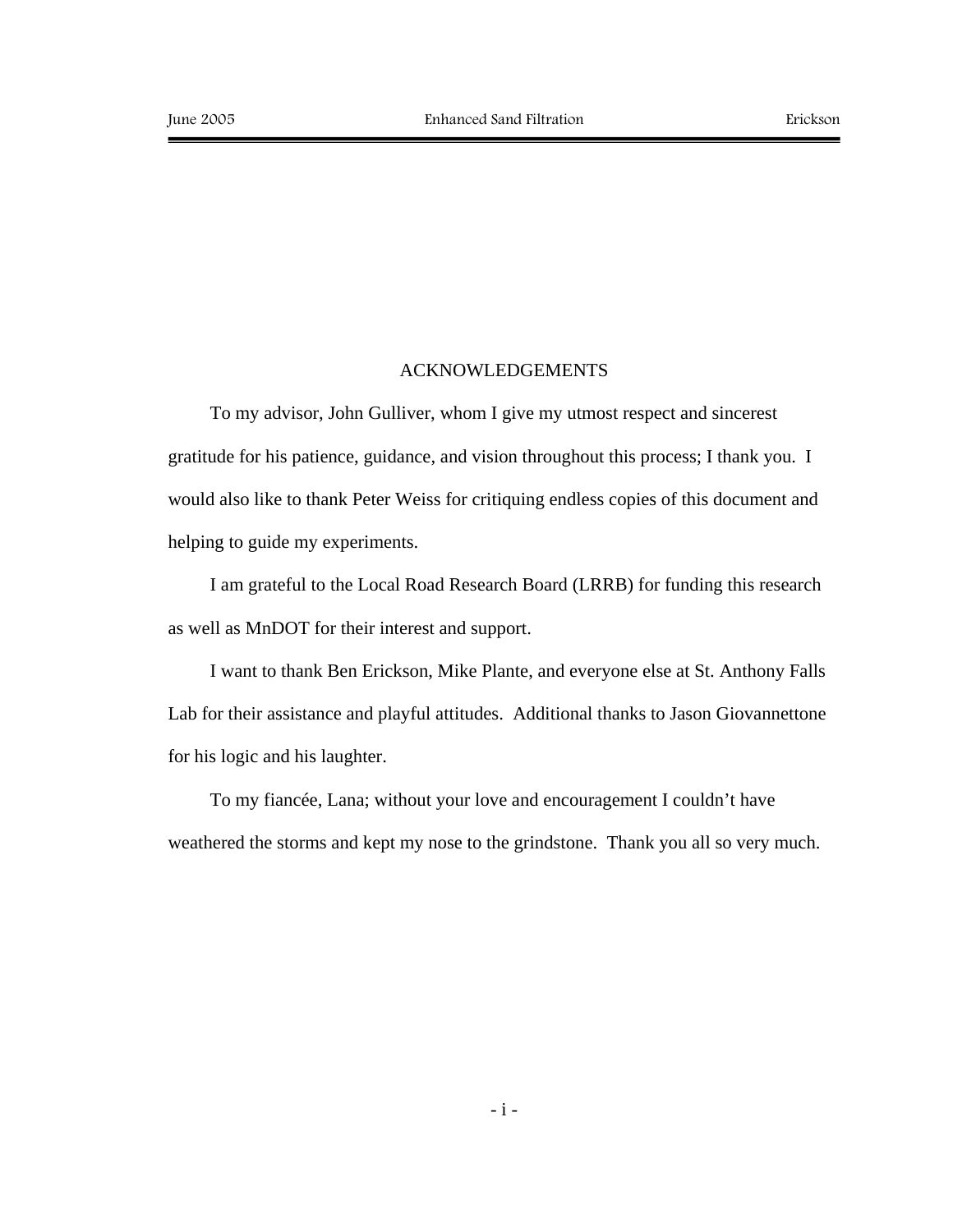### **Overview**

The U.S. EPA. (2000) reports that "approximately 40 percent of surveyed U.S. waterbodies are still (as of 1996) impaired by pollution" and a "leading source of this impairment is polluted runoff." While storm water management has historically been focused on the *quantity* of urban storm water runoff, recent legislation pursuant to the Clean Water Act of 1972 has forced many municipalities and communities to begin regulating the *quality* of their runoff as well. Sand filtration is one management technique designed to remove pollutants associated with storm water runoff. It treats runoff by physically sieving suspended particulates and the associated pollutants from the water. While this process may remove particulates and debris, it has no mechanism to remove dissolved contaminants, such as phosphorus. To remove dissolved phosphorus, sand filtration must be enhanced with materials that possess chemical adsorption or precipitation processes to pull dissolved phosphorus from the storm water runoff.

This thesis is composed of two manuscripts focused on treatment of storm water runoff by enhanced sand filtration. The first manuscript uses batch studies to examine several potential enhancement materials to sand filtration for the removal of dissolved phosphorus. Based on the results of these batch studies, the second manuscript examines steel wool, calcareous sand, and limestone in column studies and characterizes the dissolved phosphorus removal by steel wool from these column studies with a mathematical model.

Chapter 1, entitled "Phosphorus Capacity of Enhanced Sand for Storm Water Filtration," provides an experimental evaluation of sand filtration enhancements for the

 $-$  ii  $-$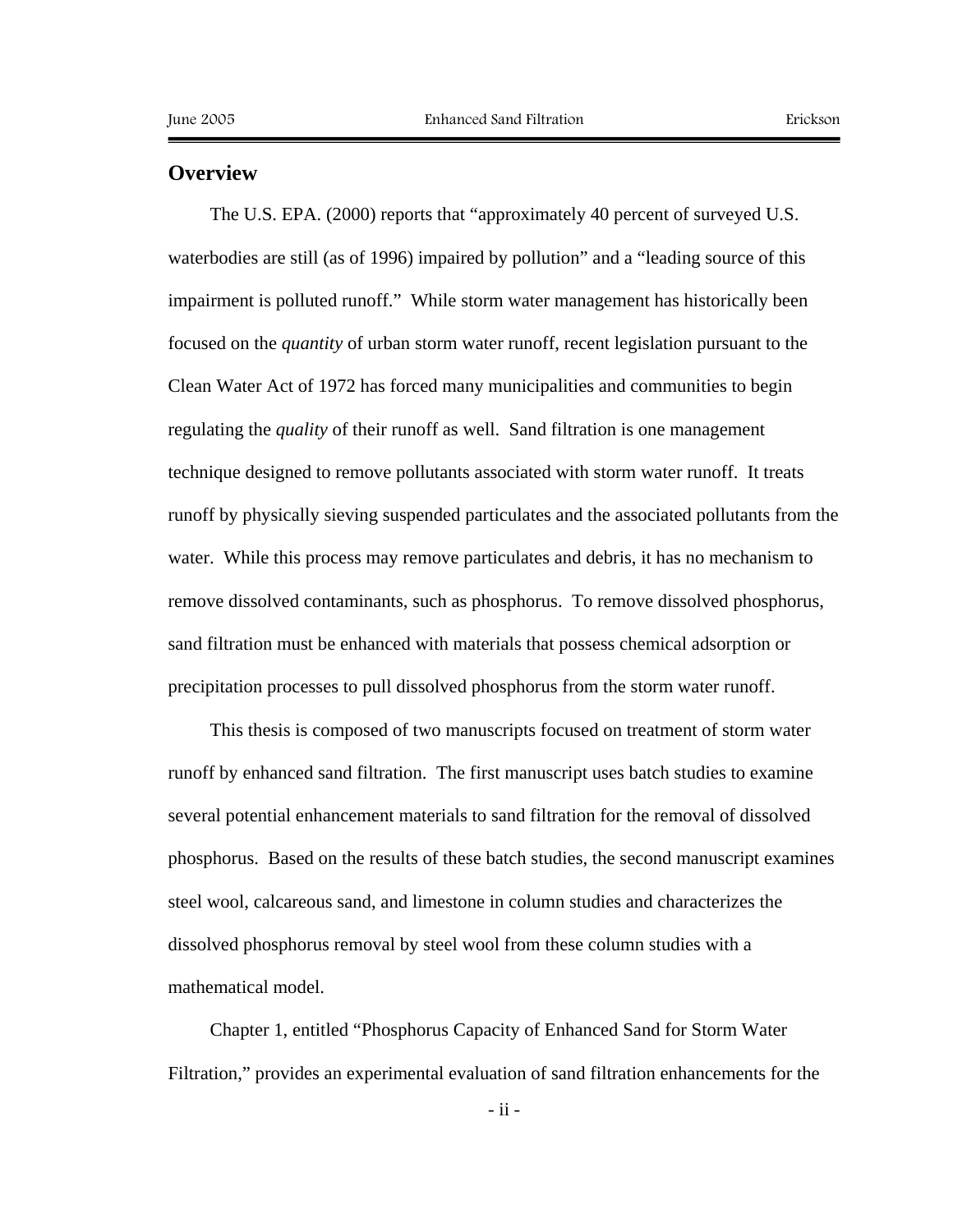removal of dissolved phosphorus from storm water. This preliminary evaluation quickly assessed several sand filtration enhancements under ideal conditions with batch studies, which are designed to determine phosphorus removal capacity and therefore allowed for the more focused column study research (Chapter 2). In addition to the results of this evaluation, Chapter 1 also contains a detailed review of the chemical precipitation and adsorption processes that govern dissolved phosphorus removal by enhanced sand filtration and a literary review of previously published batch study results. The manuscript will be submitted for publication to the Journal of Environmental Quality.

Chapter 2, entitled "Enhanced Sand Filtration for Storm Water Phosphorus Removal," uses the preliminary results found in Chapter 1 to evaluate three sand filtration enhancements with column studies: calcareous sand, limestone, and steel wool. Using the data from these column studies and a mass balance of phosphorus and steel wool, a model was developed to describe the processes of dissolved phosphorus removal in the sand filtration columns enhanced with steel wool. The manuscript will be submitted for publication as a companion to the Journal of Environmental Quality.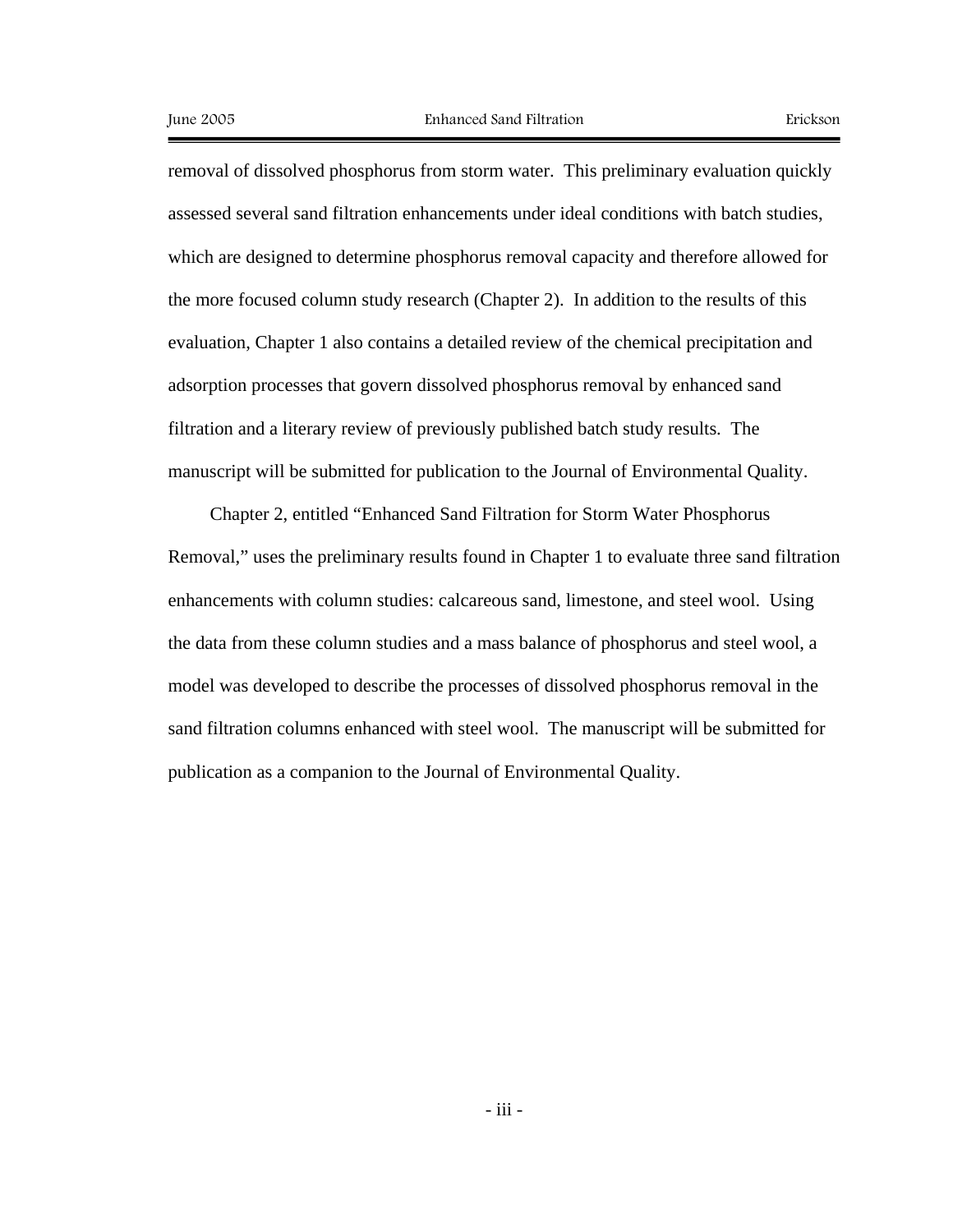## TABLE OF CONTENTS

| Chapter 1: Phosphorus Capacity of Enhanced Sand for Storm Water Filtration  1 |  |
|-------------------------------------------------------------------------------|--|
|                                                                               |  |
|                                                                               |  |
|                                                                               |  |
|                                                                               |  |
|                                                                               |  |
|                                                                               |  |
|                                                                               |  |
|                                                                               |  |
|                                                                               |  |
|                                                                               |  |
|                                                                               |  |
| Chapter 2: Enhanced Sand Filtration for Storm Water Phosphorus Removal 32     |  |
|                                                                               |  |
|                                                                               |  |
|                                                                               |  |
|                                                                               |  |
|                                                                               |  |
|                                                                               |  |
|                                                                               |  |
|                                                                               |  |
|                                                                               |  |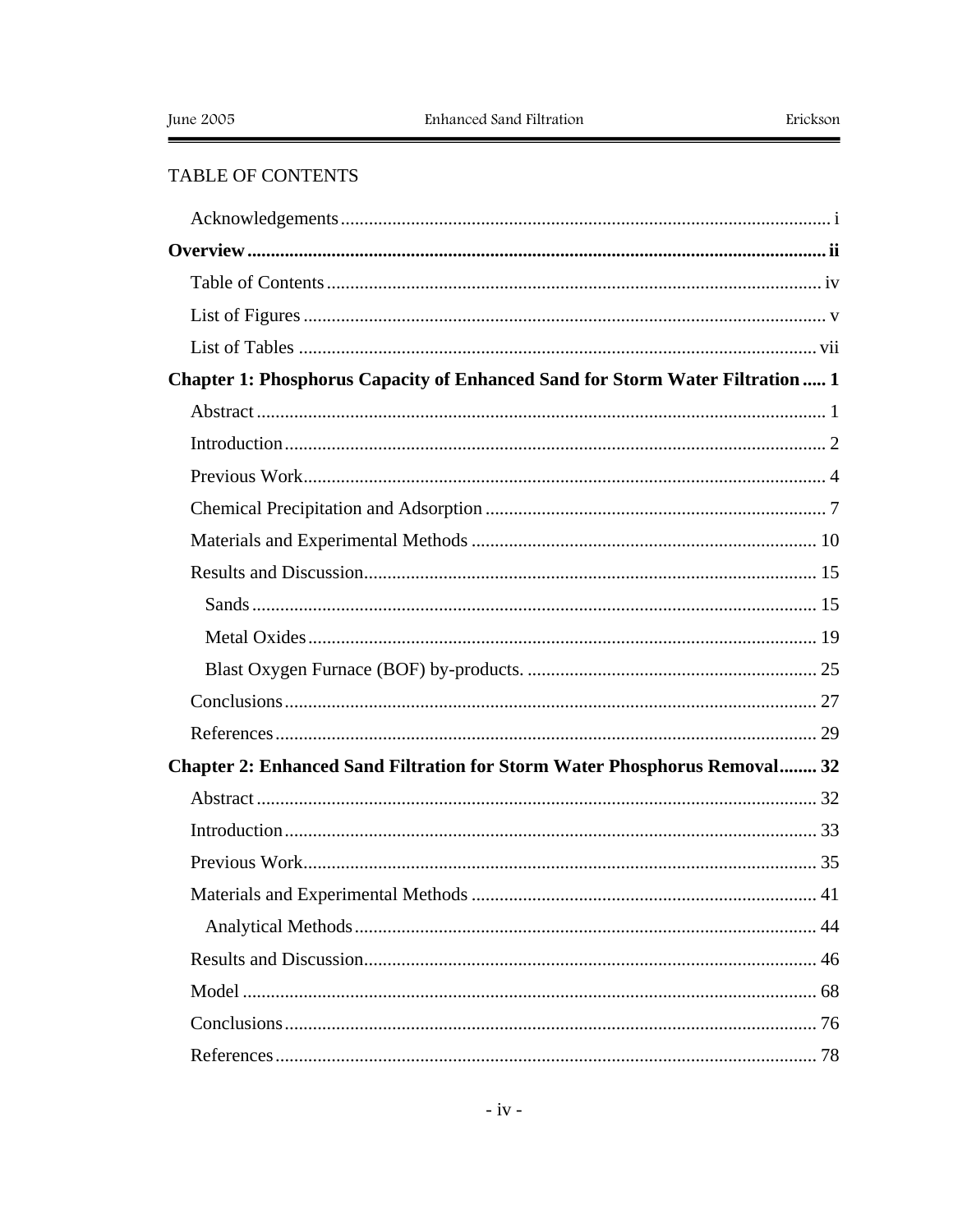## LIST OF FIGURES

| Figure 4: Phosphorus removal by limestone with calcareous sand or limestone.  18         |
|------------------------------------------------------------------------------------------|
| Figure 5: Phosphorus removal by Aluminum Oxide with Calcareous Sand/Limestone.           |
|                                                                                          |
| Figure 6: Phosphorus removal by Steel Wool and Aluminum Oxide with C 33 sand.  23        |
| Figure 7: Phosphorus removal by Steel wool with calcareous sand with/without             |
|                                                                                          |
|                                                                                          |
| Figure 9: Dissolved phosphorus fraction for Minneapolis and St. Paul, MN metropolitan    |
|                                                                                          |
| Figure 10: Mean pH $\pm$ 1 standard deviation (n = 22, 23, or 24) of column effluent  47 |
|                                                                                          |
| Figure 12: Sum of phosphorus mass removed by C 33 sand (column J) and 5% steel wool      |
|                                                                                          |
| Figure 13: Fine particles of oxidized iron found in effluent from columns 54             |
| Figure 14: Hydraulic conductivity, phosphorus removal, and model fit: 5% steel wool,     |
|                                                                                          |
| Figure 15: Hydraulic conductivity, phosphorus removal, and model fit: 5% steel wool,     |
|                                                                                          |
| Figure 16: Hydraulic conductivity, phosphorus removal, and model fit: 5% steel wool,     |
|                                                                                          |
| Figure 17: Hydraulic conductivity, phosphorus removal, and model fit: 2% steel wool,     |
|                                                                                          |
| Figure 18: Hydraulic conductivity, phosphorus removal, and model fit: 2% steel wool,     |
|                                                                                          |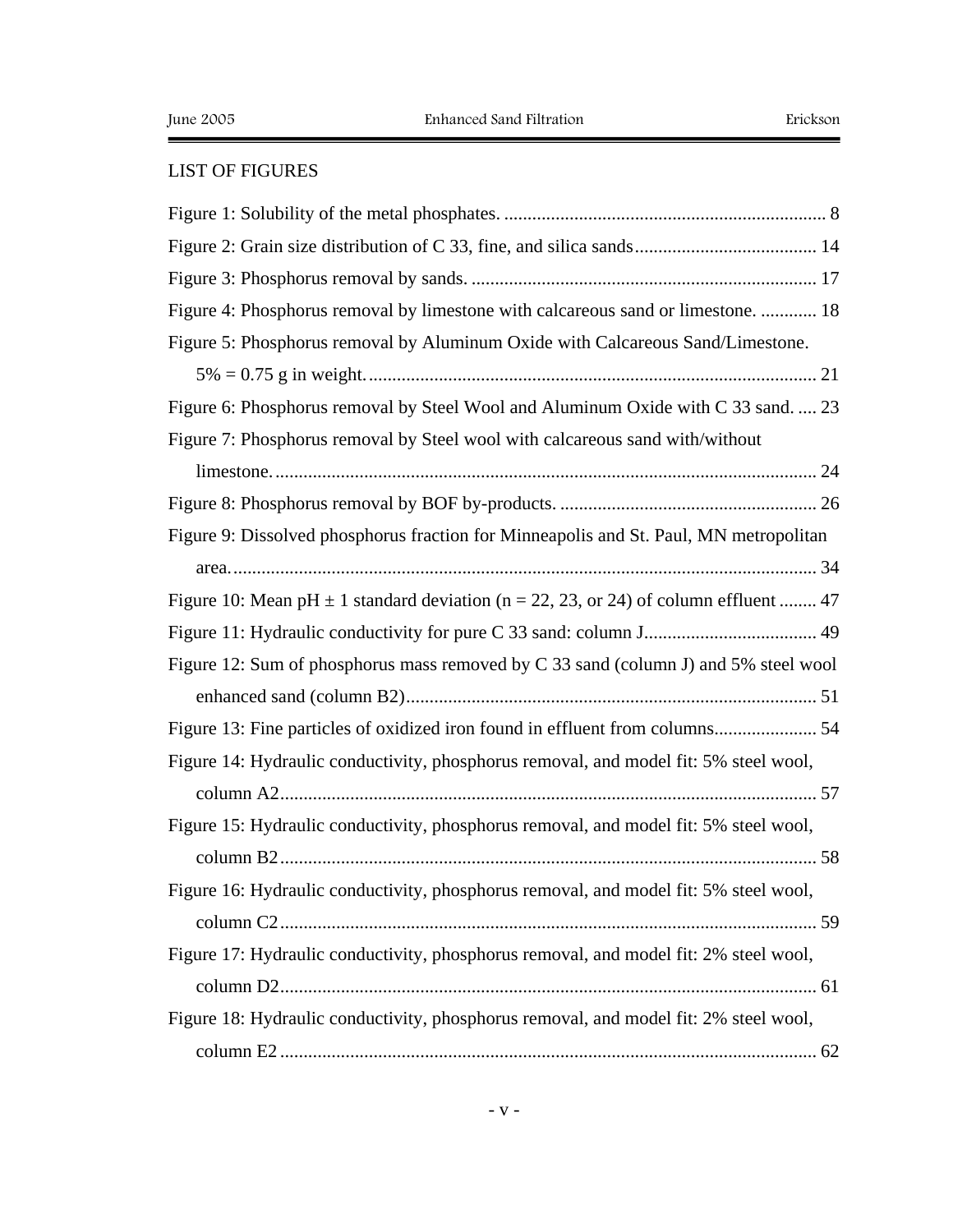| Figure 19: Hydraulic conductivity, phosphorus removal, and model fit: 2% steel wool,                                |
|---------------------------------------------------------------------------------------------------------------------|
|                                                                                                                     |
| Figure 20: Hydraulic conductivity, phosphorus removal, and model fit: steel wool fabric,                            |
|                                                                                                                     |
| Figure 21: Hydraulic conductivity, phosphorus removal, and model fit: steel wool fabric,                            |
|                                                                                                                     |
| Figure 22: Hydraulic conductivity, phosphorus removal, and model fit: steel wool fabric,                            |
|                                                                                                                     |
| Figure 23: Equilibrium concentration, C*, assumed for steel wool. $\beta_0 = 1 - C^*/C_{\text{in}}$ at $\Sigma M =$ |
|                                                                                                                     |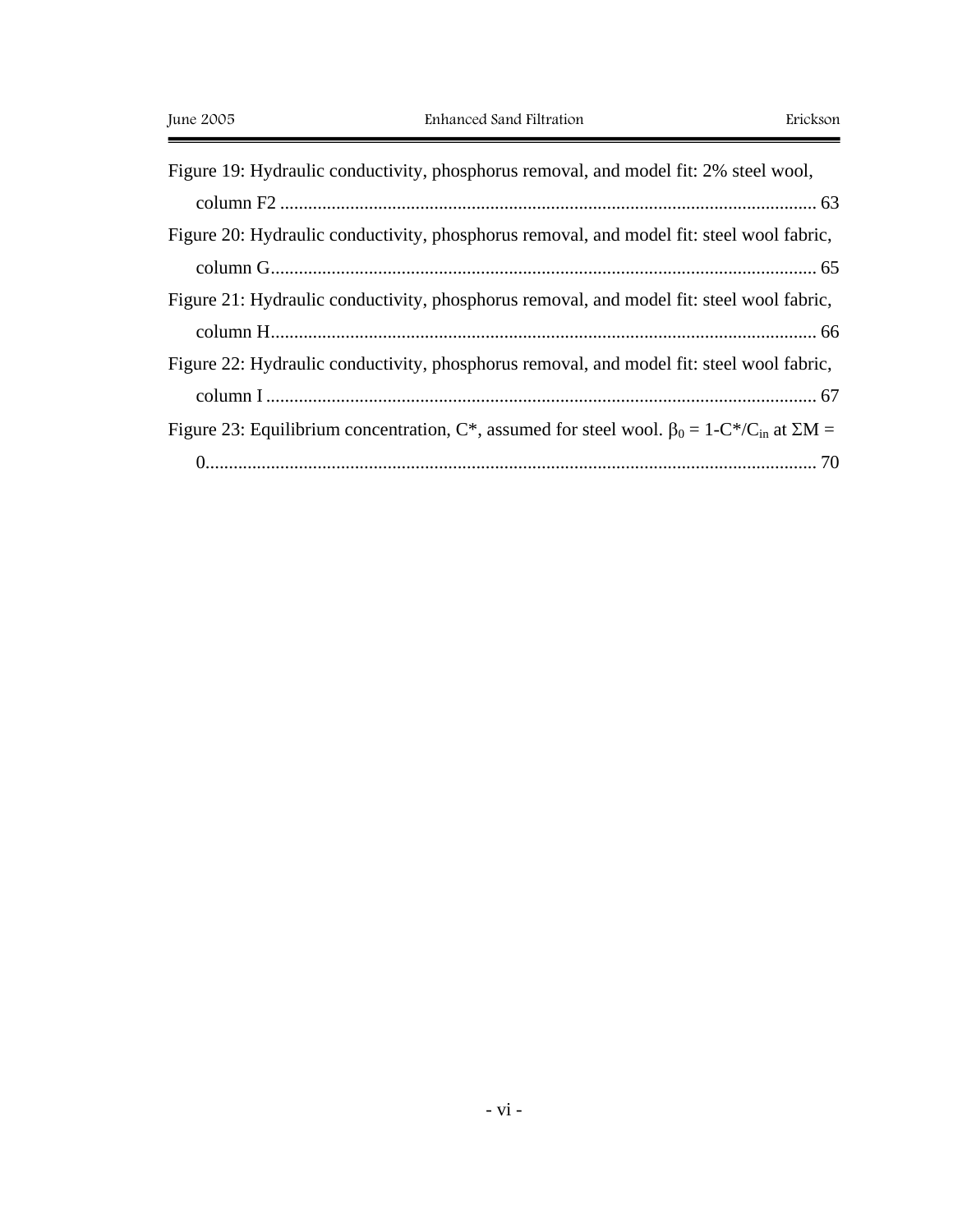# LIST OF TABLES

| Table 2: Experiments with Metal Oxides (Steel Wool and Aluminum Oxide) 12                  |
|--------------------------------------------------------------------------------------------|
|                                                                                            |
| Table 4: Elemental composition in experimental media (mg/g dry weight)  13                 |
|                                                                                            |
| Table 6: Column mixes, filter fabrics, and designators with a letter indicating the column |
|                                                                                            |
| Table 7: Fine particle analysis for limestone and calcareous sand  46                      |
| Table 8: Mean hydraulic conductivity and contact time, total mass removed (total and       |
|                                                                                            |
|                                                                                            |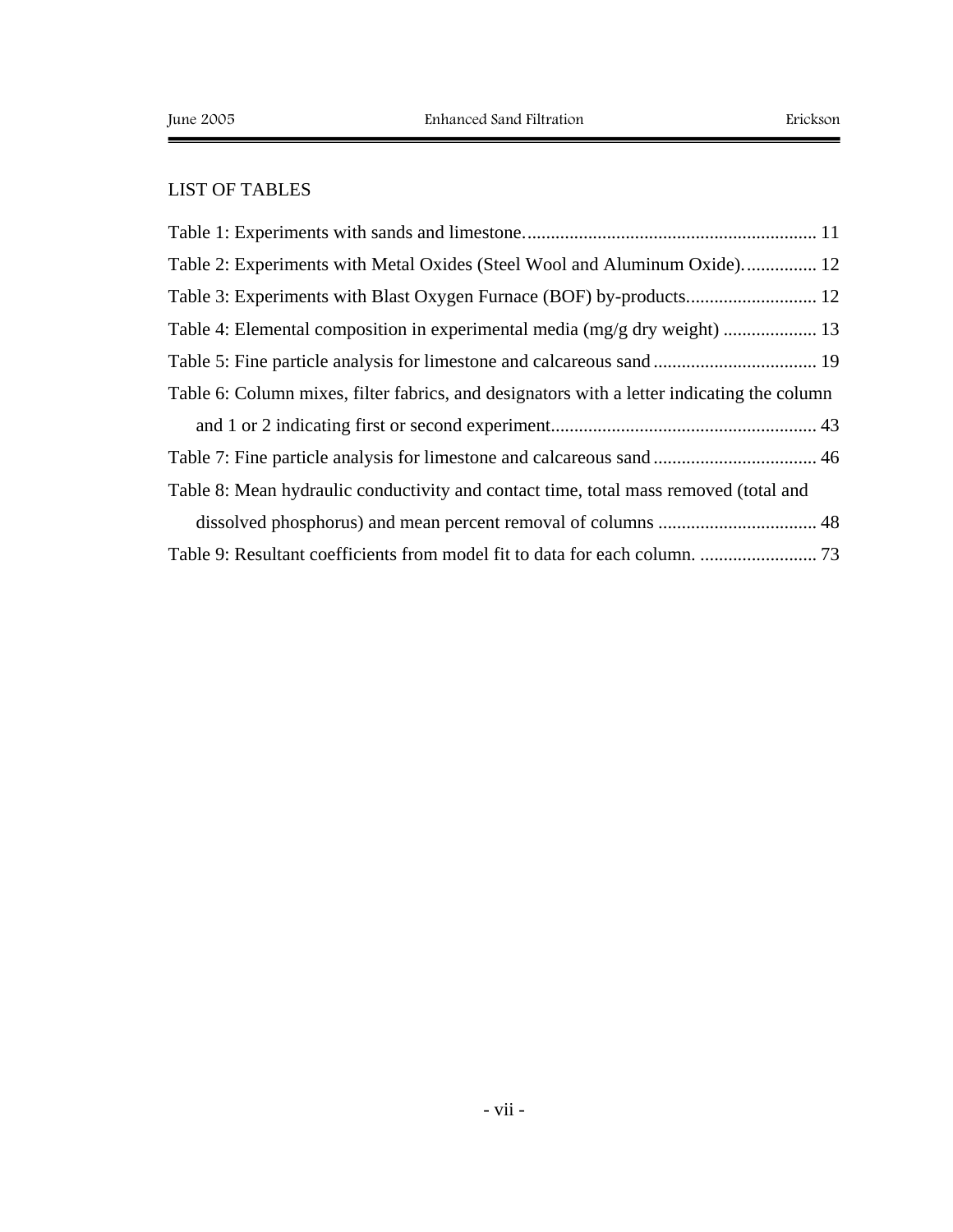# **Chapter 1: Phosphorus Capacity of Enhanced Sand for Storm Water Filtration**

*by A.J. Erickson*1*, P.T. Weiss*2*, and J.S. Gulliver*<sup>1</sup>

### ABSTRACT

 $\overline{a}$ 

Of utmost concern in storm water treatment today is the removal of dissolved phosphorus. One method to effectively determine the phosphorus removal capacity of different media for sand filtration is controlled, well mixed experiments called batch studies. Batch studies with an initial phosphorus concentration typical of storm water were conducted at the University of Minnesota on C 33 sand, calcareous sand, limestone, three blast oxygen furnace (BOF) by-products, aluminum oxide, and chopped granular steel wool for the removal of dissolved phosphorus from synthetic storm water runoff. After evaluation, our conclusions are:  $(1)$  C 33 sand alone can remove some dissolved phosphorus but batch studies are inconclusive about longevity of removal and pH affects; (2) calcareous sand and limestone removed significantly more dissolved phosphorus as compared to C 33 sand alone; (3) C 33 enhanced with aluminum oxide removed little, if any, additional phosphorus as compared to  $C$  33 sand alone; (4) chopped granular steel wool removed significantly more phosphorus than C 33 sand alone after 10 hours of contact; (5) increases in mass of steel wool increased dissolved phosphorus removal; and (6) BOF by-products exhibited the most dissolved phosphorus removal, but produced alkaline pH conditions that exceed nationally suggested and state enforced standards. Based on these findings, sand filtration enhanced with steel wool, calcareous sand, or

<sup>1</sup> St. Anthony Falls Laboratory, Department of Civil Engineering, University of Minnesota, Minneapolis, MN 2 Department of Civil Engineering, Valparaiso University, Valparaiso, IN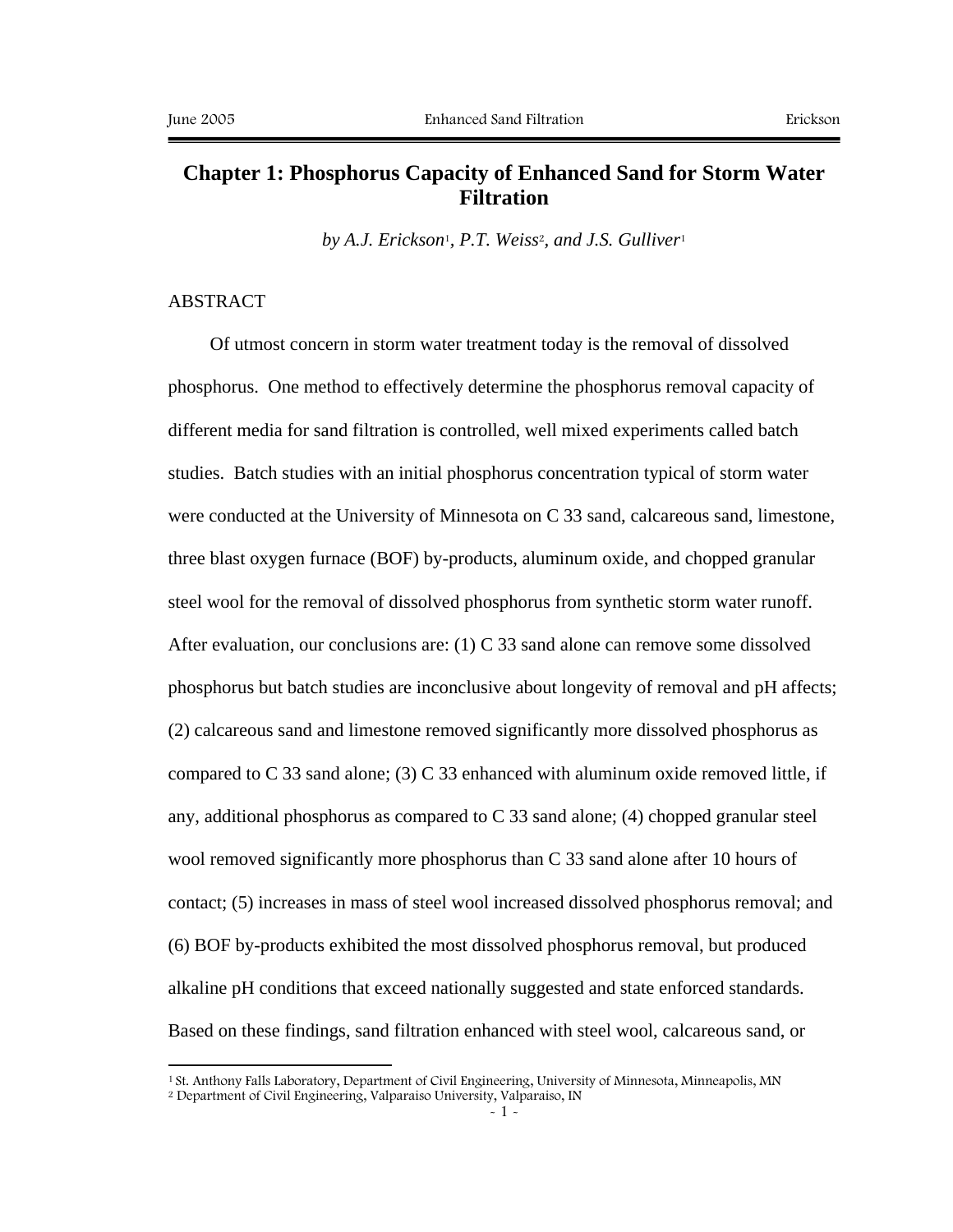limestone has the potential to be practical and cost effective, but must be investigated further in laboratory column experiments or field sand filtration applications to ensure clogging or pH effects are not detrimental to the sand filter's functionality and to determine the long-term effectiveness of these enhancements.

#### INTRODUCTION

Nutrients (phosphorus and nitrogen) are one of the many pollutant categories being targeted for removal from storm water runoff. The U.S. EPA. (1999) reports that excess nutrients can initiate nuisance algae blooms that generate negative aesthetic and eutrophic conditions in receiving lakes and rivers. In temperate fresh waters, dissolved phosphorus is the limiting nutrient as reported by Aldridge and Ganf (2003); Schindler (1977). It exists in the form of phosphates ( $H_3PO_4$ ,  $pH < 2.16$ ;  $H_2PO_4$ ,  $pH < 7.20$ ;

 $HPO<sub>4</sub><sup>2</sup>$ ,  $pH < 12.35$ , Benjamin (2002); Stumm and Morgan (1981)) contributed to storm water from laundering and commercial cleaning processes, treatment of boiler waters, fertilizers on agricultural or residential cultivated land, biological processes instigated by sewage, food residues, and/or plant material waste, etc. (A.P.H.A. *et al.* (1998); U.S. EPA. (1999)). Dissolved phosphorus (phosphates) is defined as the amount of phosphorus that passes through a 0.45 micron filter (A.P.H.A. *et al.* (1998)). To remove it from storm water runoff, it must be converted to a solid phase and removed as a particulate (Jenkins *et al.* (1971)).

Efficient phosphate removal is only possible if chemical treatment methods are employed for dissolved phosphorus fractions along with conventional sedimentation

- 2 -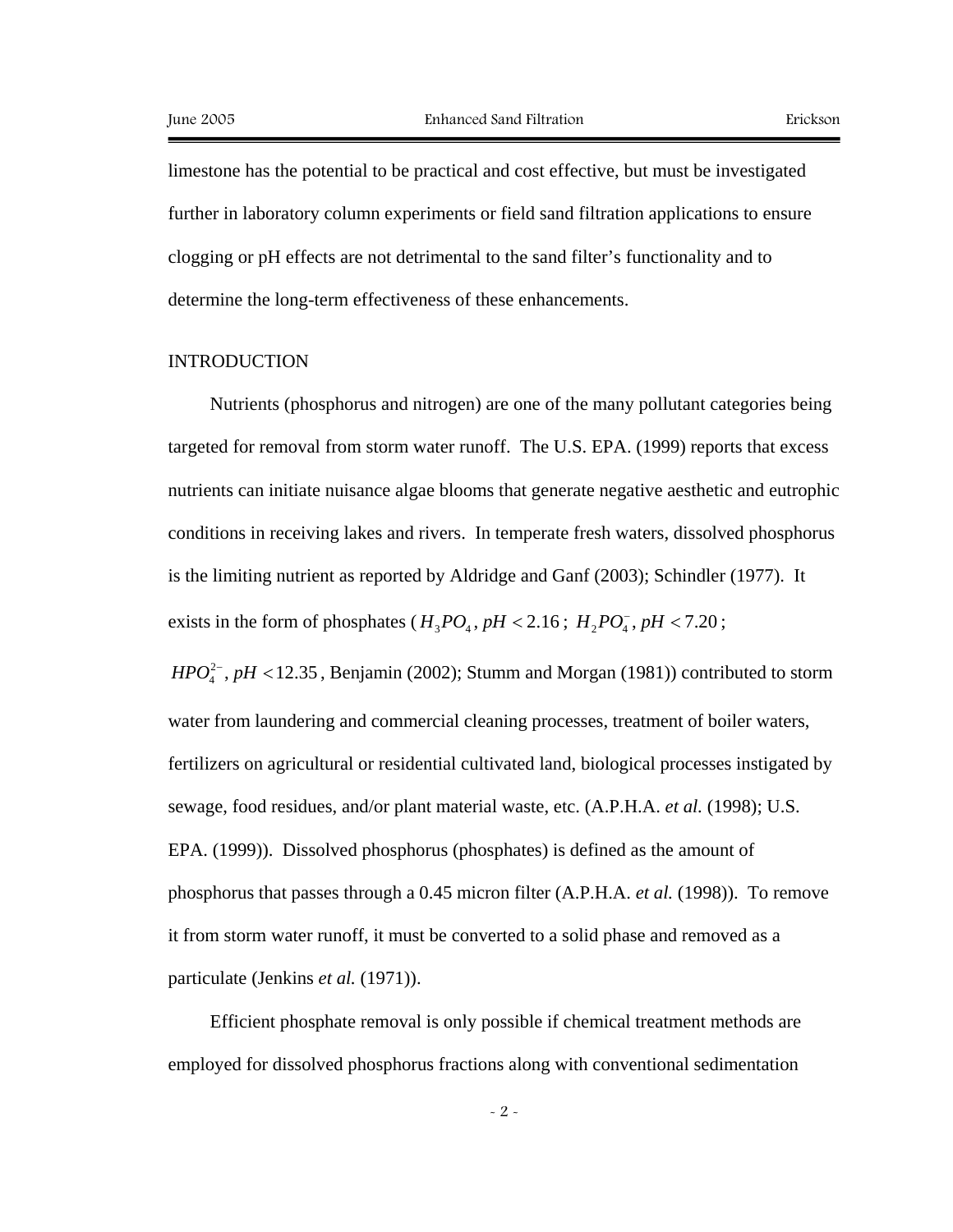processes (Jenkins *et al.* (1971)). Possible chemical treatment methods include precipitation by calcium, aluminum, or iron and surface adsorption to iron oxide or aluminum oxide. Phosphorus precipitation is dominated by iron and aluminum in acidic to neutral conditions and calcium in neutral to alkaline conditions. Surface adsorption to iron decreases as pH increases but can still occur in pH as high as 11 (Stumm and Morgan (1981)). Sources of calcium, aluminum and iron used in this study include limestone  $(CaCO<sub>2</sub>)$ , calcareous sand  $(Ca<sup>2+</sup>$  enriched sand typically by  $CaCO<sub>2</sub>$ ), aluminum oxide  $(A_l, O_3)$ , steel wool (Fe), and Blast Oxygen Furnace (BOF) by-products (*Fe* and  $Ca^{2+}$  constituents) from the steel manufacturing industry.

Chemical phosphorus removal and pH are interrelated and must be balanced to provide cost effective removal of dissolved phosphorus. The U.S. EPA. (2002), through published national secondary drinking water standards, suggests that pH values remain between 6.5 and 8.5 and most states have followed this initiative. The Minnesota Pollution Control Agency, for example, mandates that pH values remain between 6.5 and 8.5 for class 2A waters: aquatic life and recreation (MN P.C.A. (2003a)) and between 6.0 and 8.5 for class 4A waters: agriculture and wildlife (MN P.C.A. (2003b)).

The value of batch studies is paramount to storm water treatment. Batch studies determine a quantified capacity under ideal contact conditions that can be replicated and allow for the quick examination of many mix combinations and quantities. They can be used to determine baseline data and preliminary removal rates prior to laboratory or field experiments. This paper investigates the potential effectiveness of eight materials (C 33 sand, calcareous sand, limestone, aluminum oxide, steel wool, and three BOF by-

- 3 -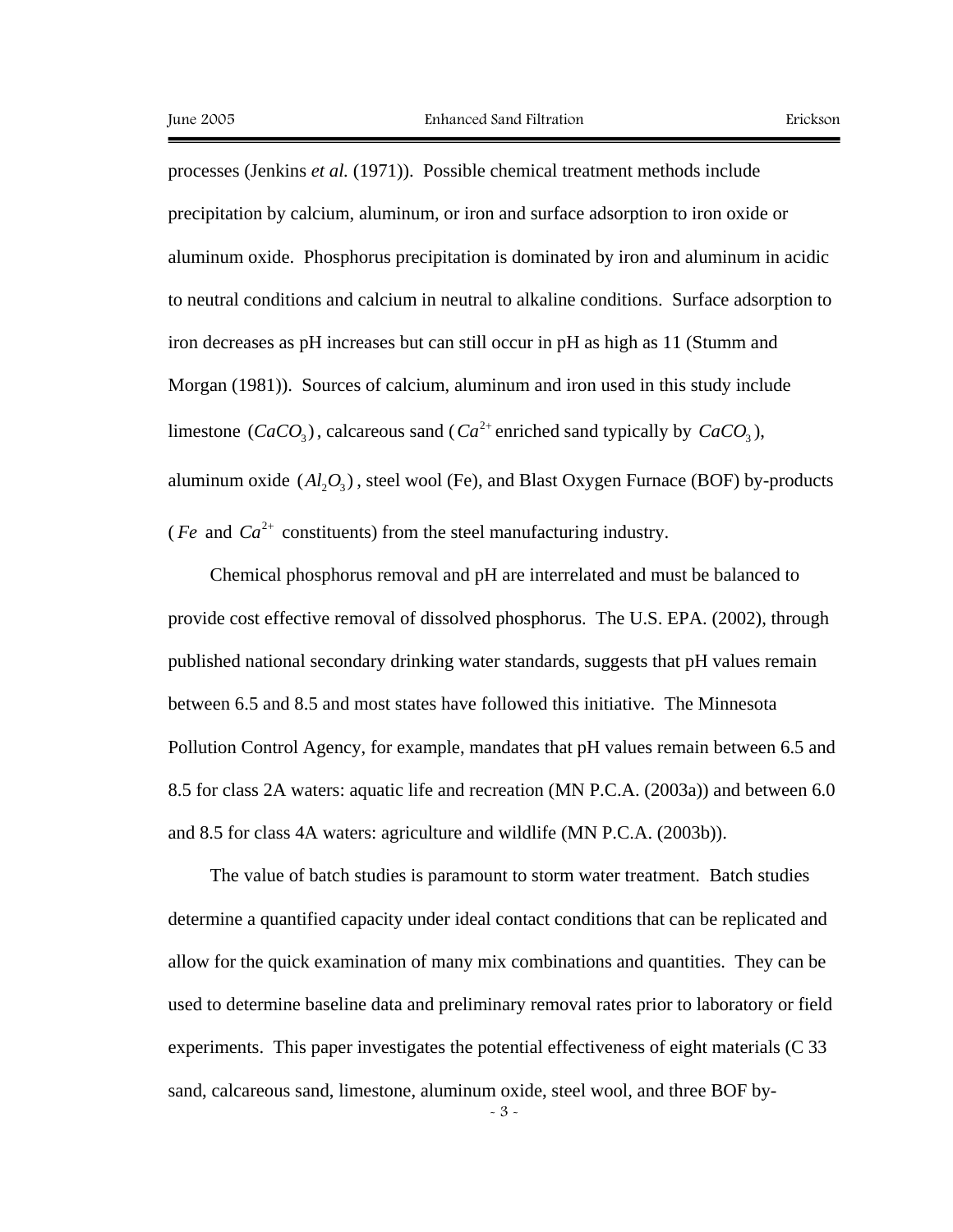products) with regard to their ability to remove dissolved phosphorus from storm water runoff using results from batch studies conducted at the University of Minnesota.

#### PREVIOUS WORK

Based upon a publication by the U.S. EPA from 1983, the Water Environment Federation in conjunction with the American Society of Civil Engineers (W.E.F. and A.S.C.E. (1998)) report that the event mean concentration for total phosphorus in urban runoff is 0.33 mg/L and "soluble" phosphorus is 0.12 mg/L. A more recent report by Brown *et al.* (2003) based upon three different studies (~500, 107, and >3,783 storm events, respectively) states that a total phosphorus concentration of 0.3 mg/L is adequate to describe both new and old urban development. Urban runoff in the Twin Cities Metropolitan Area (Minneapolis and St. Paul, MN) exhibits event mean concentrations for total and dissolved phosphorus, respectively, as a function of climatic season: 1.37 and 0.37 mg/L for winter, 0.85 and 0.53 mg/L for spring, 0.59 and 0.21 mg/L for summer, and 0.55 and 0.21 mg/L for fall as described by Brezonik and Stadelmann (2002).

Baker *et al.* (1998) performed batch studies on the removal of phosphorus from subsurface sewage with concentrations of  $10 \pm 2$  mg  $PO_4^{3-} - P$  /L and pH ranging from 5.5-6.0 to simulate onsite wastewater disposal system effluent. Their experiments studied calcareous and non-calcareous sands, limestone, iron oxides, and aluminum oxides for dissolved phosphate and pH modification over a maximum exposure time of 10 hours. From the graphical results it is evident that the 100% (by weight) silica sand and 100%

- 4 -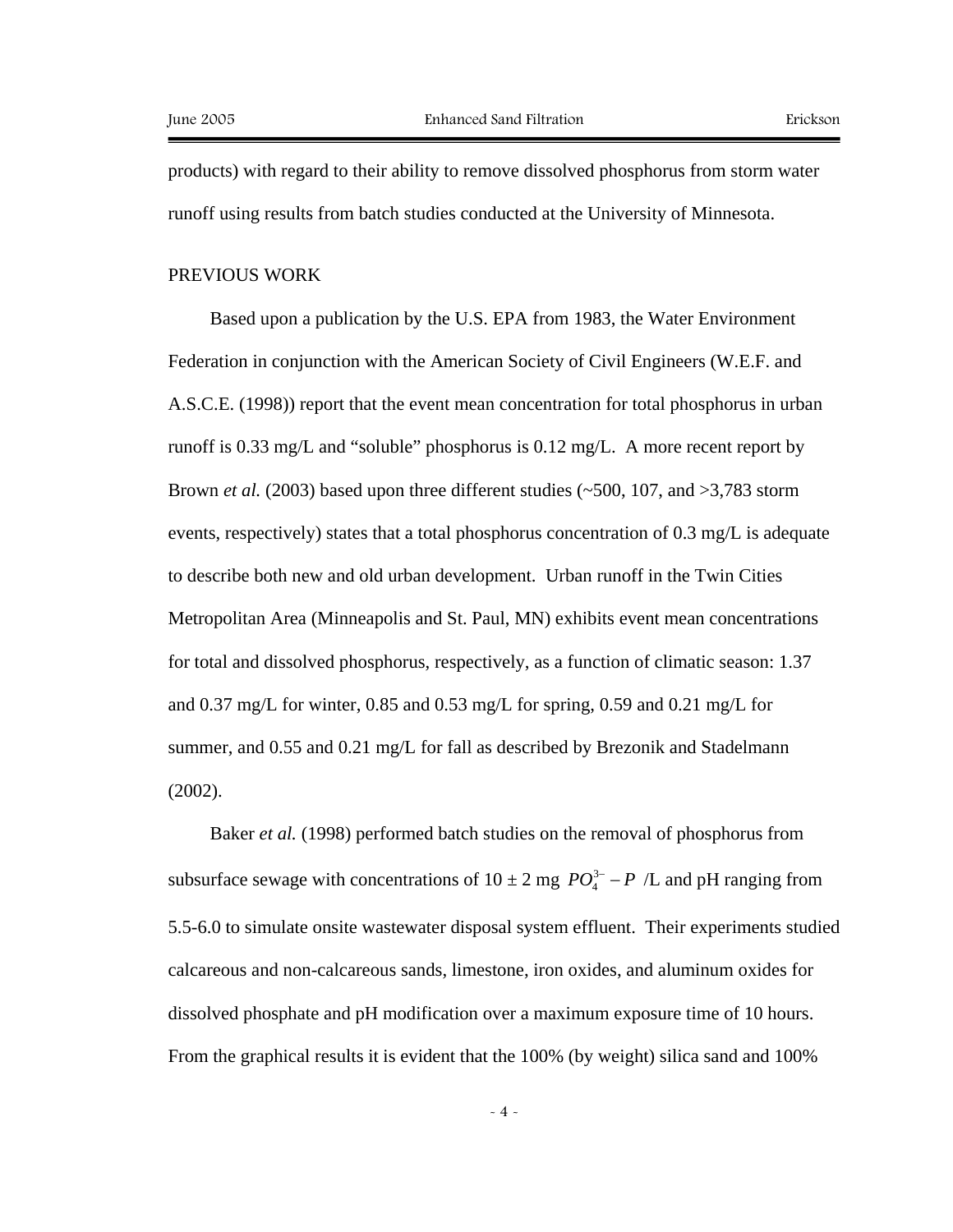non-calcareous sand did not exhibit any phosphorus removal or pH modification. Also, 100% calcareous sand and 50% limestone (with 50% silica sand) both removed dissolved phosphorus (by ~41% and ~88%, respectively) and caused slight pH increases (to 8.1 and 9.1, respectively).

Baker *et al.* (1998) also found that BOF (Blast Oxygen Furnace) by-products, iron oxide compounds, and aluminum oxide compounds successfully removed phosphorus during their batch studies. Some mixtures (BOF oxide, BOF slag, and red mud) also contributed a substantial pH increase (effluent pH $\sim$ 11-12). Chemical composition analysis reported by Baker *et al.* (1998) show that BOF by-products contain iron, calcium, magnesium, manganese, silicon, and zinc or aluminum.

While their experiments provide background for the utilization of these materials to remove dissolved phosphorus, the mixtures they propose will likely not be cost-effective for storm water treatment because of vastly differing inflow concentrations and flow rate conditions as described further in Erickson *et al.* (2005a).

Arias *et al.* (2001) conducted isotherm studies on 13 different sands from Denmark for their phosphorus adsorption capabilities. Mineral content analysis revealed many of the sands contained amounts of phosphorus (mean = 0.25 mg P/g), iron (4.27 mg Fe/g), calcium (28.43 mg Ca/g), aluminum (1.88 mg Al/g), and magnesium (1.1 mg Mg/g) prior to experiments, and the average pH of the sands in tap water was 8.39.

Results from Arias *et al.* (2001) show that quartz sand is relatively inert with very low mineral content and low capacity for phosphorus removal and that phosphorus removal by other sands could be related to calcium content, texture-related variables, and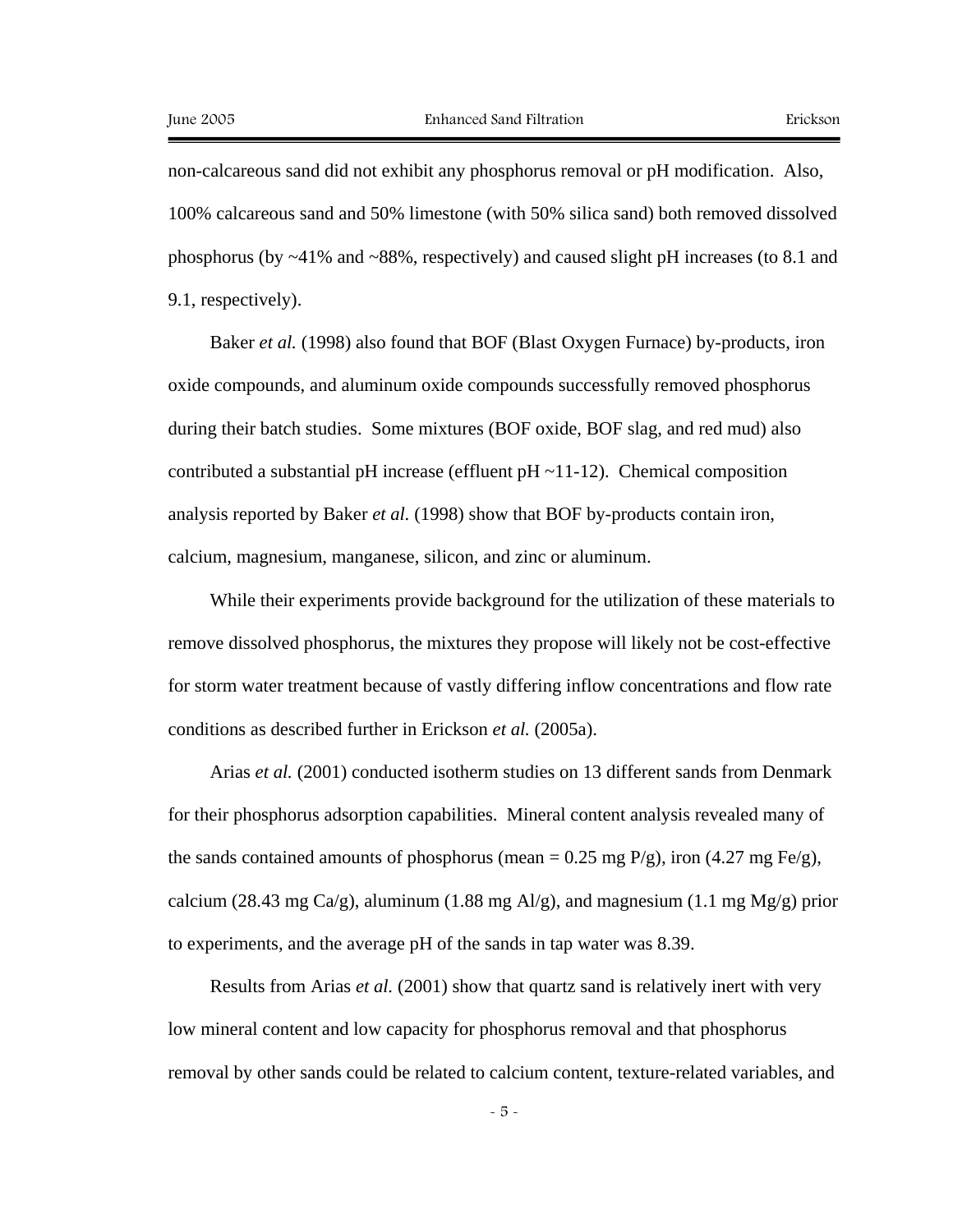pH variables. Based upon their Langmuir isotherm experiments, it is reported that "the amount of removed P varied between 0.27 mg  $g^{-1}$  dry weight for quartz sand and 3.94 mg  $g^{-1}$  dry weight for Darup sand." However, Arias *et al.* (2001) conclude that Langmuir isotherm experiments do not accurately estimate capacity for sands due to the number of complex reactions that occur between dissolved phosphorus and the calcium, magnesium, iron, and aluminum that may be present in sands.

Additional results from column experiments that incorporated calcite, marble (high calcium content), light-expanded-clay-aggregates (LECA), diatomaceous earth, and vermiculite were also reported by Brix *et al.* (2001). Results from those isotherms show that calcite (240 mg  $Ca/g$ ) and marble (389 mg  $Ca/g$ ) removed more phosphorus than the Darup sand while the LECA, diatomaceous earth, and vermiculite all performed approximately the same as the quartz sand.

Field scale vertical flow wetland experiments with calcite filters were conducted by Arias *et al.* (2003) to examine phosphorus removal but, "the nominal residence time of the water in the calcite filters ranged between 28 to 99 minutes." They attribute enhanced phosphorus removal to both low hydraulic loading rates, which resulted in increased residence time, and higher inlet concentrations. The capacity was determined to be approximately 2.2 kg  $P/m^3$  calcite. The data presented by Arias *et al.* (2003); Arias *et al.* (2001); and Brix *et al.* (2001) would also not be indicative of results expected for storm water treatment because inflow concentrations used in these studies are considerably higher than typical storm water values.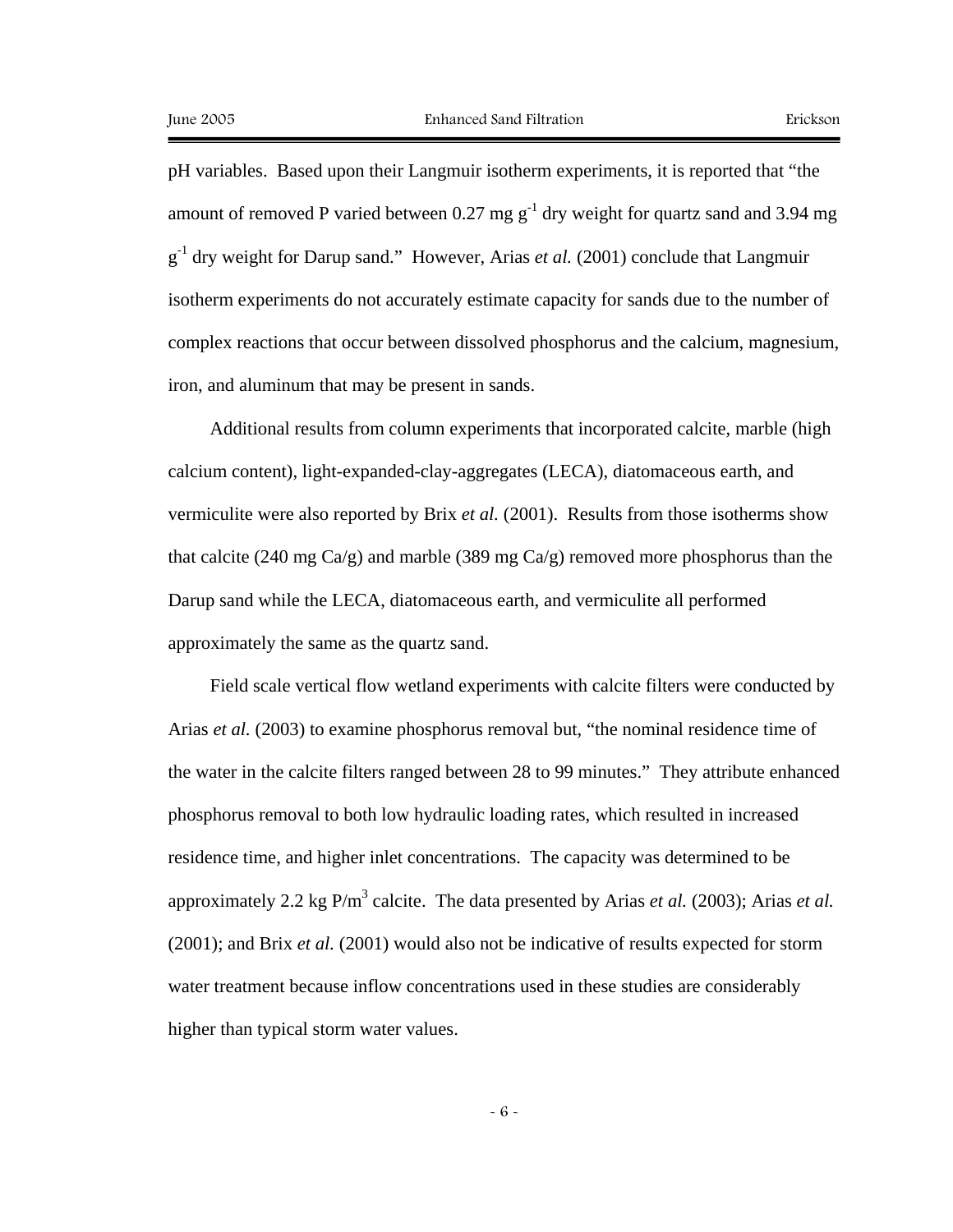### CHEMICAL PRECIPITATION AND ADSORPTION

Reddy and D'Angelo (1994) summarize previous research in phosphate retention by mineral soils into three general conclusions: "(1) in acid soils, phosphorus is fixed as aluminum and ferric phosphates, if the activities of these cations are high; (2) in alkaline soils, phosphorus fixation is governed by the activities of calcium and magnesium; and (3) phosphorus availability is greatest in soils with slightly acidic to neutral pH." They also state that "there are two other (besides biological uptake) potential sinks for phosphorus, depending on soil type: (1) in mineral soils dominated by iron oxides, phosphorus can be readily immobilized through sorption and precipitation by ferric oxyhydroxide, and formation of ferric phosphate in the oxidized zones at the soil-water interface; and (2) in calcareous systems, phosphorus released into the overlying water column can be precipitated as calcium mineral bound-phosphorus." They identify the mechanisms for phosphorus retention by soils as precipitation by calcium/magnesium (alkaline) or a combination of adsorption and precipitation with iron/aluminum (acidic).

Stumm and Morgan (1981) use a phase solubility diagram to illustrate the dominate phosphate precipitates throughout the pH range: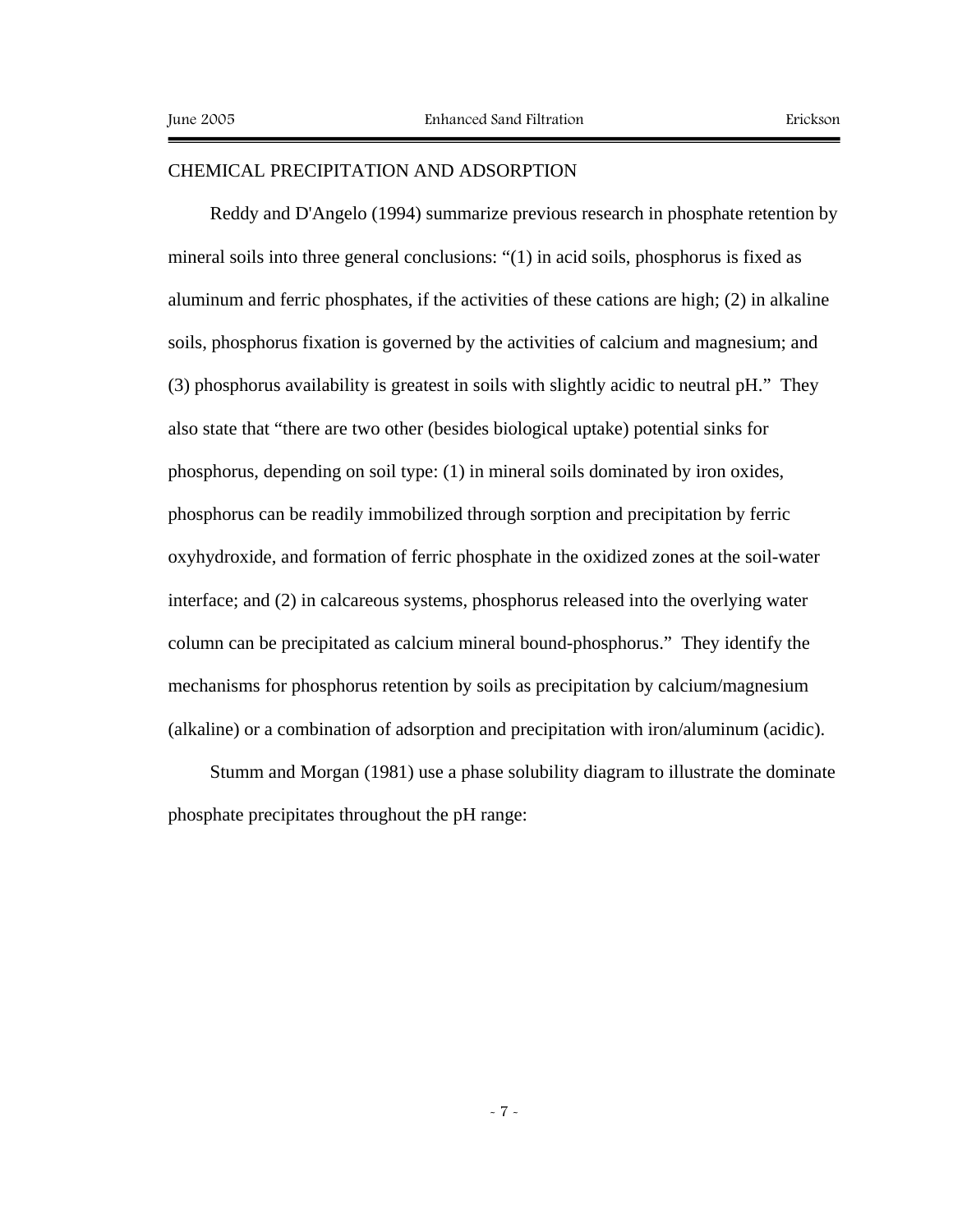

**Figure 1: Solubility of the metal phosphates.**  The solubility of  $AIPO<sub>4</sub>$  and  $FePO<sub>4</sub>$  has **been calculated on the basis of equilibria, assuming that**  $FePO<sub>4</sub>(s)$  or  $AlPO<sub>4</sub>(s)$  can **be converted incongruently into**   $Fe(OH)_{3}(s)$  [or  $\alpha$ - $FeOOH(s)$ ] or  $Al(OH)_{3}(s)$ . The solubility of the **calcium phosphate phases has been calculated under the assumption that**  $\left[ Ca^{2+} \right] =$  $10^{-3}$ *M* and that  $F^-$  is regulated by the solubility of  $CaF_2(s)$ . (Stumm and Morgan **(1981))** 

It is apparent from figure 1 that iron and aluminum precipitates dominate the regions below pH  $\sim$  6 and that calcium phosphates dominate above pH  $\sim$  6. Iron can combine through precipitation with phosphates to form strengite ( $Fe(PO<sub>A</sub>) \cdot 2H<sub>2</sub>O$ ) and vivianite ( $Fe<sub>3</sub>(PO<sub>4</sub>)<sub>2</sub>·8H<sub>2</sub>O$ ) (see table 5.1 of Stumm and Morgan (1981)). Aluminum can form both variscite ( $Al(PO_4) \cdot 2H_2O$ ) and wavellite ( $Al_3(OH)_3(PO_4)_2 \cdot 5H_2O$ ) (Kadlec and Knight (1996)).

Calcium in limestone and calcareous sand can form cation precipitates with phosphate such as apatite  $(Ca_{10} (PO_4)_6 (F)_2)$  and hydroxylapatite  $(Ca_{10} (PO_4)_6 (OH)_2)$  as reported by Kadlec and Knight (1996). Baker *et al.* (1998) used the geochemical speciation model MINTEQA2, to determine the following calcium phosphate phase changes:

$$
10Ca^{2+} + 6PO_4^{3-} + 2H_2O \Leftrightarrow Ca_{10}(PO_4)_6(OH)_2 + 2H^+ \tag{1}
$$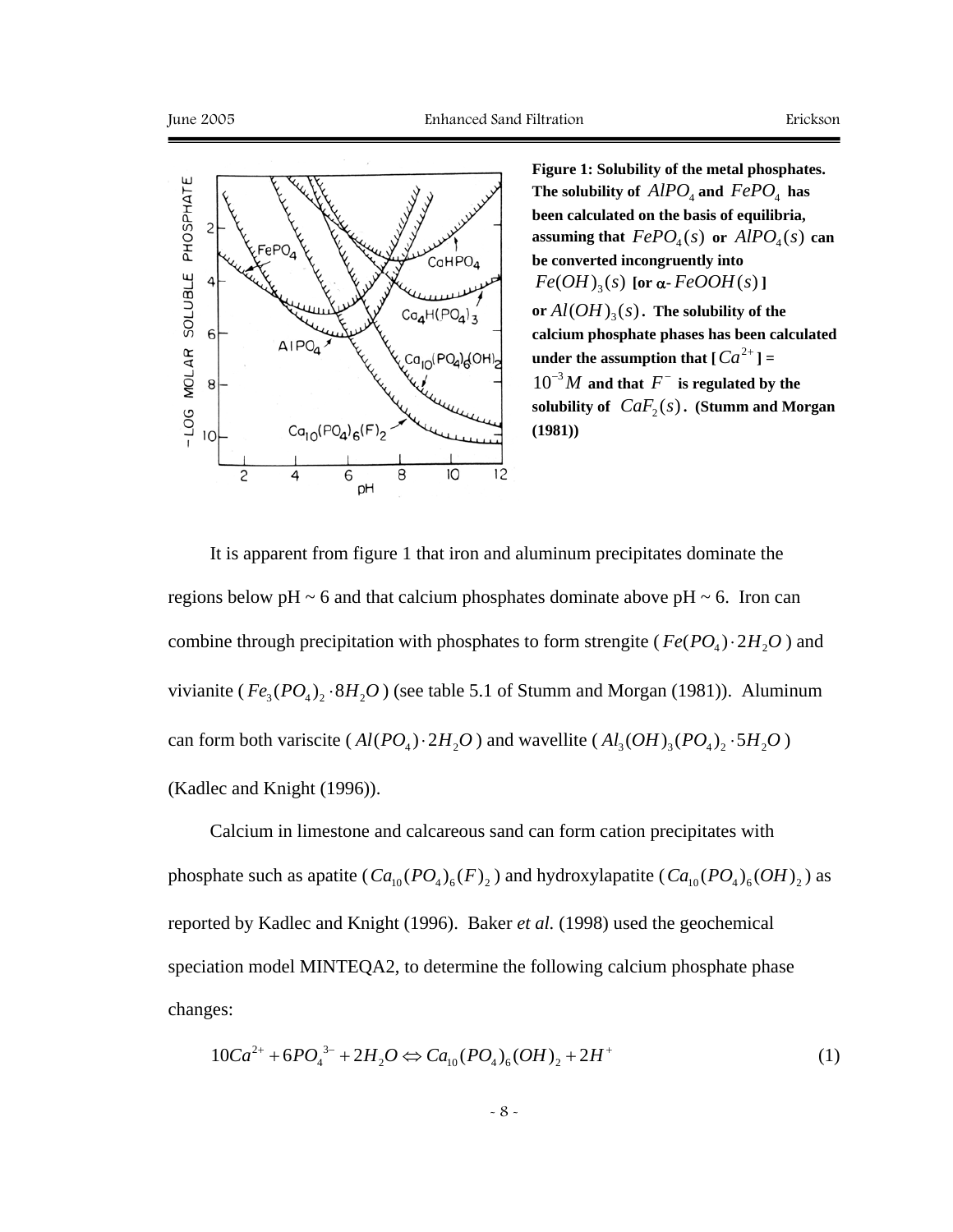<u>.</u>

$$
3Ca^{2+} + 2PO_4^{3-} \Leftrightarrow \beta Ca_3(PO_4)_2^{\dagger} \tag{2}
$$

$$
8Ca^{2+} + 5H_2O + 6PO_4^{3-} + 2H^+ \Leftrightarrow Ca_8(PO_4)_6H_2 \cdot 5H_2O \tag{3}
$$

Equations (1), (2), and (3) list calcium phosphate precipitates that occur in neutral to alkaline pH conditions in order of increasing solubility. In figure 1, Stumm and Morgan (1981) assume that there is enough fluorine in solution for phosphates to precipitate as apatite, but Baker *et al.* (1998) make no statements about fluorine availability when they applied their speciation model.

In general, solutions of high pH and high total phosphorus concentrations will have precipitation of  $Ca^{2+}$  and  $PO_4^{3-}$  while solutions with low pH and low total phosphorus concentrations will remain as calcite and not precipitate with  $PO_4^{3-}$ . Benjamin (2002) explains that increases in pH are also caused by the simple abiotic oxidation of ferrous iron, which removes protons. Baker *et al.* (1998) explain how BOF by-products, which are a waste product from the steel manufacturing process, also cause increases in pH by "the dissolution of portlandite" as described by equation (4), where calcium ions are incorporated into phosphate precipitates:

$$
Ca(OH)_2(s) \Leftrightarrow Ca^{2+} + 2OH^-
$$
 (4)

Iron and aluminum also possess the ability to adsorb phosphorus to their surfaces. Patrick and Khalid (1974) determined that "ferric oxyhydroxide is capable of binding dissolved phosphate ions more firmly than the ferrous form, but probably has less surface area exposed to the solution P than the gel-like hydrated ferrous oxide or ferrous

<sup>- 9 -</sup>  <sup>†</sup> where beta (β) most likely represents the most stable crystalline morphology of tricalcium phosphate.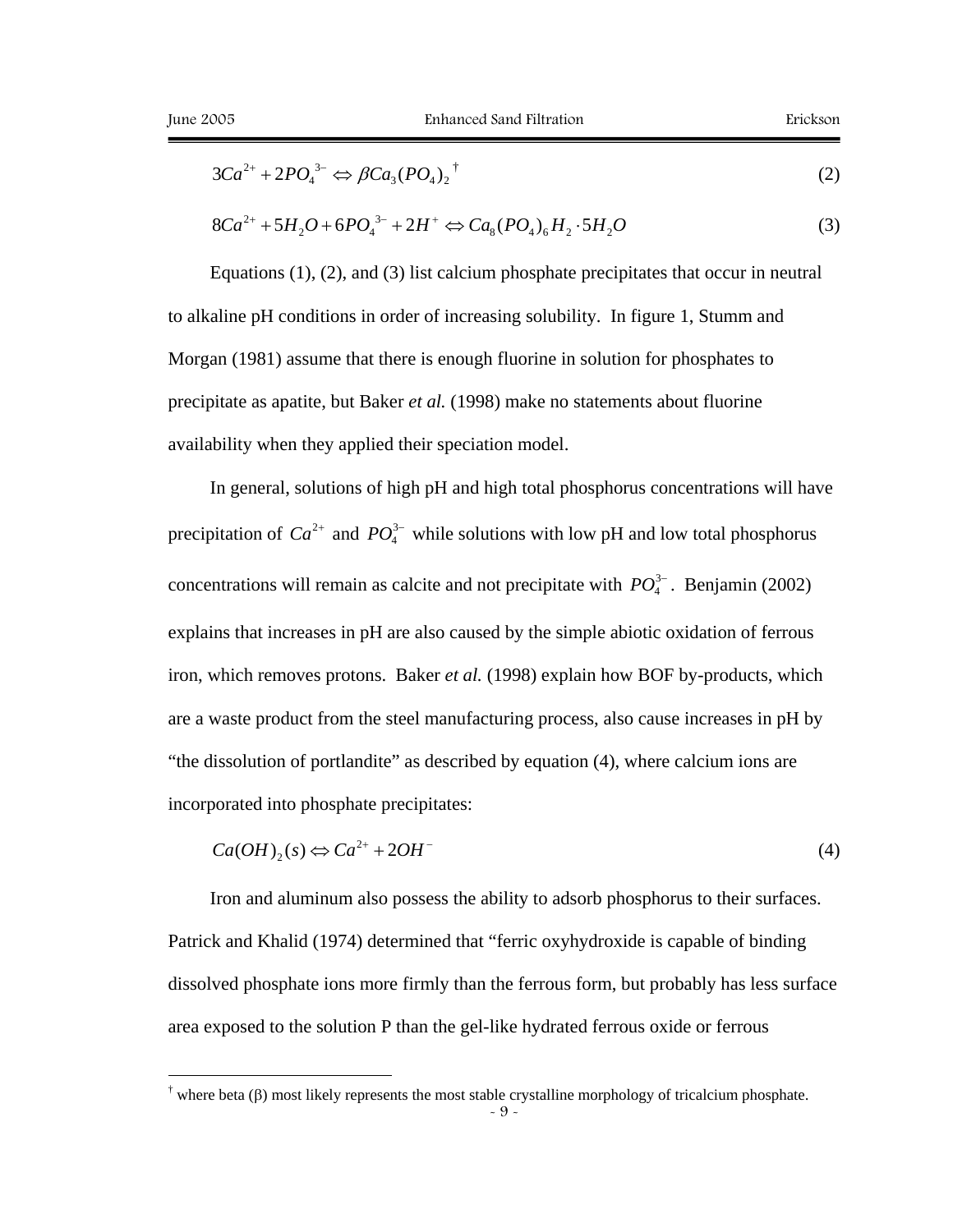hydroxide." Their study also determined that "considerably more amorphous iron oxide" was available to react with phosphorus under reducing conditions (vs. oxidized) and that P concentrations were lower in reduced soil conditions (vs. oxidized). Stumm and Morgan (1981) illustrate the dependence of binding capacity on pH for iron oxide and phosphate species. They report that total phosphate adsorption is highest in acidic conditions but ~50% of the total available phosphorus can still be adsorbed to iron at a pH as high at 10.

Caraco *et al.* (1993) found that surface water sulfate concentrations had a strong impact on iron: phosphorus ratios and that higher sulfate concentrations can increase the magnitude of phosphorus released from bottom sediments. In anaerobic sediments, the presence of sulfides can reduce phosphorus retention in soils by forming ferrous sulfides.

#### MATERIALS AND EXPERIMENTAL METHODS

The batch study experiments utilized standard biochemical oxygen demand (BOD) bottles (~203 mL) and a New Brunswick Scientific model Classic C1 Platform shaker table (12 bottle capacity). Based on typical storm water phosphorus concentrations stated earlier, a concentration of  $\sim 0.5$  mg/L dissolved phosphorus was chosen for these experiments to represent extreme phosphorus loading conditions. A standard phosphorus solution was mixed with potassium phosphate  $(KH_2 PO_4)$  to a mean concentration of  $0.485 \pm 0.008$  (95% confidence interval, n = 66) mg  $PO_4^{3-} - P$  /L and mean pH of 5.657  $\pm$  0.295 (95% confidence interval, n = 66).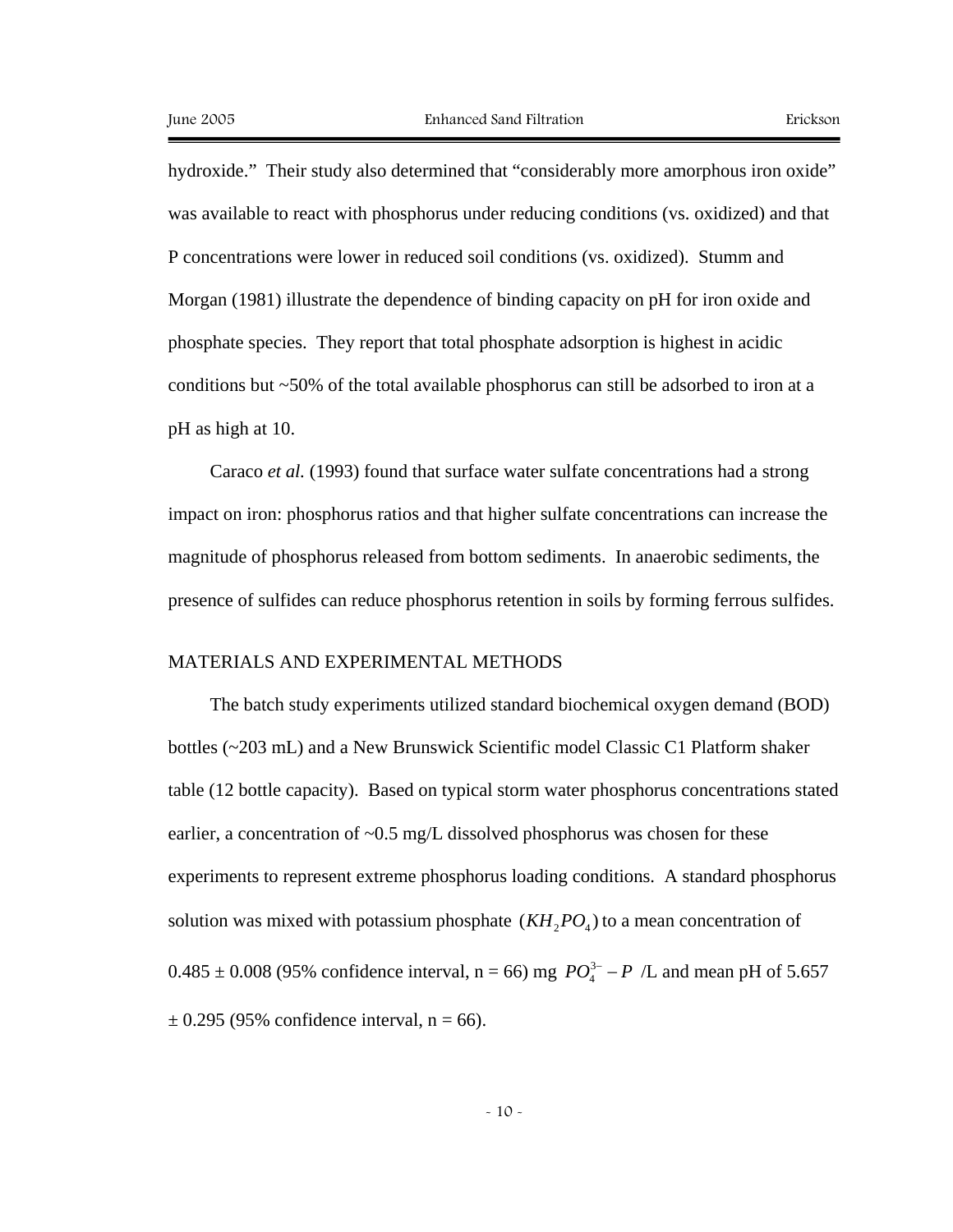Equal volumes of standard phosphate solution (150 mL) were added to the BOD bottles with 10% media by weight. The media combinations of initial experiments were chosen using knowledge gained from Baker *et al.* (1998) and further experiments were conducted based upon the results of our initial experiments. Tables 1, 2, and 3 list all the individual batch study experiments and combinations of media that were investigated, excluding the blanks, and table 4 lists the elemental composition of these media. For this paper, a 'blank' refers to an experiment in which only the standard phosphate solution was added to the BOD bottle, without any media. The 12 bottle capacity of the shaker table allowed for six bottles of unique media combinations as described in tables 1, 2, and 3 and six duplicate bottles to be tested at one time.

| Pure Sand (15g)        | Combinations (wt% of 15g)         |
|------------------------|-----------------------------------|
| $C.33$ Sand            | 90% Calcareous Sand 10% Limestone |
| Calcareous Sand        | 70% Calcareous Sand 30% Limestone |
| Fine Sand              | 50% Calcareous Sand 50% Limestone |
| Washed Calcareous Sand | 90% C 33 Sand 10% Limestone       |
| Washed C 33 Sand       | 70% C 33 sand 30% Limestone       |
|                        | 50% C 33 Sand 50% Limestone       |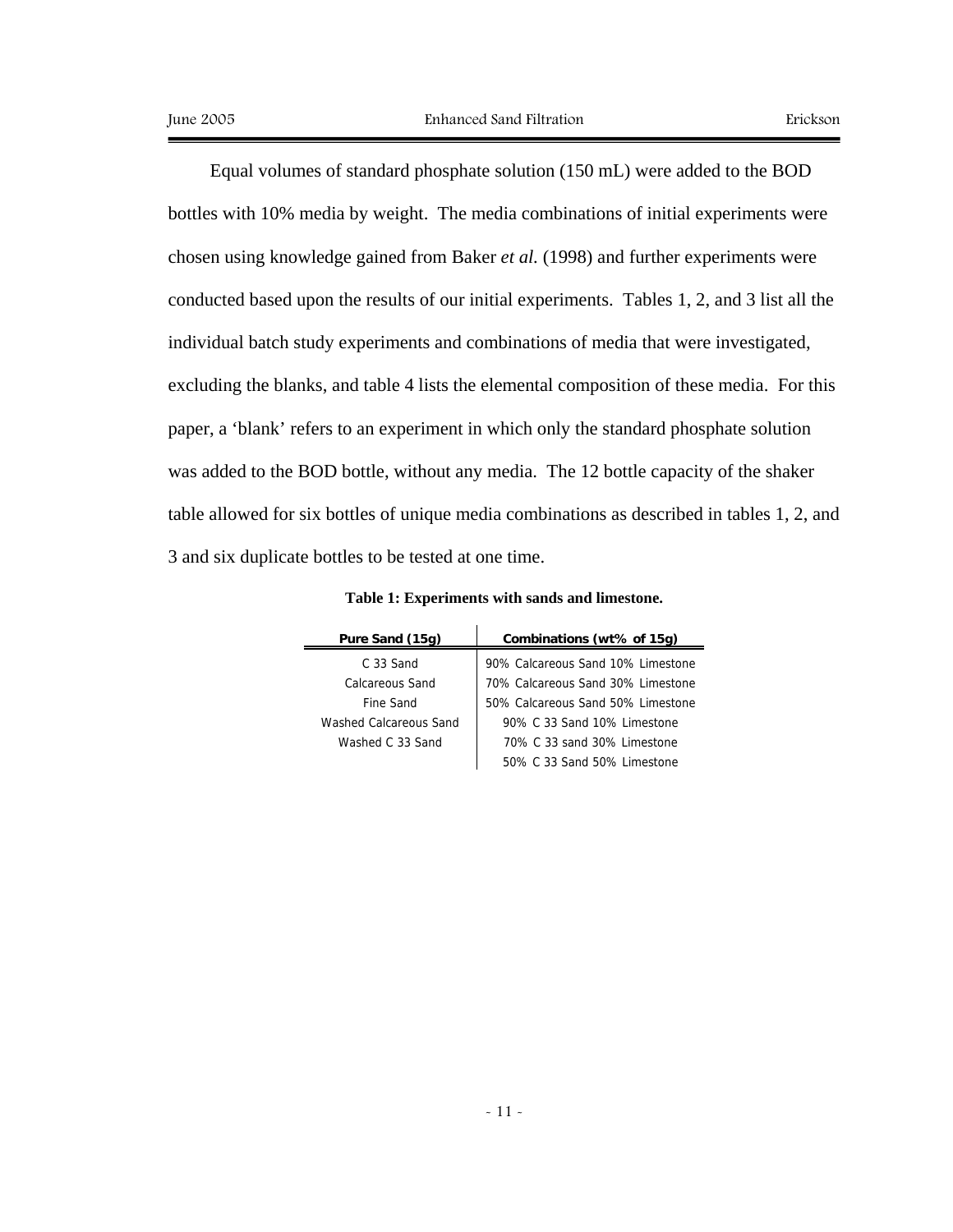### **Table 2: Experiments with Metal Oxides (Steel Wool and Aluminum Oxide).**

| Steel Wool (wt% of 15g)                             | Aluminum Oxide (wt% of 15g)                                                            |  |  |  |
|-----------------------------------------------------|----------------------------------------------------------------------------------------|--|--|--|
| 1% Steel Wool 99% Calcareous Sand                   | 1% Aluminum Oxide 99% Calcareous Sand                                                  |  |  |  |
| 3% Steel Wool 97% Calcareous Sand                   | 3% Aluminum Oxide 97% Calcareous Sand                                                  |  |  |  |
| 5% Steel Wool 95% Calcareous Sand                   | 5% Aluminum Oxide 95% Calcareous Sand<br>1% Aluminum Oxide 49.5% Calcareous Sand 49.5% |  |  |  |
| 1% Steel Wool 49.5% Calcareous Sand 49.5% Limestone | Limestone<br>3% Aluminum Oxide 48.5% Calcareous Sand 48.5%                             |  |  |  |
| 3% Steel Wool 48.5% Calcareous Sand 48.5% Limestone | Limestone<br>5% Aluminum Oxide 47.5% Calcareous Sand 47.5%                             |  |  |  |
| 5% Steel Wool 47.5% Calcareous Sand 47.5% Limestone | Limestone                                                                              |  |  |  |
| 1% Steel Wool 99% C 33 Sand                         | 1% Aluminum Oxide 99% C 33 Sand                                                        |  |  |  |
| 3% Steel Wool 97% C 33 Sand                         | 3% Aluminum Oxide 97% C 33 Sand                                                        |  |  |  |
| 5% Steel Wool 95% C 33 Sand                         | 5% Aluminum Oxide 95% C 33 Sand                                                        |  |  |  |
| 5% Steel Wool @ $pH = 2.0$                          | 5% Aluminum Oxide @ $pH = 2.0$                                                         |  |  |  |
| 5% Steel Wool @ $pH = 6.0$                          | 5% Aluminum Oxide @ $pH = 6.0$                                                         |  |  |  |
| 5% Steel Wool @ $pH = 4.0$                          | 5% Aluminum Oxide $\textcircled{e}$ pH = 4.0                                           |  |  |  |

### **Table 3: Experiments with Blast Oxygen Furnace (BOF) by-products.**

| Old BOF Dust (wt% of 15g)                             | New BOF Dust (wt% of 15g)           |
|-------------------------------------------------------|-------------------------------------|
| 1% Old BOF Dust 99% Calcareous Sand                   | 1% New BOF Dust 99% Calcareous Sand |
| 3% Old BOF Dust 97% Calcareous Sand                   | 3% New BOF Dust 97% Calcareous Sand |
| 5% Old BOF Dust 95% Calcareous Sand                   | 5% New BOF Dust 95% Calcareous Sand |
| 1% Old BOF Dust 49.5% Calcareous Sand 49.5% Limestone |                                     |
| 3% Old BOF Dust 48.5% Calcareous Sand 48.5% Limestone | BOF Slag (wt% of 15g)               |
| 5% Old BOF Dust 47.5% Calcareous Sand 47.5% Limestone | 1% BOF Slag 99% Calcareous Sand     |
| 1% Old BOF Dust 99% C 33 Sand                         | 3% BOF Slag 97% Calcareous Sand     |
| 3% Old BOF Dust 97% C 33 Sand                         | 5% BOF Slag 95% Calcareous Sand     |
| 5% Old BOF Dust 95% C 33 Sand                         |                                     |
| 5% Old BOF Dust @ $pH = 2.0$                          |                                     |
| 5% Old BOF Dust @ $pH = 6.0$                          |                                     |
| 5% Old BOF Dust @ $pH = 4.0$                          |                                     |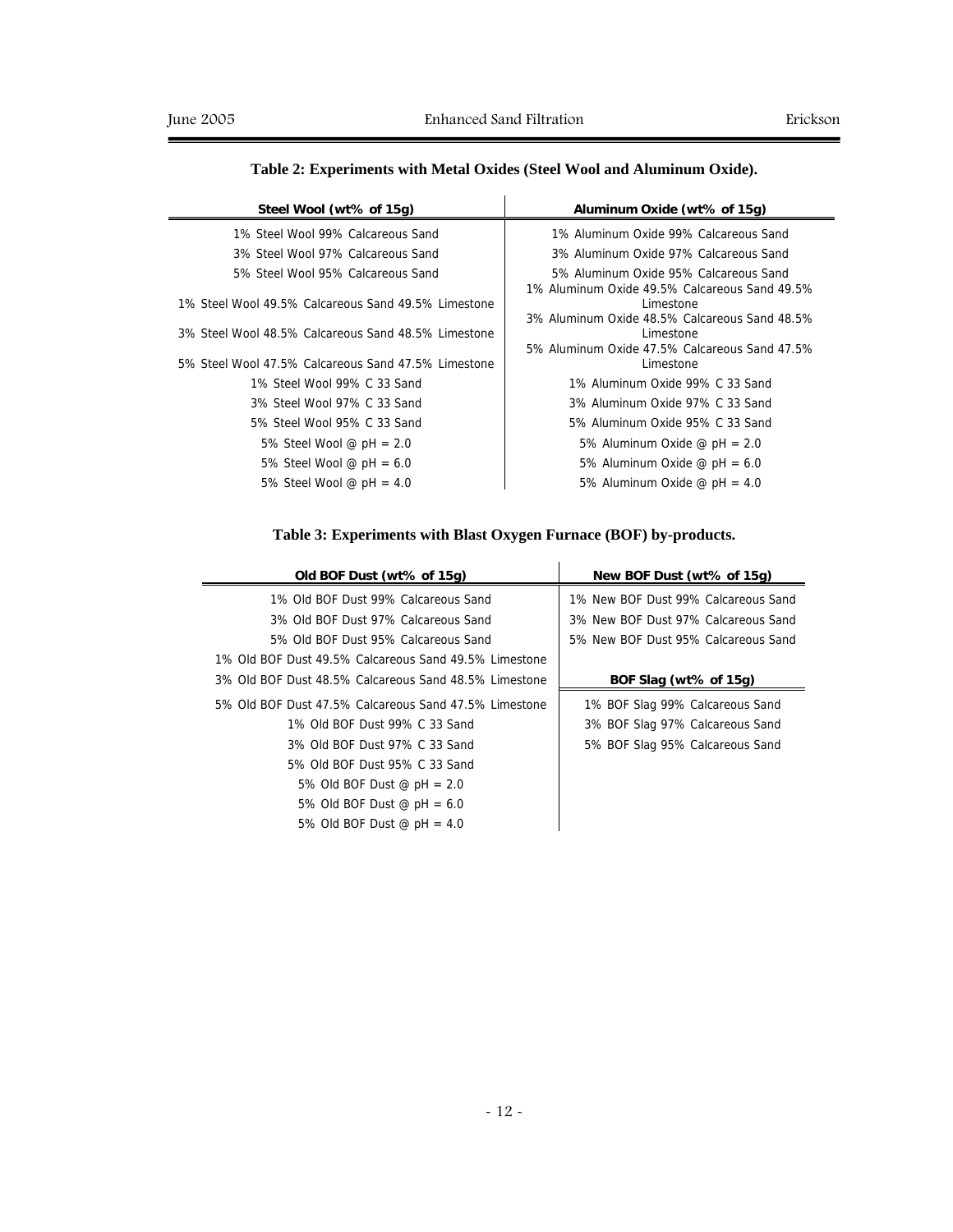|                 |      | Element Analysis (mg/g ary weight) |      |              |      |      |      |      |
|-----------------|------|------------------------------------|------|--------------|------|------|------|------|
| Material        | Al   | Сa                                 | Fe   | ĸ            | Mg   | Mn   | Na   | P    |
| New BOF Dust    | 0.27 | 74                                 | 29   | 1.6          | 12.4 | 0.66 | 0.44 | 0.22 |
| Old BOF Dust    | 0.42 | 81                                 | 38   | 0.01         | 9.6  | 1.25 | 0.03 | 0.45 |
| <b>BOF Slag</b> | 2.72 | 177                                | 16   | 0.02         | 7.9  | 3.5  | 0.08 | 1.6  |
| Steel Wool      | 0.06 | 0.22                               | 716  | ${}_{<}0.02$ | 0.37 | 6.8  | 0.02 | 0.18 |
| Aluminum Oxide  | 0.73 | 0.45                               | 0.11 | 0.17         | 0.13 | 0.04 | 0.03 | 0.01 |
| C33 Sand        | 0.21 | 2.0                                | 0.38 | 0.02         | 0.57 | 0.03 | 0.01 | 0.14 |
| Calcareous Sand | 0.02 | 106                                | 0.01 | 0.03         | 60   | 0.38 | 0.09 | 0.01 |
| Limestone       | 0.06 | 346                                | 1.5  | 0.09         | 12.4 | 0.26 | 0.91 | 0.09 |

**Table 4: Elemental composition in experimental media (mg/g dry weight)** 

Element Analysis (mg/g dry weight)

C 33 sand was chosen for these experiments because it is recognized as the standard for sand filtration systems throughout the United States. Fine sand and silica sand were also acquired for these experiments. Grain size distributions were determined by the Research Analytical Lab (http://ral.coafes.umn.edu/) at the University of Minnesota on all three sands (figure 2) and the results of this analysis indicates that the pore size of the silica sand is too large to efficiently treat storm water by filtration. Thus no batch studies were conducted using this sand.

After washing with distilled water, fine sand was found to be relatively inert when compared to the blank solution and was also eliminated from further experimentation. Materials were tested without washing or other preparation except those experiments listed (in tables 1, 2, or 3) as 'washed.' For this paper, 'washed' refers to the material that was retained on a #100 standard sieve (149 micron size opening) after material was rinsed with distilled water.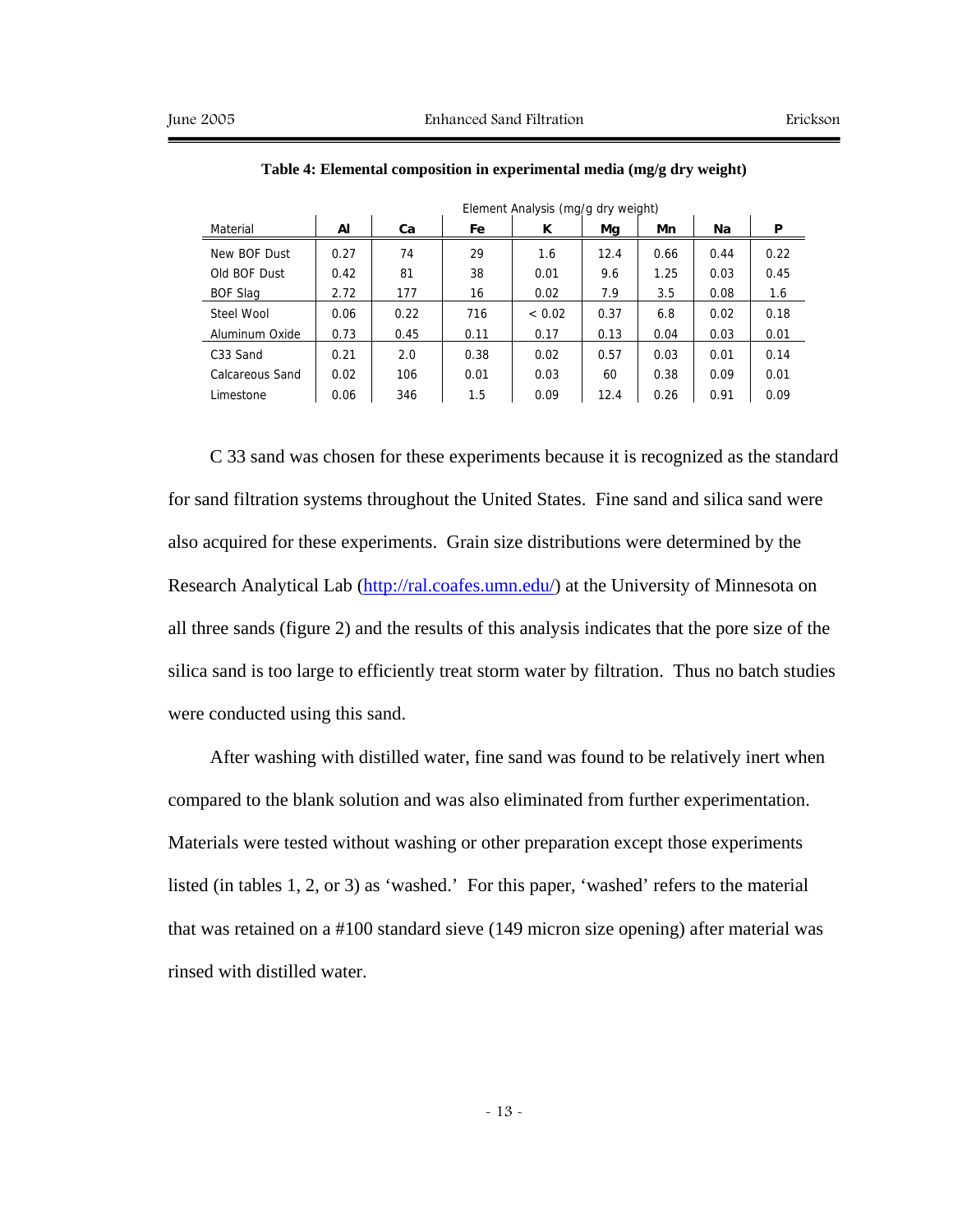

**Figure 2: Grain size distribution of C 33, fine, and silica sands** 

Initial samples (corresponding to time zero) were taken for dissolved phosphorus determination, with pH measured prior to addition of media. The media to be examined was then added to the bottle, except in the case of blank phosphate solution in which no media was added, and the shaker was turned on. Samples for dissolved phosphorus determination were taken at 0.5, 1.0, 3.0, 5.0, 10.0, and 24.0 hours after media addition and pH readings were taken at the same time steps (except for 0.5 hours) to determine how pH was affected. Samples were analyzed for dissolved phosphorus according to standard methods section 4500-P E (Ascorbic Acid) in A.P.H.A. *et al.* (1998) with a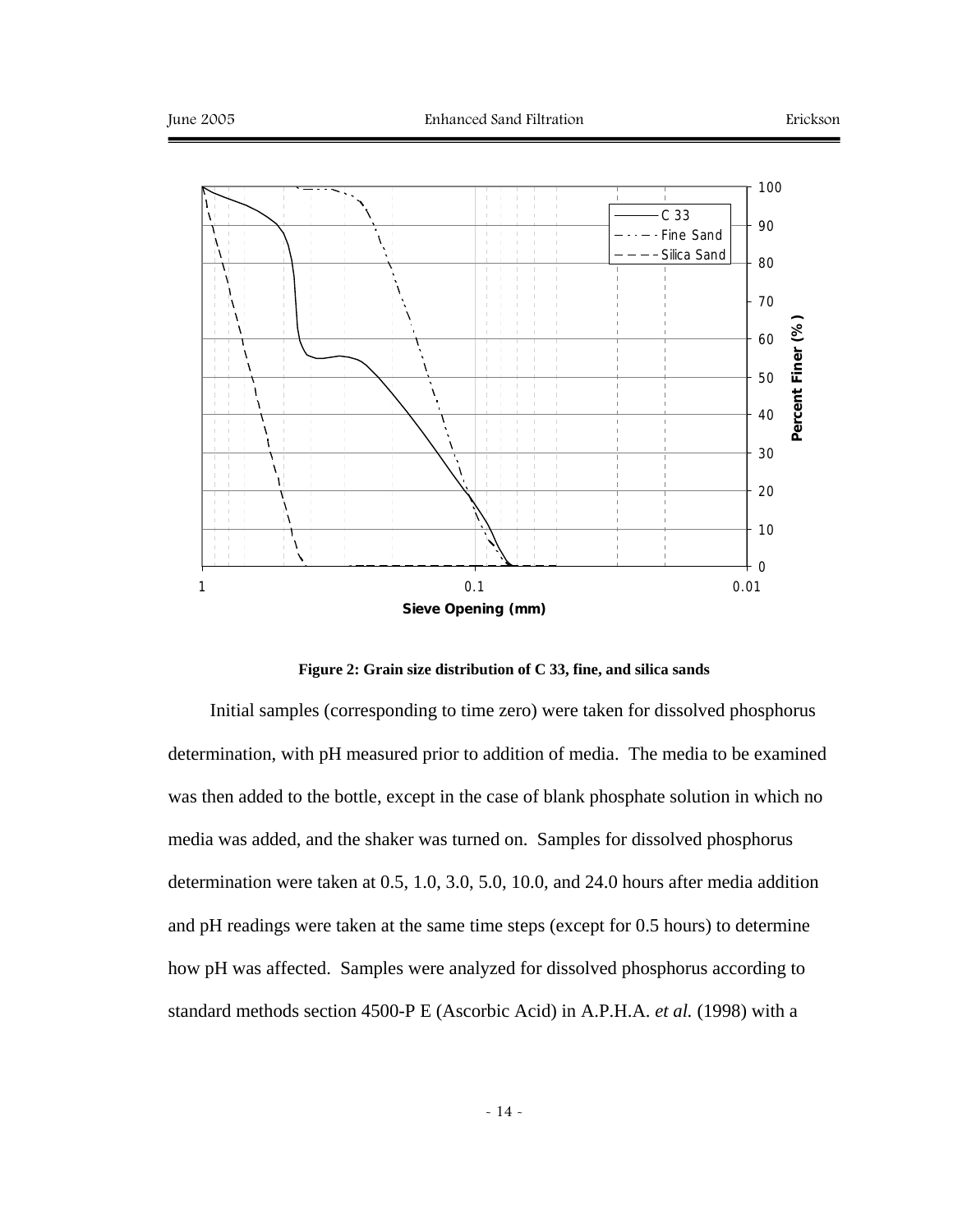minimum detection limit of 10 µg P/L. pH readings were measured using a pH meter that was calibrated with  $pH = 4, 7$ , and 10 standards.

### RESULTS AND DISCUSSION

Results were normalized to a blank phosphate solution experiment (as shown in figure 3). Media with normalized concentrations greater than 1.0 are contributing phosphorus, while those with values below 1.0 are removing phosphorus from the solution. pH measurements were not normalized.

### Sands

As reported by Arias *et al.* (2001), some sands have the capacity to remove phosphorus from storm water. For 15 grams of sand, the capacity results of Arias *et al.*  $(2001)$  correspond to a potential removal of 4.05 to 59.1 mg  $-P$ ; equivalent to completely removing a dissolved phosphorus concentration of 27 to 394 mg  $PO_4^{3-} - P$  /L. C 33 sand in these batch studies removed approximately 27% of the available phosphorus (0.485 mg  $PO_4^{3-} - P$  /L) after 5 hours of contact and roughly 40% after 10 hours of contact, as shown in figure 3. Washing the C 33 sand caused no significant change in the phosphorus removal, but limestone and calcareous sand alone and in combination with C 33 can remove significantly more dissolved phosphorus than C 33 sand alone (See figure 4).

C 33 sand increased the batch solution pH from approximately 5.7 to about 10. These results are higher than the U.S. EPA. (2002) recommended upper limit of 8.5; even after the C 33 sand was washed, the pH still increased to about 9.5. As will be shown in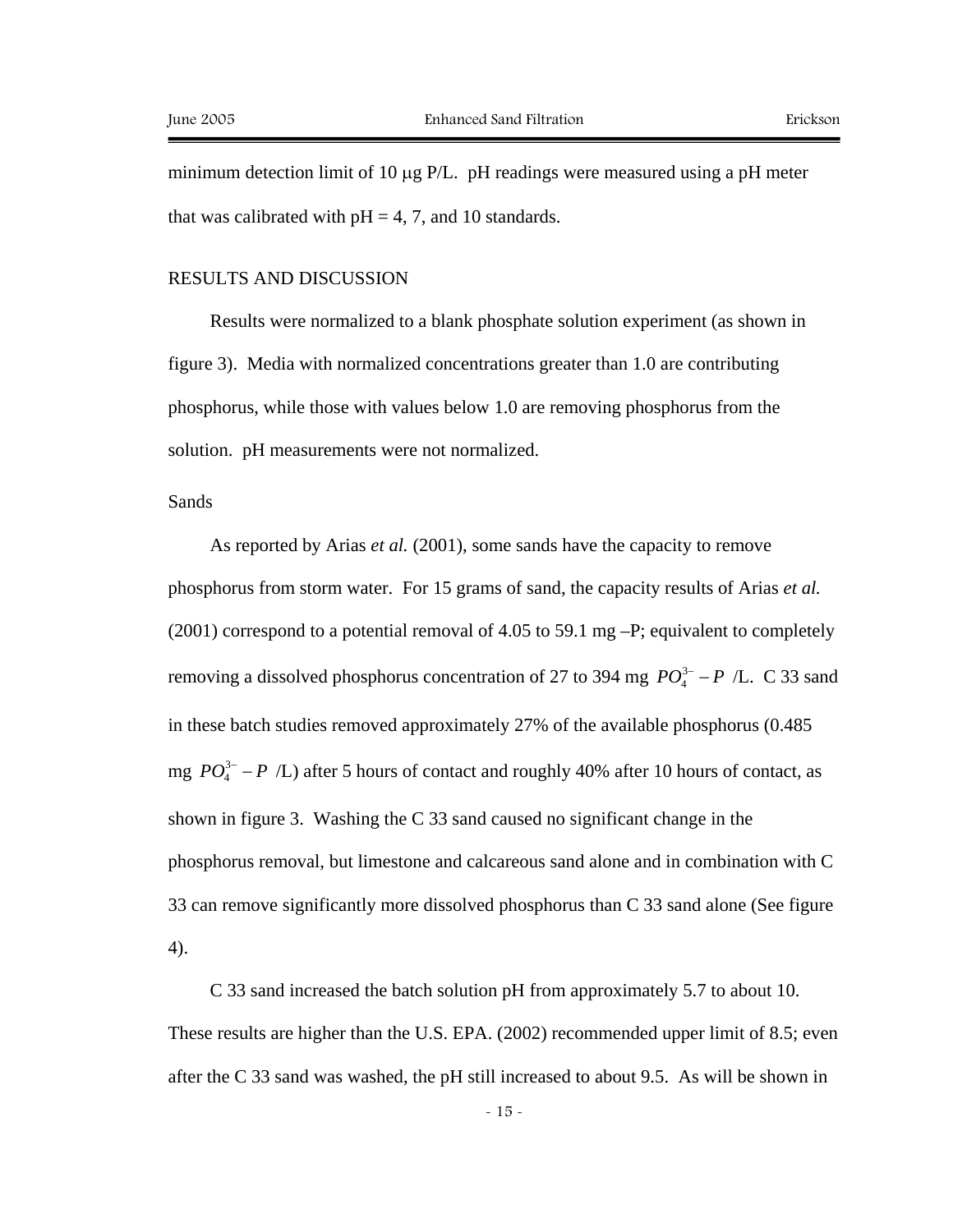the companion paper by Erickson *et al.* (2005a), C 33 sand alone does not significantly increase the pH of the influent storm water as it passes through a sand filter column. The high pH results exhibited by the batch studies may be attributed to the small volume of water used in the batch studies (150 mL) which could allow small impurities in the sand to have strong impacts on pH. The blank phosphate solution's pH did not change with respect to time.

Both calcareous sand and washed calcareous sand provide dissolved phosphorus removal to below detection limits, but also increased pH to between 9.8 and 10.1. These pH results are not significantly different than those found for the C 33 sand alone, but due to the small volume of water used during the batch studies it is difficult to estimate the longevity of the pH effects. Only column or field experiments would give an accurate indication of how long pH levels would be affected by calcareous sand, limestone or C 33 sand.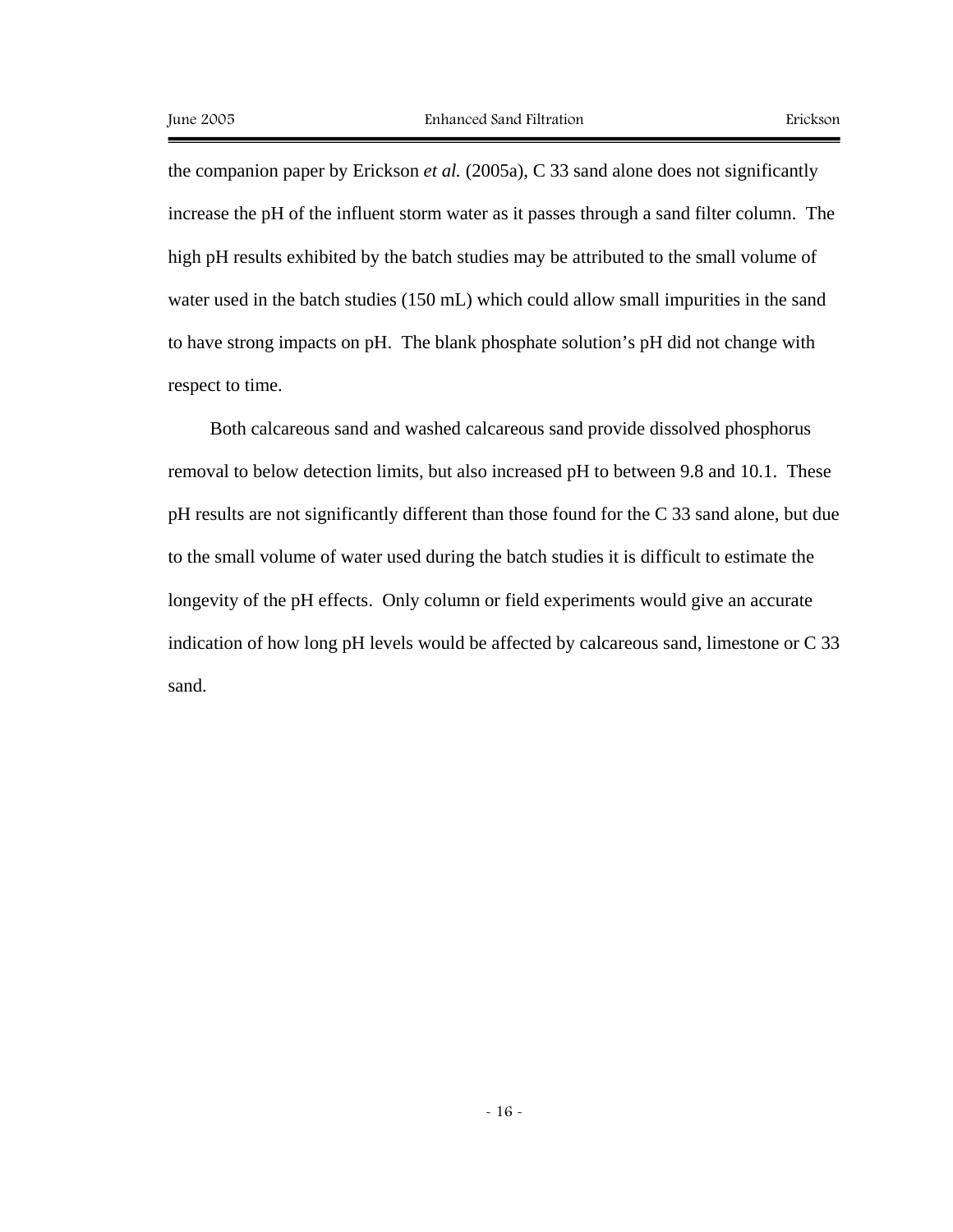

**Figure 3: Phosphorus removal by sands.** 

**15 g of media were placed in 0.15 L of standard phosphate solution with initial concentration of 0.485 mg**  $PO_4^{3-} - P$  **/L. Normalized dissolved phosphorus concentration = 0 at 100% removal.**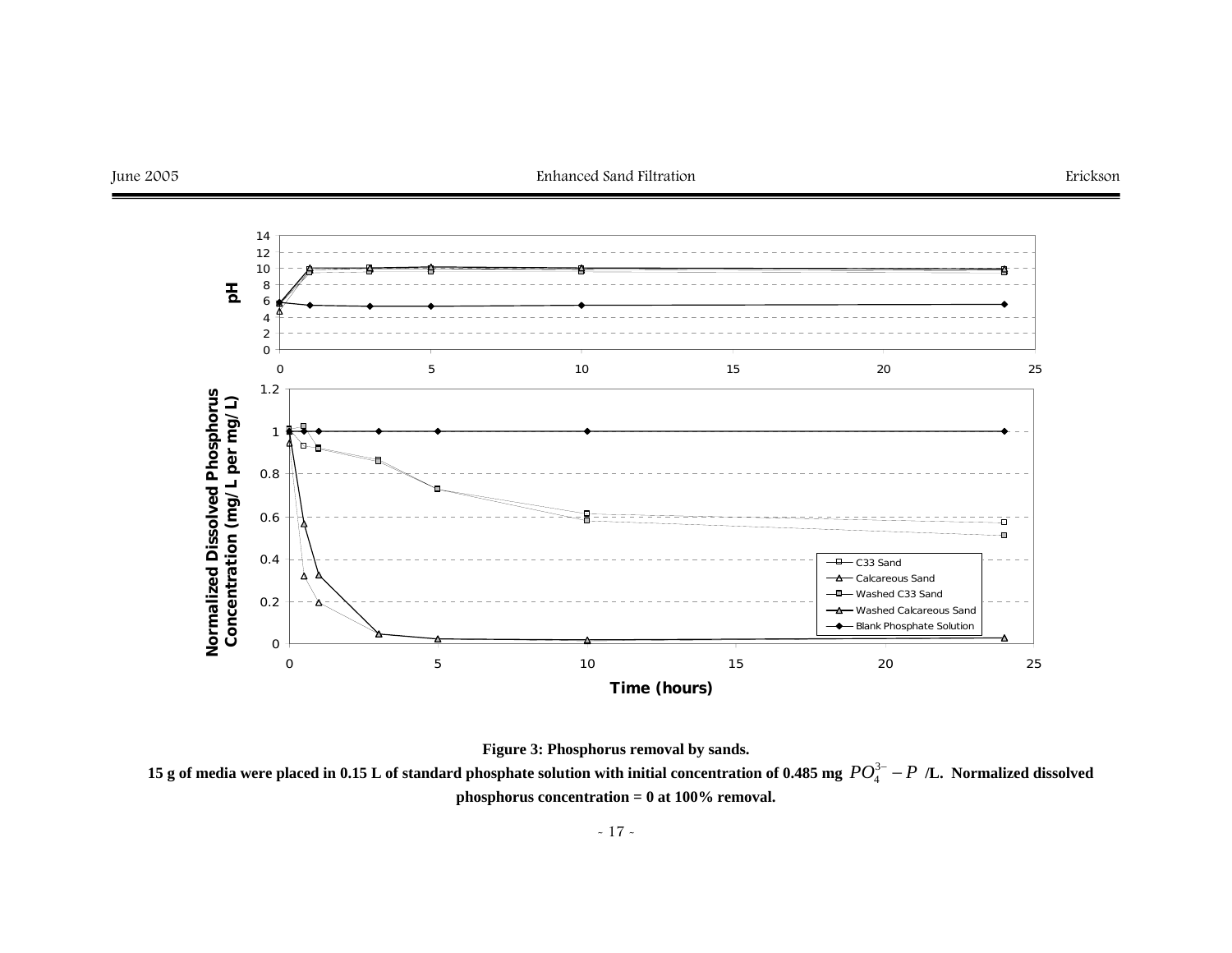

**Figure 4: Phosphorus removal by limestone with calcareous sand or limestone.**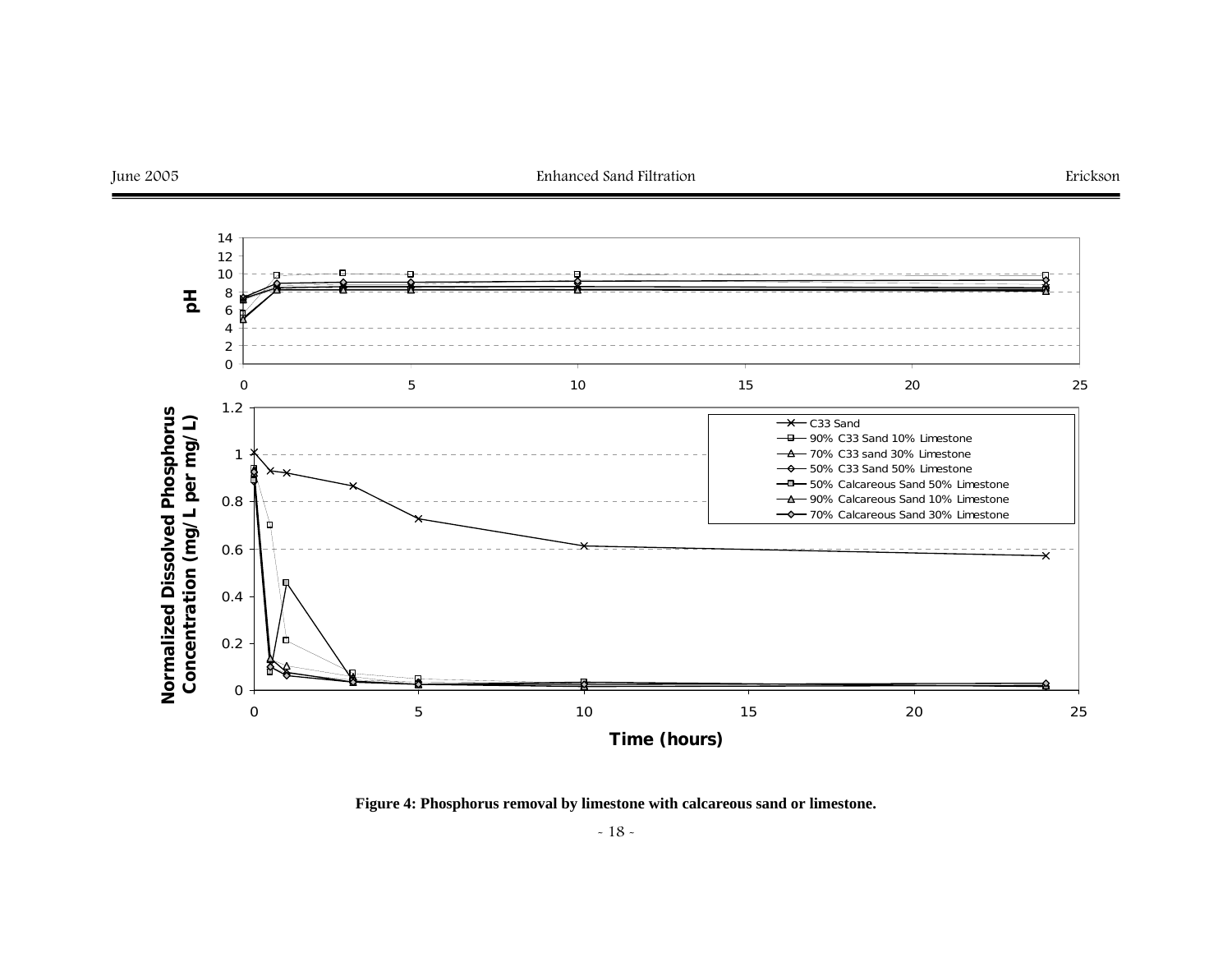Limestone and calcareous sand are primarily composed of fine particles that became suspended in the batch study solution and quickly clogged the 0.45 micron filter used in the dissolved phosphorus analysis. Fine particle analysis was performed at the Research Analytical Lab on both the calcareous sand and limestone media used in these experiments (see table 5).

**Table 5: Fine particle analysis for limestone and calcareous sand** 

|                        | % Sand  % Silt  % Clay |       |  |
|------------------------|------------------------|-------|--|
| <b>Calcareous Sand</b> | 88.85                  | 19.05 |  |
| Limestone              | 45.8                   | 42.0  |  |

The fines may also cause clogging problems in sand filtration applications or alternatively, these fine particles may not be captured by the sand filter at all and produce turbidity and calcium phosphate precipitates in the effluent, negating the purpose of using these enhancers. Proper application in sand filtration systems and pH concerns need to be addressed before calcareous sands and limestone can be effectively and efficiently applied in storm water treatment.

#### Metal Oxides

While initial experimental combinations of aluminum oxide and calcareous sand with or without limestone exhibited phosphorus removal to detection limits (see figure 2), a series of experiments with only aluminum oxide at varying  $pH$  ( $pH = 4$  and 6) showed that aluminum oxide alone removed  $30 - 45%$  of the available phosphorus and only slightly changed the pH. However, in combination with C 33 sand, aluminum oxide provides approximately the same removal and affect on pH as C 33 sand alone (see figure 5). In addition, the increases in pH to between 8 and 10 exhibited by combinations of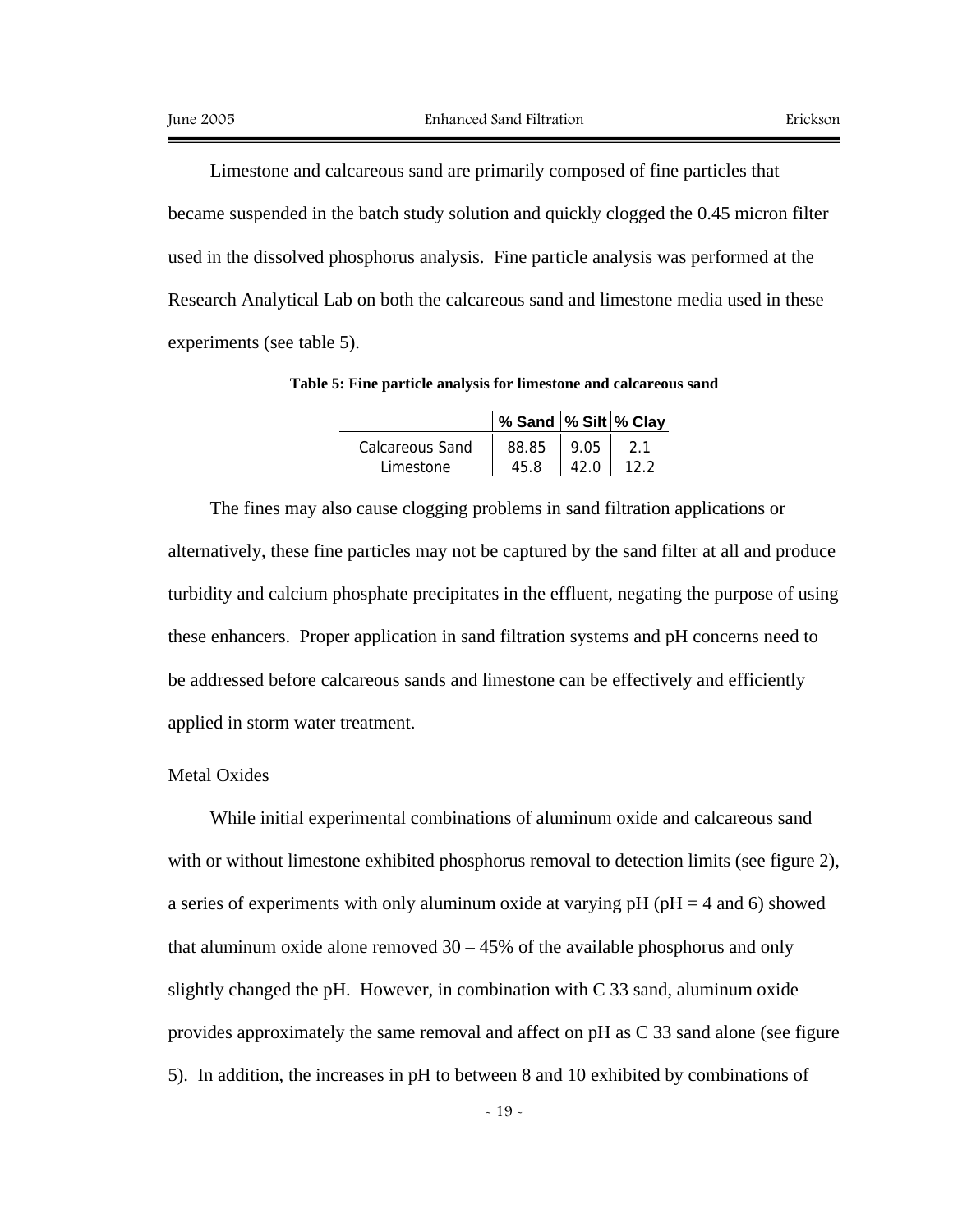aluminum oxide with C 33, limestone, and/or calcareous sand shown in figure 5 can be attributed to calcareous sand, limestone, or C 33 because the pure aluminum oxide experiments ( $pH = 4$  and 6) show no evidence that aluminum oxide alone has any significant affect on pH. While aluminum oxide alone removed some dissolved phosphorus, the addition of aluminum oxide to C 33 sand did not increase phosphorus removal as compared to C 33 sand alone. Figure 1 indicates that  $AIPO<sub>4</sub>$  precipitation is most significant at a pH of approximately 6, and still more important at  $pH = 4$ , but is not important at higher pH values, which corresponds to the lack of additional removal in combination with C 33 sand.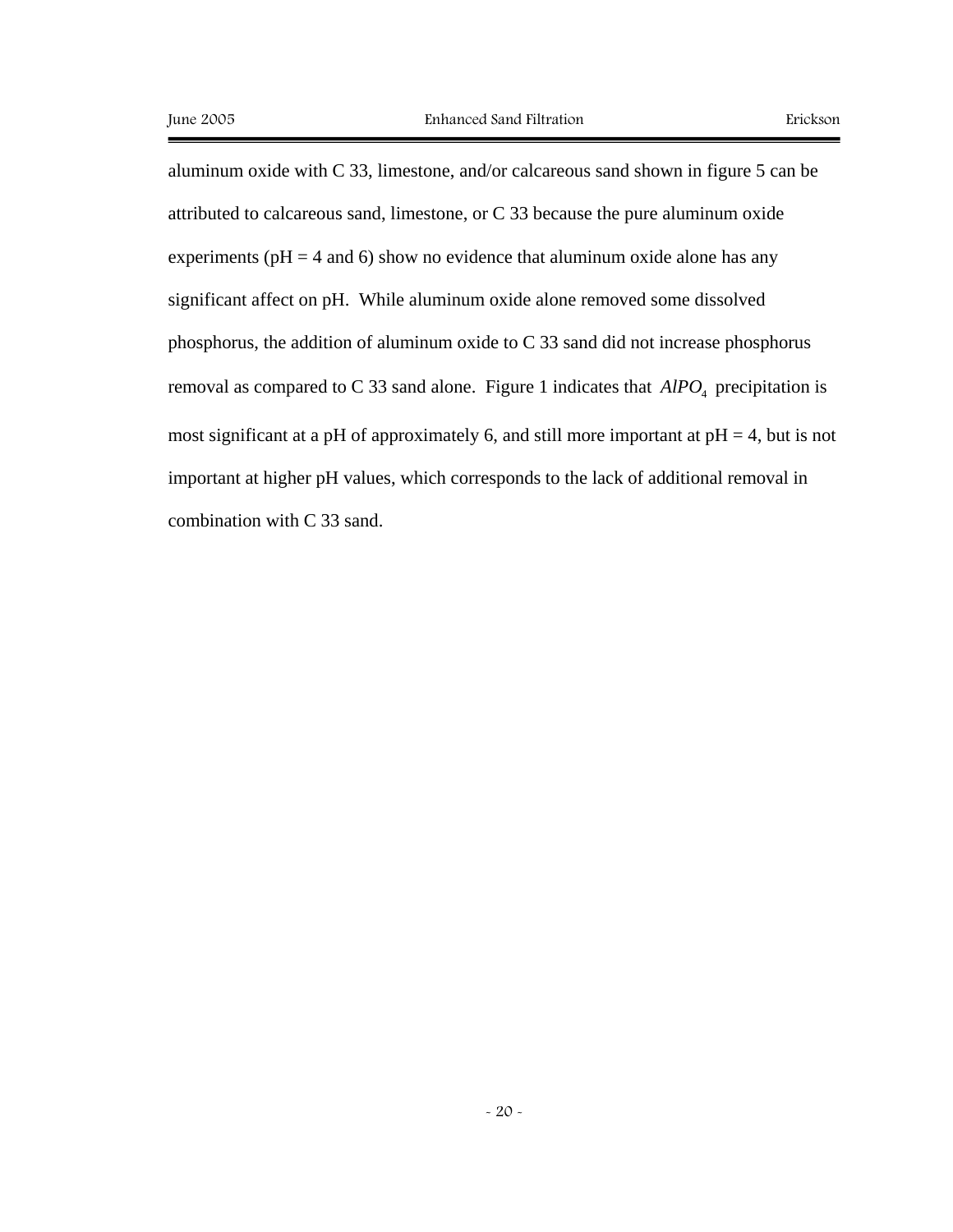

**Figure 5: Phosphorus removal by Aluminum Oxide with Calcareous Sand/Limestone. 5% = 0.75 g in weight.**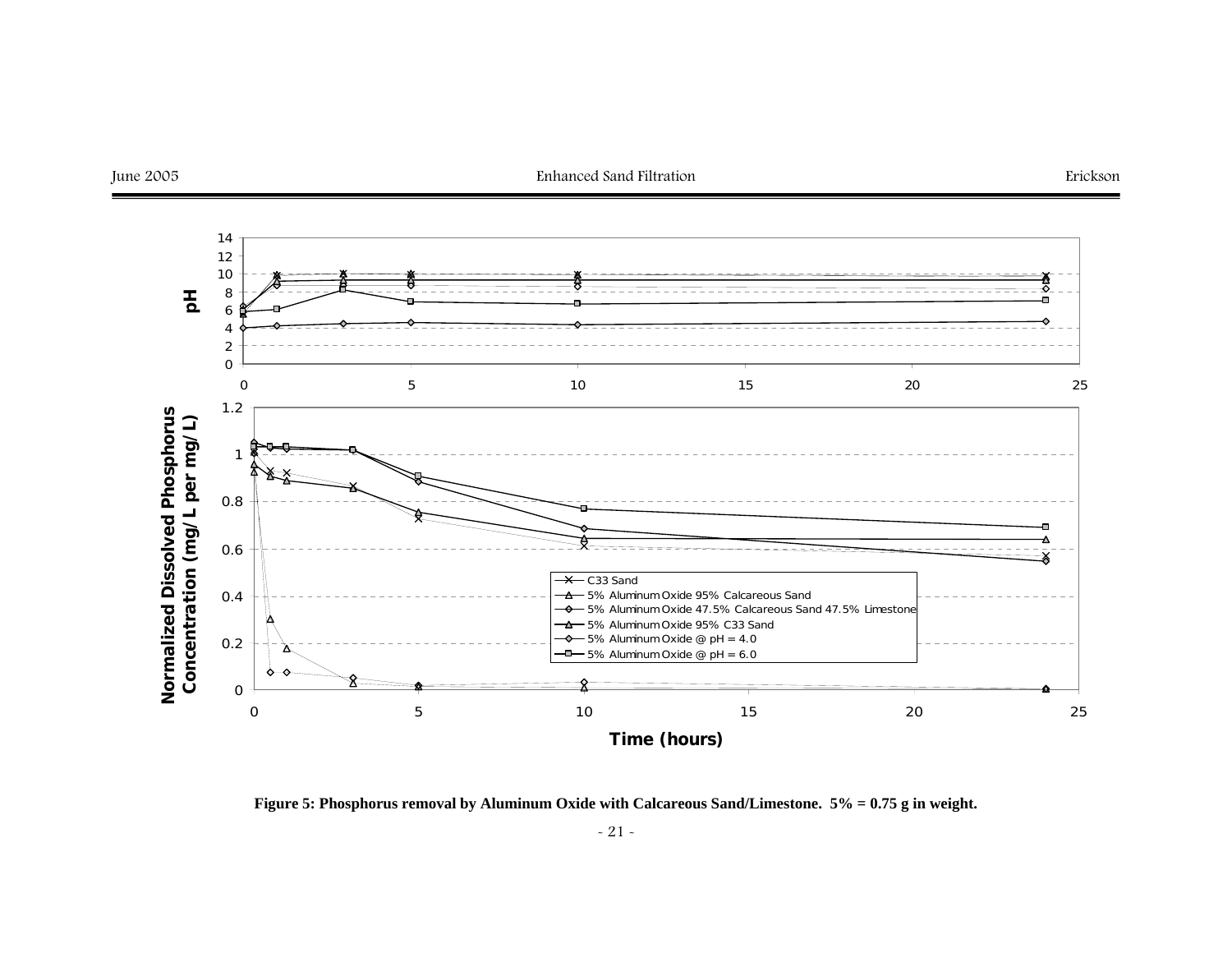Addition of steel wool to C 33 sand increased phosphorus removal efficiency as compared to C 33 sand alone given enough time  $(-50\%$  for 5% steel wool after 5 hours,  $\sim$ 90% after 24 hours), as shown in figure 6 (versus  $\sim$ 30% removal after 5 hours and  $\sim$ 45% removal after 24 hours for C 33 sand). Figure 6 also illustrates that steel wool exhibits better phosphorus removal capabilities than aluminum oxide and that as steel wool mass increases, overall dissolved phosphorus removal increases. Based on these facts, no further investigation of aluminum oxide was deemed warranted.

Steel wool and aluminum oxide mixes both increased pH to between 9.1 and 9.5 and figure 7 shows that steel wool mixed with calcareous sand with or without limestone increases pH to between 8 and 10. These results are consistent with other C 33 sand, calcareous sand, and limestone mixes. The lack of significant  $FePO<sub>4</sub>$  precipitation between  $pH = 8$  and  $pH = 10$  (see figure 1) and the slower rate of phosphorus removal indicates that adsorption to oxidized iron is the primary source of additional dissolved phosphorus removal by steel wool.

The consistent increase in removal efficiency with time can be explained by the visual oxidation observed during these batch studies, although quantifying the extent and rate at which oxidation of the iron occurred was not possible during the experiments. Knowing the extent at which the iron is rusted at any given point in time could be used to estimate a 'capacity' for adsorption of phosphates to the iron oxide and the rate at which the steel rusts could be used to estimate a rate of change in 'capacity.'

- 22 -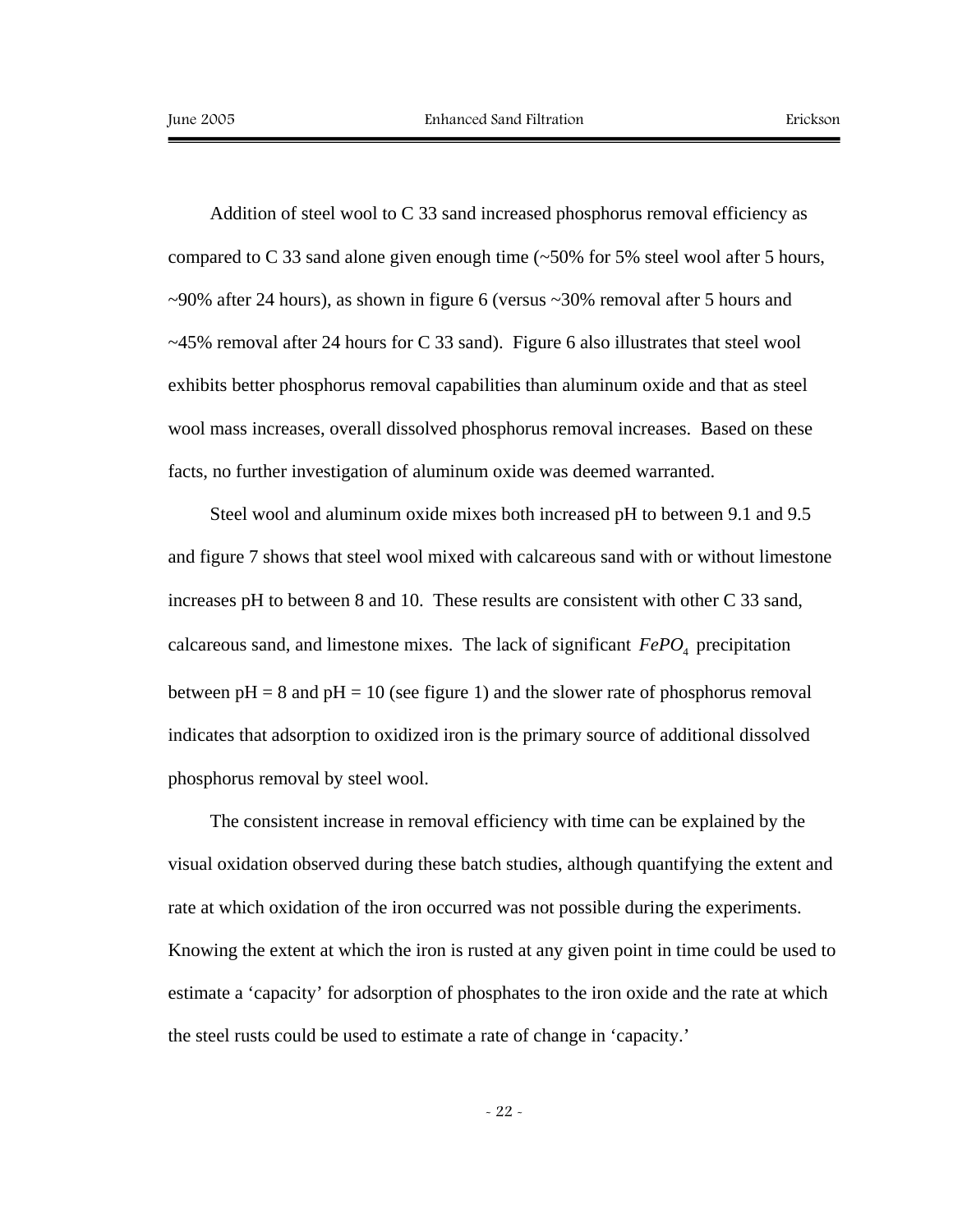

**Figure 6: Phosphorus removal by Steel Wool and Aluminum Oxide with C 33 sand.**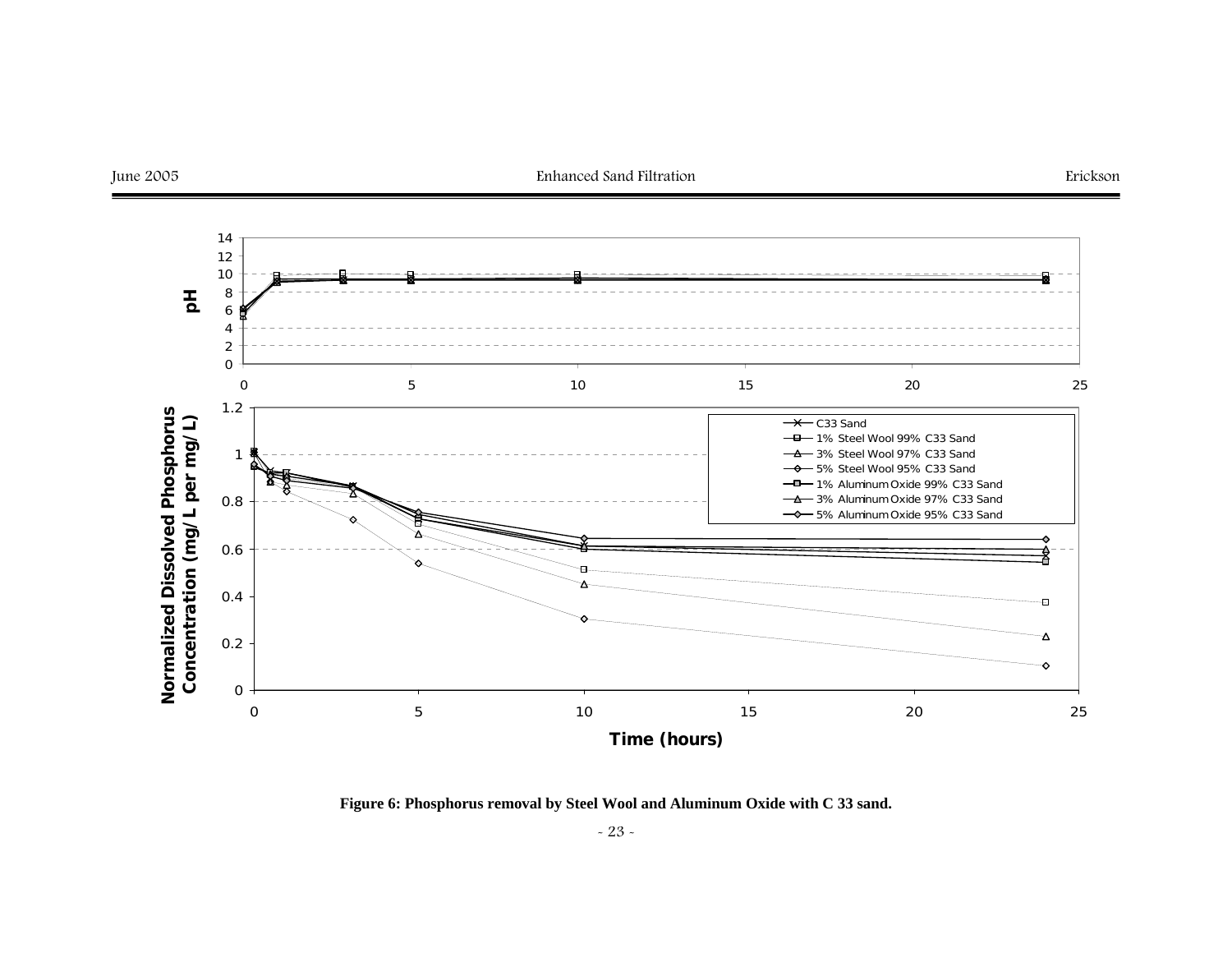

**Figure 7: Phosphorus removal by Steel wool with calcareous sand with/without limestone.**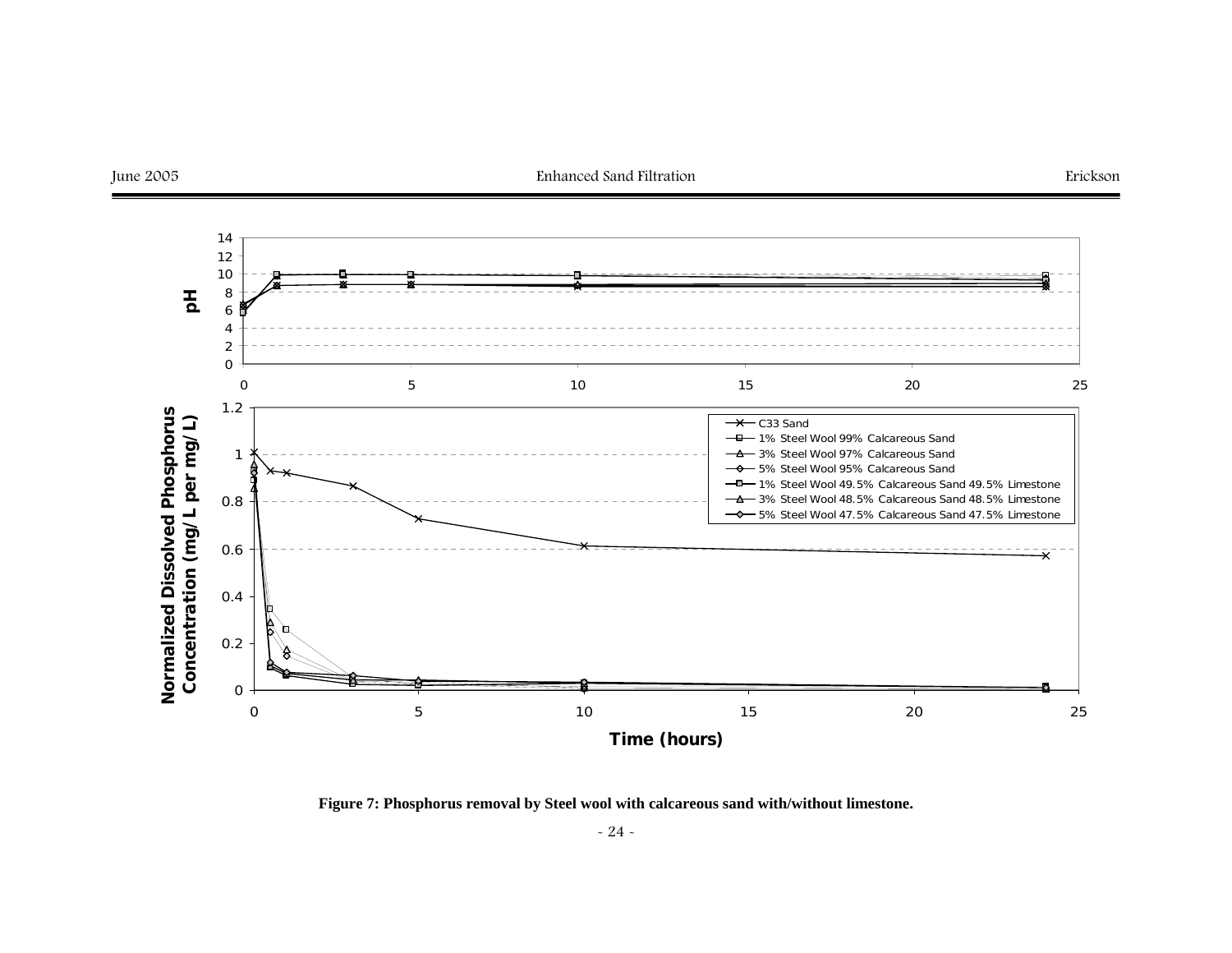Blast Oxygen Furnace (BOF) by-products.

Three by-products from the steel manufacturing process were attained from International Steel Group (ISG, Inc.): BOF slag, BOF dust land filled for ~5 years (labeled "Old BOF Dust"), and more recent BOF dust (labeled "New BOF Dust"). All three products were difficult to handle while dry and tended to cling to all surfaces of contact. In addition, the BOF by-products stained the BOD test bottles used in the batch studies so that a 10% HCI acid bath could not remove the residue from the glass surface.

While it is difficult to visualize effective and safe placement of these products in the field, the BOF by-products were studied in combination with sand and/or limestone to determine their dissolved phosphorus removal capacity and pH modification. The BOF products removed 90 – 100% of the dissolved phosphorus (see figure 8) throughout a range of pH values  $(2 < pH < 12)$  but also caused a significant increase in pH to the effluent from an average initial value of 5.6 to between 10 and 12. BOF products at 1 mg/L concentration can generate a pH increase from an initial 2.0 to 11.5 within 30 minutes of contact and therefore can not feasibly be used as a storm water treatment media in their current state. If these products could be neutralized to eliminate their ability to alkalize the effluent and pelletized to facilitate field placement, they could possibly become a cost effective method to capture a large portion of dissolved phosphorus.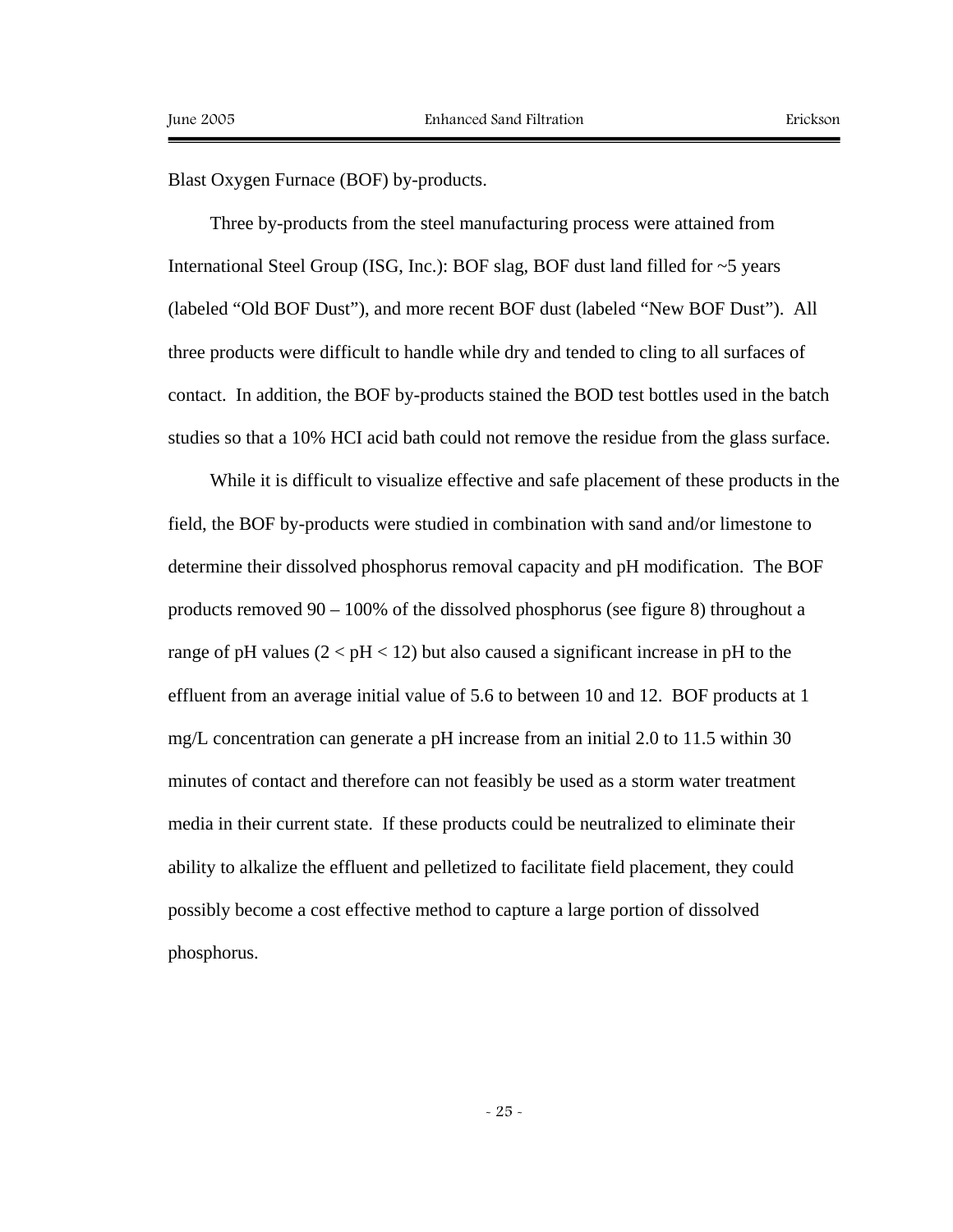

**Figure 8: Phosphorus removal by BOF by-products.**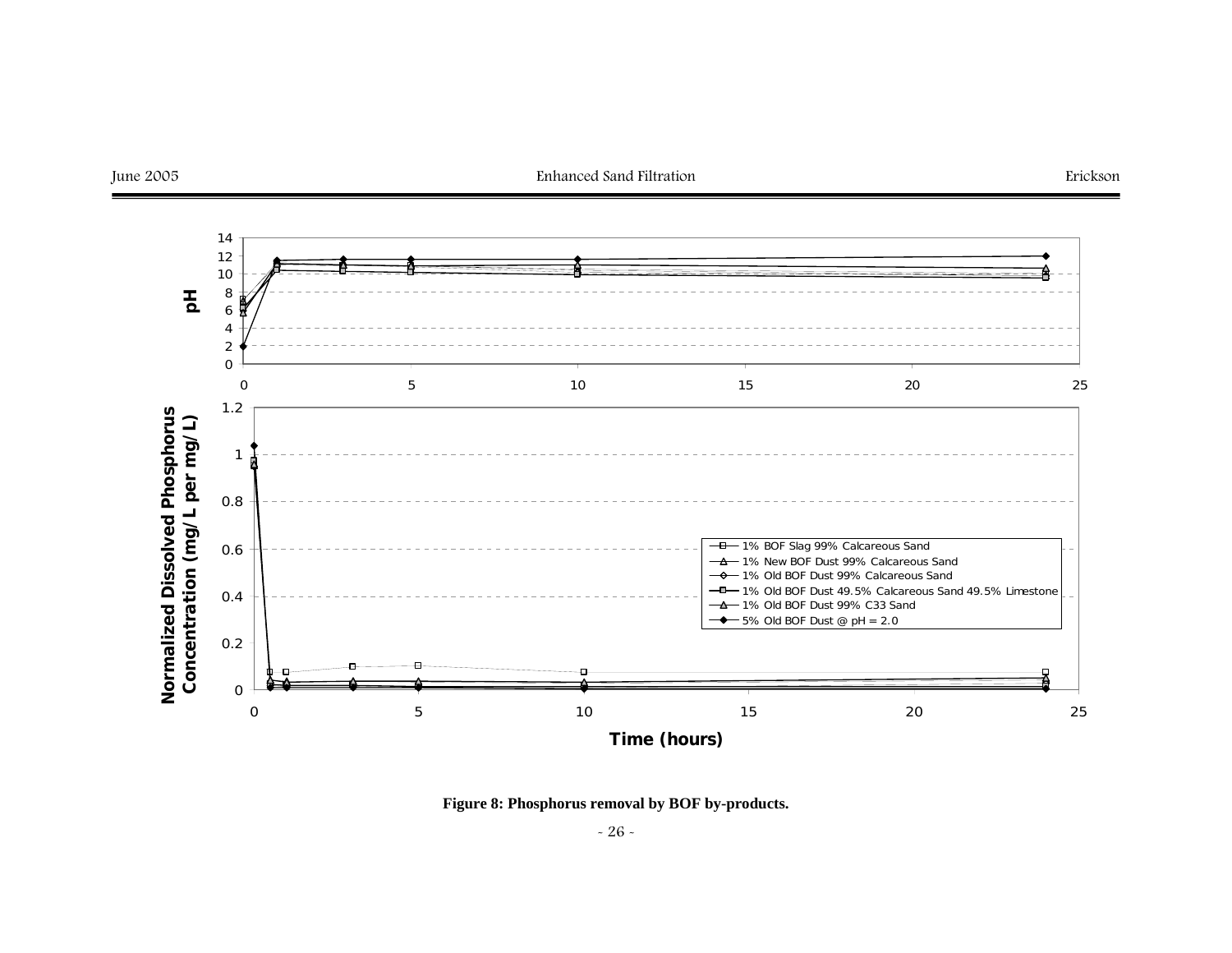### **CONCLUSIONS**

While C 33 sand alone removed some dissolved phosphorus during these batch studies, the steel wool, calcareous sand, and/or limestone enhancements to sand filtration systems for storm water treatment demonstrate potential for significant additional removal of dissolved phosphorus. Calcareous sand and limestone efficiently removed dissolved phosphorus through precipitation during these batch studies but the fine grain size of the media may pose potential difficulties due to clogging of the filter. C 33, calcareous sand, and limestone all increased pH in the 0.15 L solution to levels that exceed standards recommended by U.S. EPA. (2002), but the small volume of phosphate solution utilized in the batch studies may not truly indicate the pH effect in a field sand filtration application.

- 27 - While aluminum oxide alone removed phosphorus, C 33 sand enhanced with aluminum oxide removed approximately the same amount of dissolved phosphorus as C 33 sand alone. C 33 sand enhanced with steel wool removed more than either C 33 sand alone or C 33 sand enhanced with aluminum oxide. The results of these batch studies also show that increases from 1% to 5% by weight of steel wool mixed with C 33 sand increased the dissolved phosphorus removal from approximately 60% to 90%. O'Leary (2003) reports that chopped granular steel wool has been used in sand filter applications in which it was mixed uniformly throughout the top 15 to 30 cm of sand. In this configuration, the filter experienced difficulties with clumping of the steel wool, subsequent clogging by the migration of the steel wool particles, and the development of *Gallionella Ferruginea* bacteria. BOF by-products by far remove the most phosphorus in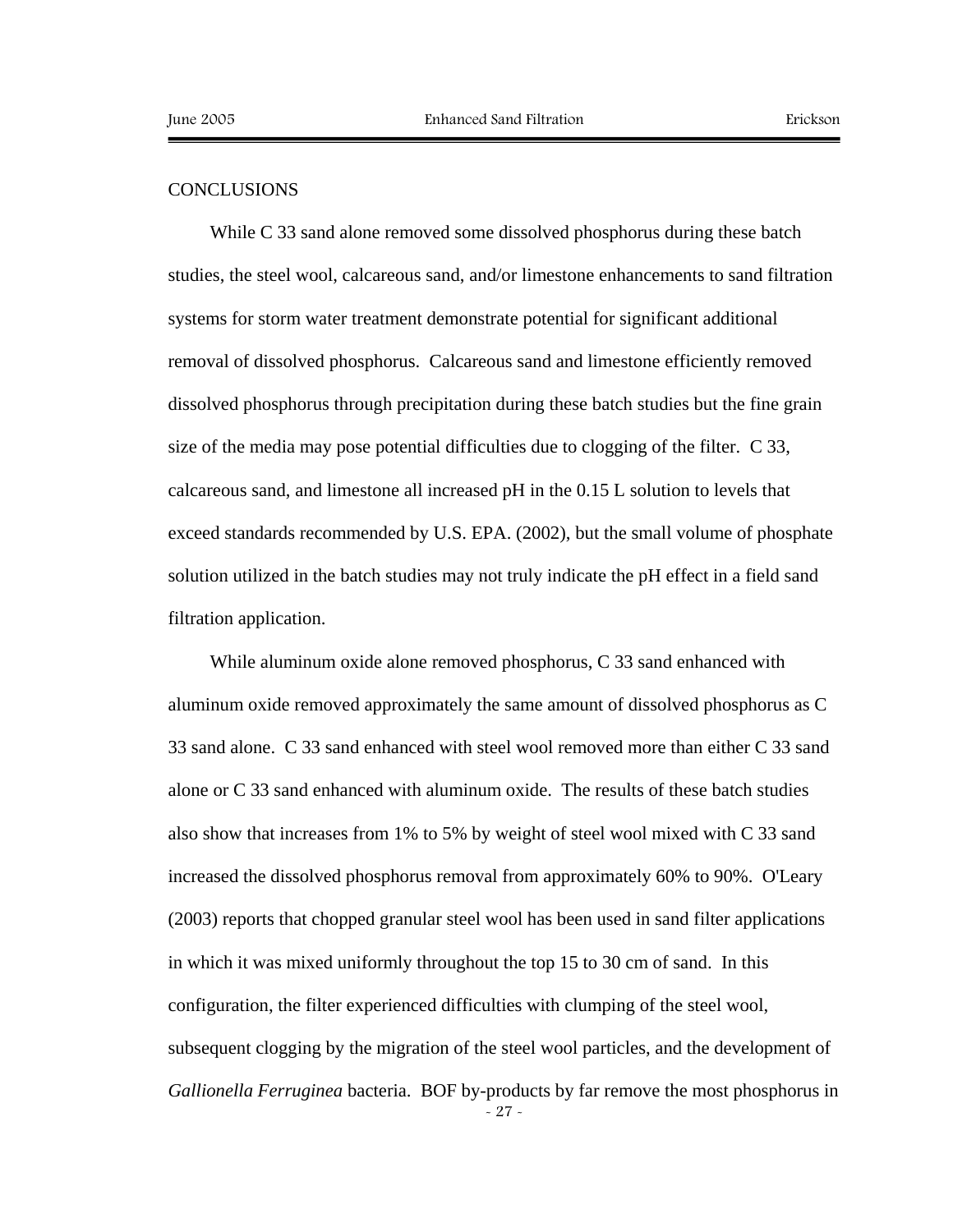the shortest amount of time but their ability to alkalize the effluent and tendency to cling to contact surfaces prohibits their current use for storm water treatment.

Since batch studies do not accurately simulate flow rate and contact conditions as experienced in a field application, column studies or other scaled laboratory experiments are required to determine the ability of these enhancers to remove phosphorus in storm water filtration applications and to determine their longevity and impact on filter clogging and effluent pH. A companion paper by Erickson *et al.* (2005a) will examine combinations of steel wool, calcareous sand, and/or limestone with C 33 sand in column experiments to determine the best enhancement media to remove dissolved phosphorus with sand filtration.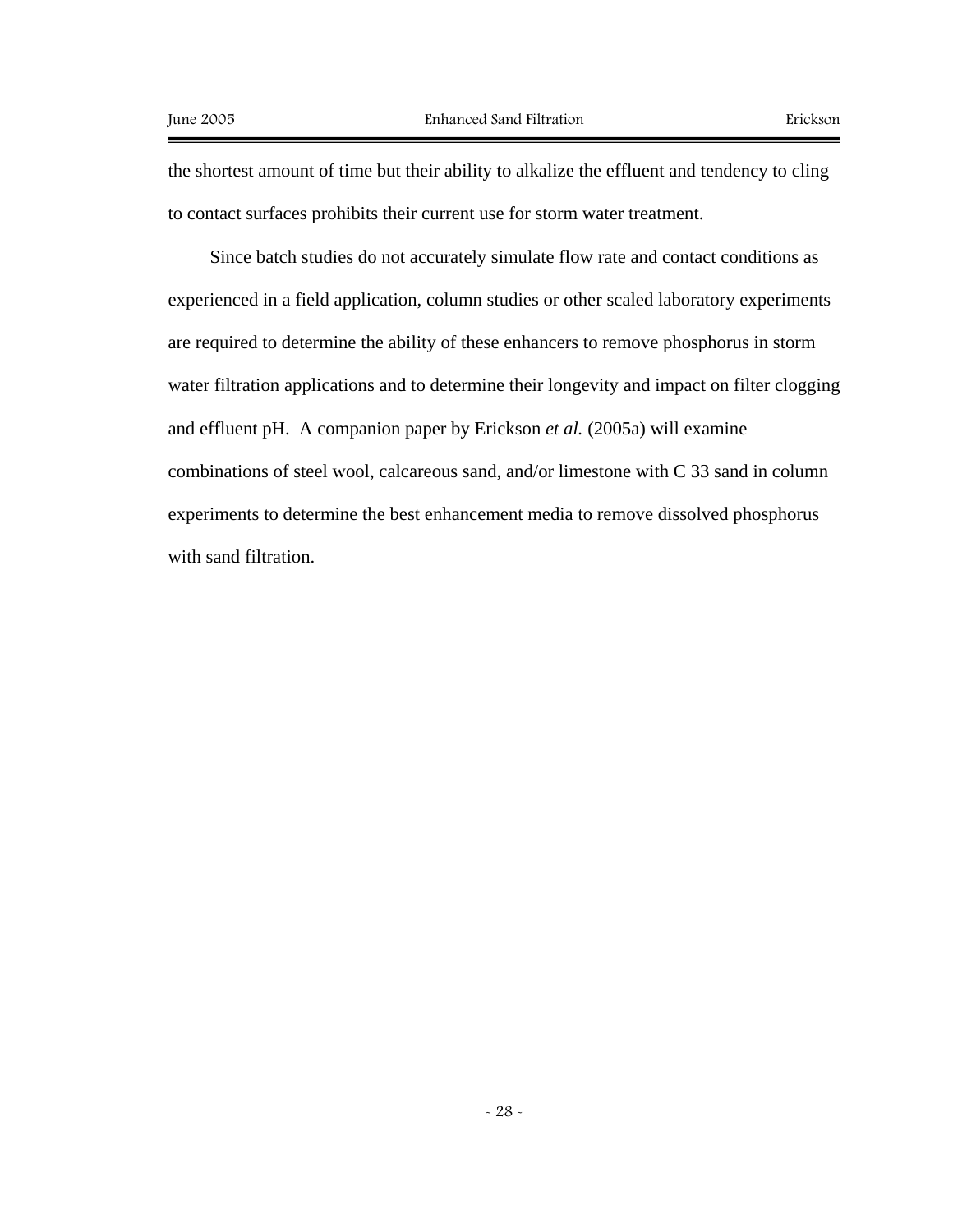# **REFERENCES**

- A.P.H.A., A.W.W.A., and W.E.F., 1998. *4500-P Phosphorus*, in *Standard Methods for the Examination of Water and Wastewater*. Lenore S. Clesceri, Arnold E. Greenberg, and Andrew D. Eaton, Editors.: Washington D.C. p. 4-139 through 4- 155.
- Aldridge, K.T. and G.G. Ganf. 2003. *Modification of Sediment Redox Potential by Three Contrasting Macrophytes: Implications for Phosphorus Adsorption/Desorption.* Marine & Freshwater Research, **54** (1): p. 87.
- Arias, C.A., H. Brix, and N.H. Johansen. 2003. *Phosphorus Removal from Municipal Wastewater in an Experimental Two-Stage Vertical Flow Constructed Wetland System Equipped with a Calcite Filter.* Water Science and Technology, **48** (5): p. 51-58.
- Arias, C.A., M. Del Bubba, and H. Brix. 2001. *Phosphorus Removal by Sands for Use as Media in Subsurface Flow Constructed Reed Beds.* Water Research, **35** (5): p. 1159-1168.
- Baker, M.J., D.W. Blowes, and C.J. Ptacek. 1998. *Laboratory Development of Permeable Reactive Mixtures for the Removal of Phosphorus from Onsite Wastewater Disposal Systems.* Environmental Science and Technology, **32** (15): p. 2308- 2316.
- Benjamin, M.M. 2002. *Water Chemistry*. Mcgraw-Hill Series in Water Resources and Environmental Engineering;: McGraw-Hill.
- Brezonik, P.L. and T.H. Stadelmann. 2002. *Analysis and Predictive Models of Stormwater Runoff Volumes, Loads, and Pollutant Concentration from Watersheds in the Twin Cities Metropolitan Area, Minnesota, USA.* Water Research, **36**: p. 1743-1757.
- Brix, H., C.A. Arias, and M. del Bubba. 2001. *Media Selection for Sustainable Phosphorus Removal in Subsurface Flow Constructed Wetlands.* Water science and technology, **44** (Part 11/12): p. 47.
- Brown, T.*, et al.* 2003. *Maryland Chesapeake and Atlantic Coastal Bays Critical Area 10% Rule Guidance Manual*. Ellicott City, Maryland: Center for Watershed Protection. Appendix A-G.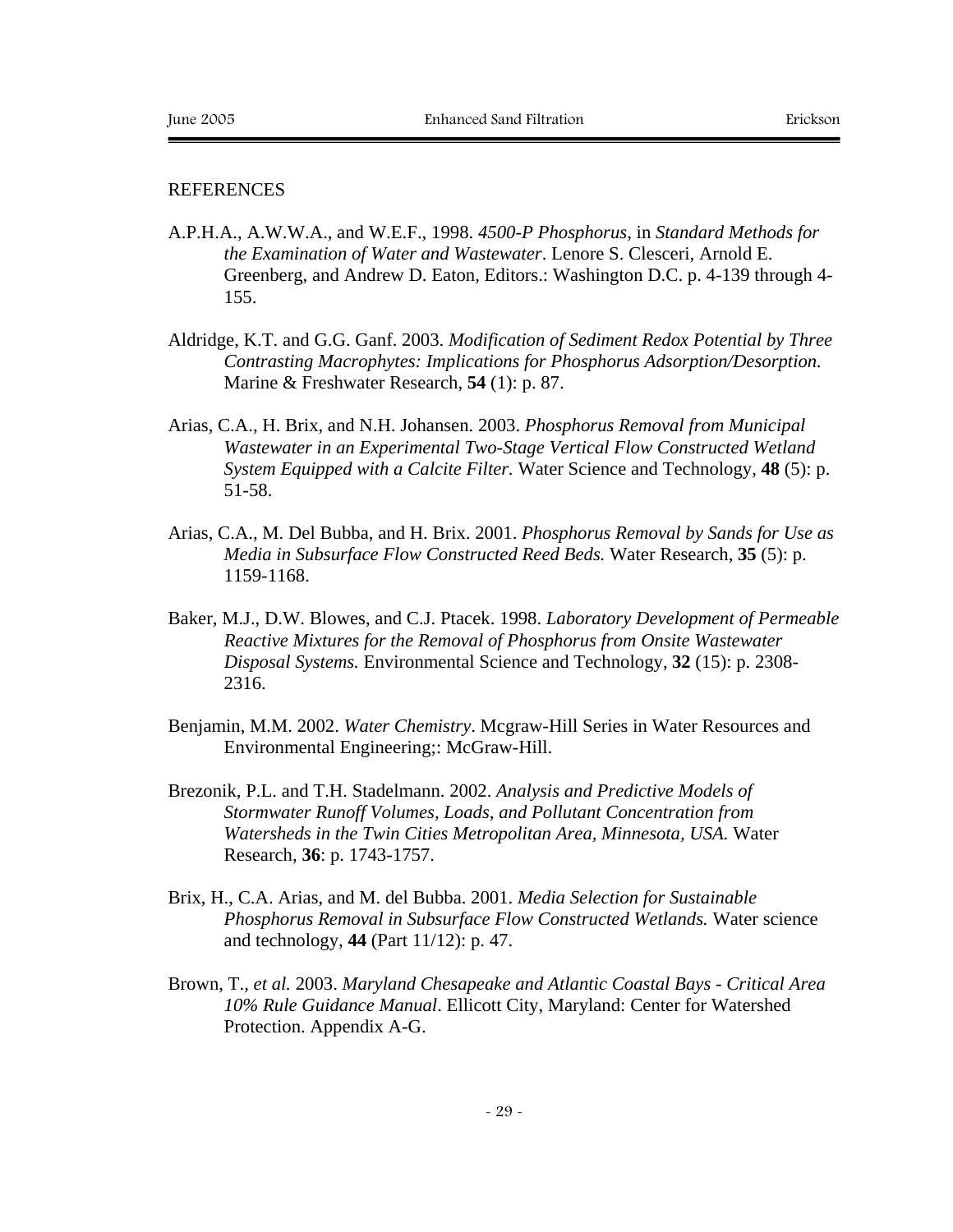- Caraco, N.F., J.J. Cole, and G.E. Likens. 1993. *Sulfate Control of Phosphorus Availability in Lakes: A Test and Re-Evaluation of Hasler and Einsele'S Model.* Hydrobiologia, **253** (1-3): p. 275.
- Erickson, A.J., P.T. Weiss, and J.S. Gulliver. 2005. *Enhanced Sand Filtration for Storm Water Phosphorus Removal.*
- Jenkins, D., J.F. Ferguson, and A.B. Menar. 1971. *Chemical Processes for Phosphate Removal.* Water Research, **5**: p. 369-389.
- Kadlec, R.H. and R.L. Knight. 1996. *Treatment Wetlands*. Boca Raton: Lewis Publishers. 893 p.
- MN P.C.A. 2003a. *Minnesota Rule 7050.0222*. http://www.revisor.leg.state.mn.us/arule/7050/0222.html December 22, 2004
- MN P.C.A. 2003b. *Minnesota Rule 7050.0224*. http://www.revisor.leg.state.mn.us/arule/7050/0224.html December 22, 2004
- O'Leary, J. 2003. *Potential Causes of Clogging and Remedies to the Lakemont South Filter*. 5.
- Patrick, W.H., Jr. and R.A. Khalid. 1974. *Phosphate Release and Sorption by Soils and Sediments: Effect of Aerobic and Anaerobic Conditions.* Science, **186** (4158): p. 53-55.
- Reddy, K.R. and E.M. D'Angelo, 1994. *Soil Processess Regulating Water Quality in Wetlands*, in *Global Wetlands : Old World and New*. William J. Mitsch, Editor Elsevier: New York: Amsterdam. p. 309-324.
- Schindler, D.W. 1977. *Evolution of Phosphorus Limitation in Lakes: Natural Mechanisms Compensate for Deficiencies of Nitrogen and Carbon in Eutrophied Lakes.* Science, **195** (4275): p. 260-262.
- Stumm, W. and J.J. Morgan. 1981. *Aquatic Chemistry : An Introduction Emphasizing Chemical Equilibria in Natural Waters*. [2d ] ed. New York: Wiley. xiv, 780 p.
- U.S. EPA., 1999. *Preliminary Data Summary of Urban Storm Water Best Management Practices*, in *Epa-821-R-99-012*.
- U.S. EPA. 2002. *Epa Ground Water & Drinking Water Secondary Drinking Water Regulations: Guidance for Nuisance Chemicals*. http://www.epa.gov/safewater/consumer/2ndstandards.html December 22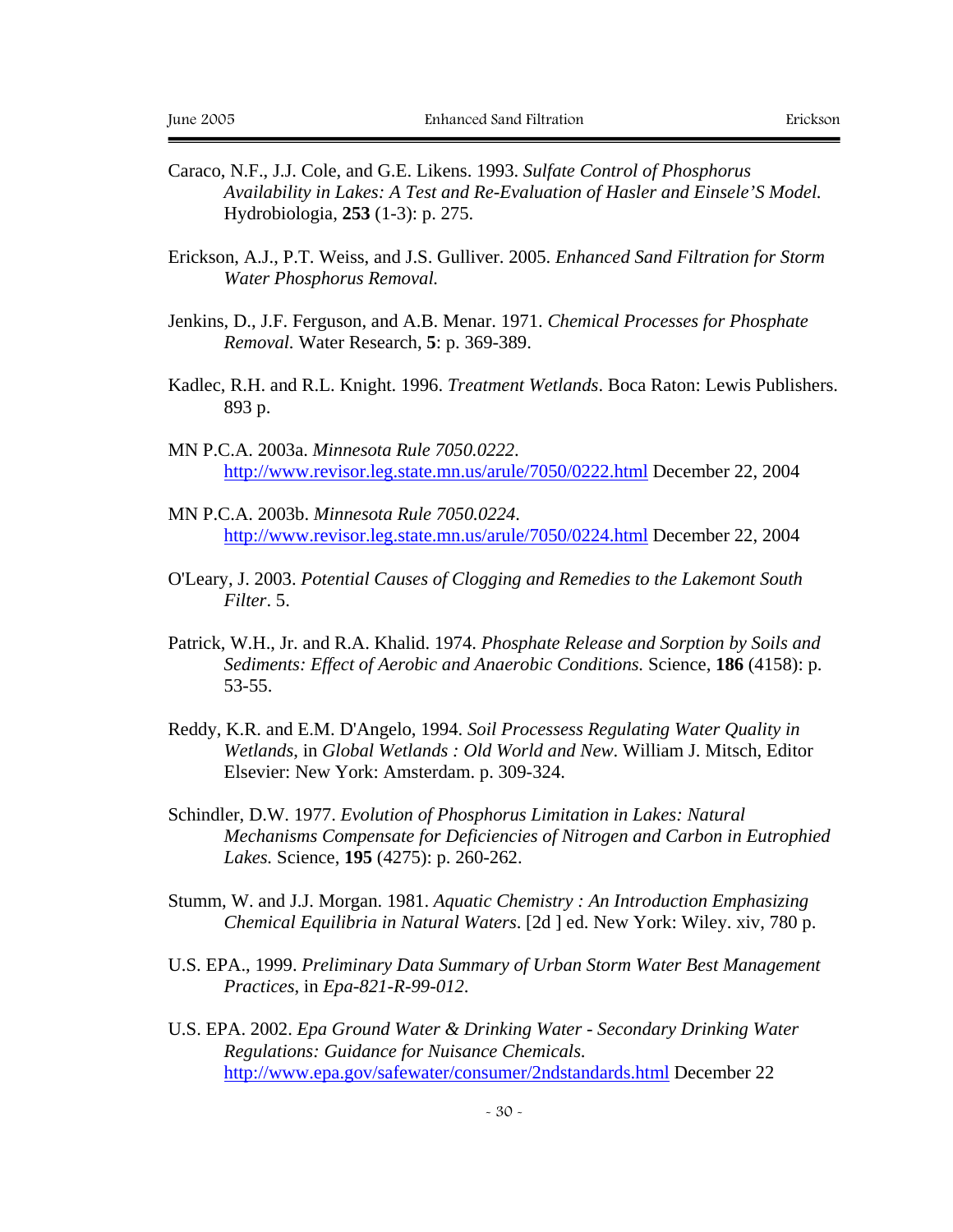W.E.F. and A.S.C.E. 1998. *Urban Runoff Quality Management*: WEF Manual of Practice No 23, ASCE Manual and Report on Engineering Practice No 87.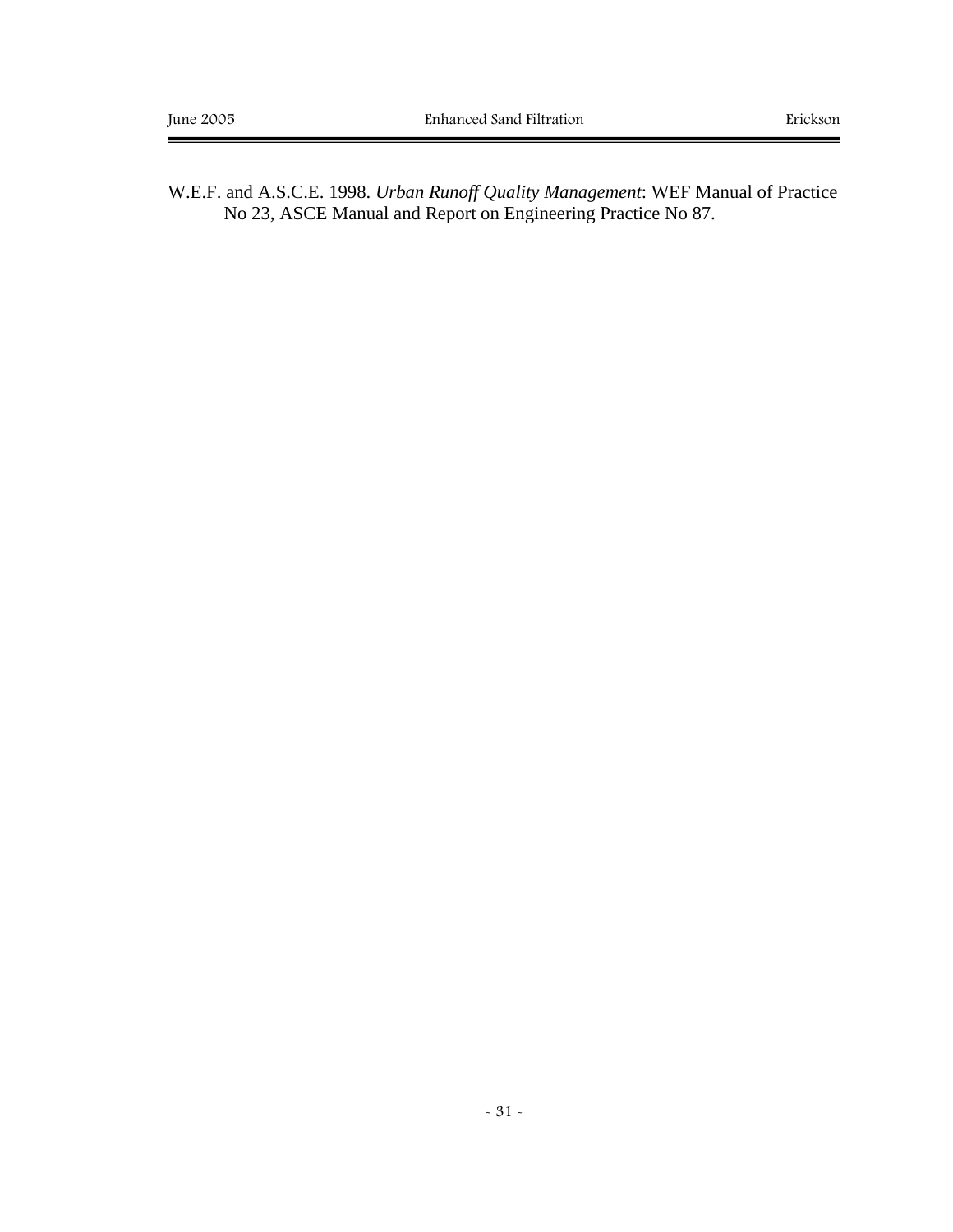# **Chapter 2: Enhanced Sand Filtration for Storm Water Phosphorus Removal**

*by A.J. Erickson*3*, P.T. Weiss*4*, and J.S. Gulliver*<sup>1</sup>

# ABSTRACT

 $\overline{a}$ 

Column studies were performed on four enhancements to sand filtration treatment systems for storm water runoff: combinations of C 33 sand enhanced with calcareous sand, limestone, chopped granular steel wool, or steel wool fabric. Synthetic storm water runoff with a variable dissolved phosphorus concentration passed through the columns while the flow rate was monitored and effluent samples were tested for total and/or dissolved phosphorus concentration and pH. Our conclusions are:  $(1)$  C 33 removed dissolved phosphorus but its capacity was quickly exhausted; (2) Combinations of C 33 sand with limestone or calcareous sand clogged the columns and prevented them from draining completely; (3) Steel wool significantly increased duration and level of phosphorus removal as compared to C 33 sand alone; (4) Phosphorus removal by steel wool adsorption/precipitation did not clog the columns; (5) Enhancing sand filtration systems with steel wool fabric would minimally increase installation costs and would increase the material cost by 3-5%; (6) Fine oxidized iron particles from the steel wool observed in the effluent are too small to be captured by typical geotextile fabric or settle out in receiving lakes or rivers; (7) Phosphorus attached to oxidized iron particles in the effluent is relative to phosphorus removed from the influent during a previous time; and (8) Steel enhanced sand filtration can be modeled with contact time, total mass of

<sup>3</sup> St. Anthony Falls Laboratory, Department of Civil Engineering, University of Minnesota, Minneapolis, MN

<sup>4</sup> Department of Civil Engineering, Valparaiso University, Valparaiso, IN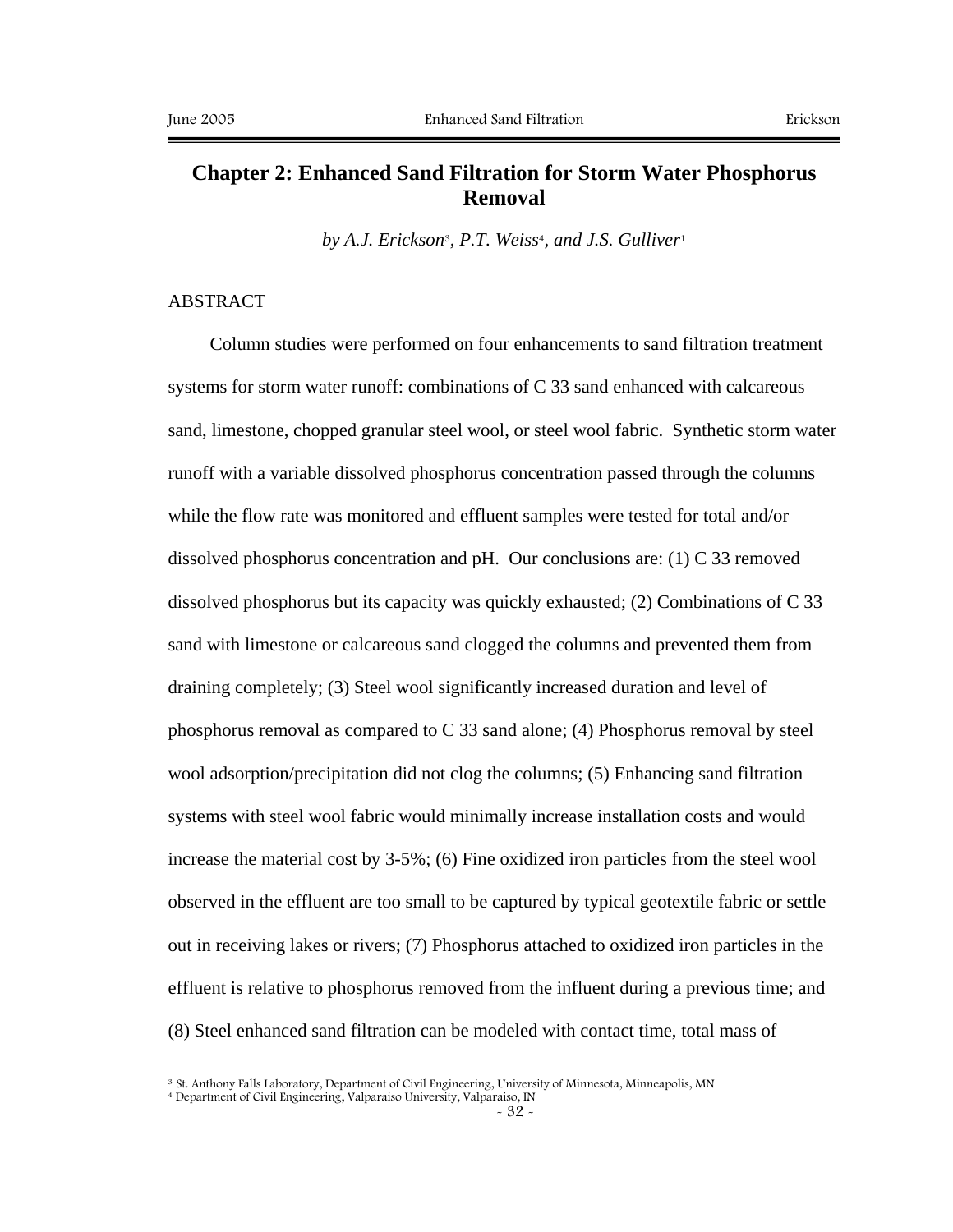phosphorus removed, and influent concentration as variables. Based on these findings, steel enhanced sand filtration is a potentially cost effective treatment solution for dissolved phosphorus removal from storm water runoff.

## INTRODUCTION

To meet new storm water effluent regulations while avoiding the high construction and operation costs of a storm water treatment facility or mechanical treatment process, new technologies must be developed to remove dissolved phosphorus from storm water runoff. Current storm water management options such as sand filtration, constructed wetlands, wet detention basins, and bioretention filters are used for the quality control of storm water runoff, but these practices either rely on vegetation and/or soil uptake as the primary removal mechanisms for dissolved phosphorus, or have very little potential to remove dissolved phosphorus. In addition, these processes are unpredictable and difficult to control. This paper proposes a new, potentially cost effective technology built upon the framework of sand filtration to remove dissolved phosphorus for storm water runoff.

- 33 - The principle of sand filtration is simple. Storm water is collected and delivered to the sand filtration system where it seeps through the sand that physically sieves any particulates larger than the soil pore size within the first few centimeters. For sand filter design, Claytor and Schueler (1996) propose, from the surface down, ~ 46 cm of sand (often specified as ASTM C 33 sand), a layer of geotextile fabric, and a gravel sub-base that supports the system and quickly channels water toward a perforated pipe collection system. The geotextile fabric provides a barrier which prevents the sand from washing through to the gravel sub-base and the perforated pipe collection system collects the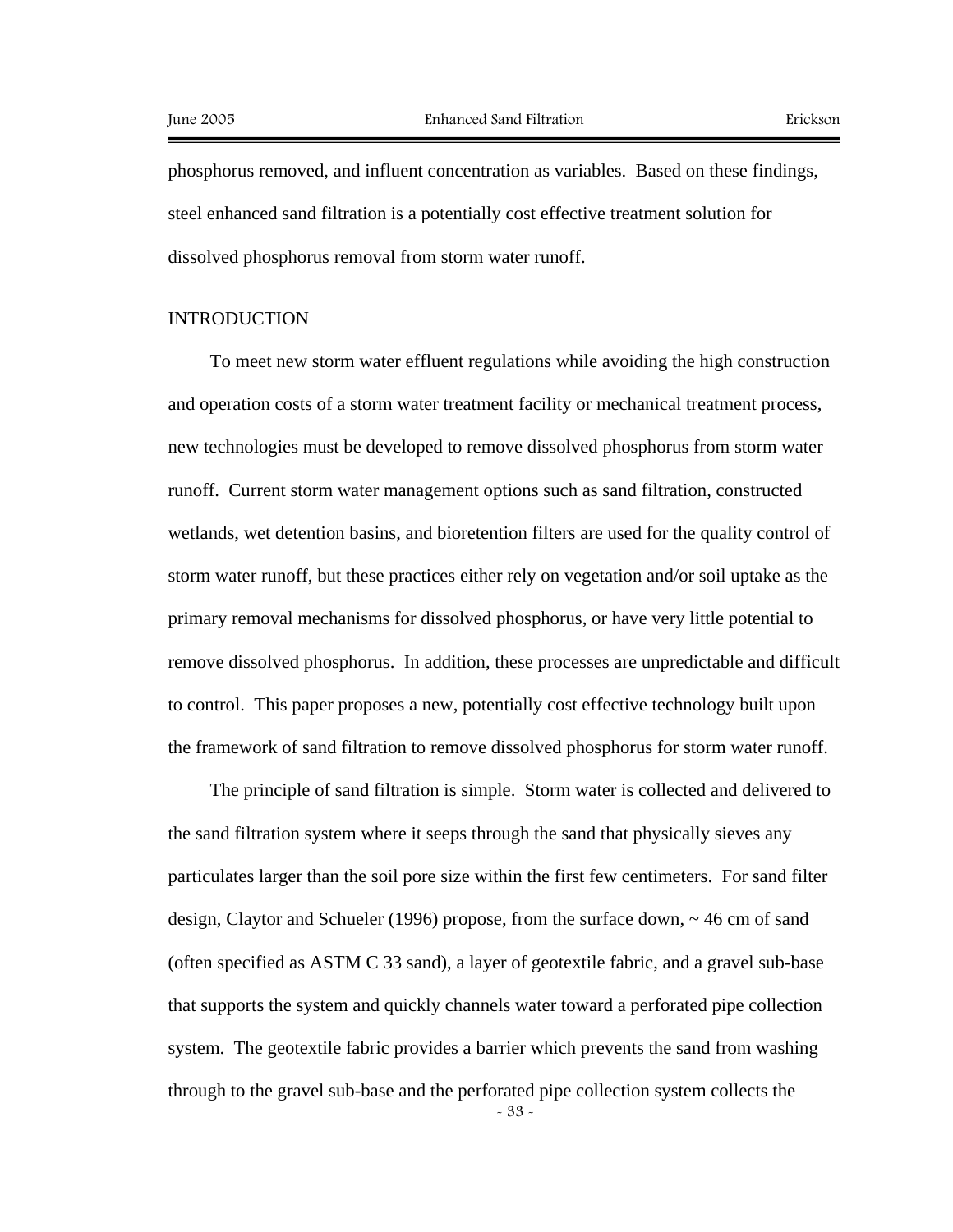treated storm water and delivers it to further storm water treatment practices or directly to receiving waters. Based on this design, the only significant mechanism to remove contaminants from storm water runoff is physical sieving and any dissolved or particulate contaminants, including phosphorus, smaller than the pore size of the sand may pass through the filter and potentially be delivered to receiving waters.

Dissolved phosphorus can be a large percentage of the total phosphorus concentration. For example, data on total and dissolved phosphorus used by Brezonik and Stadelmann (2002), were further analyzed to develop a statistical distribution for the dissolved phosphorus fraction (of total phosphorus) for the Twin Cities Metropolitan Area (Minneapolis and St. Paul, MN), as shown in figure 9.





$$
\sim 34
$$
 -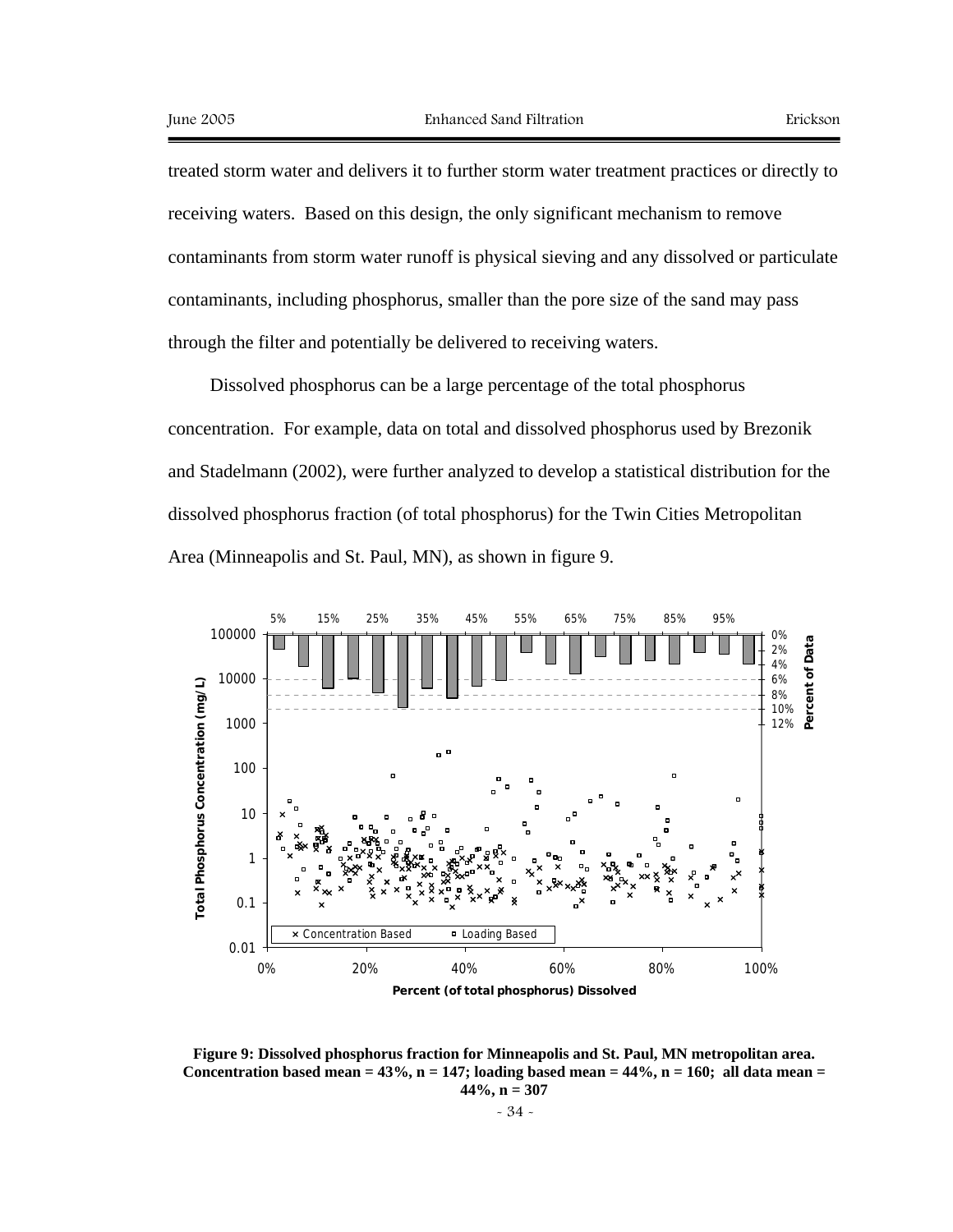The Water Environment Federation in conjunction with the American Society of Civil Engineers (W.E.F. and A.S.C.E. (1998)) report that the event mean concentration for total phosphorus in urban runoff is 0.33 mg/L and dissolved phosphorus is 0.12 mg/L (citing U.S. EPA (1983)) which corresponds to roughly 36% dissolved phosphorus. The distribution shown in figure 9 indicates that dissolved phosphorus fractions range from 0 to 100% (mean  $= 44\%$ , std. dev.  $= 26\%$ , n  $= 307$ ). The terms "Concentration Based" and "Loading Based" refer to the calculation methodology for removal data collected by Brezonik and Stadelmann (2002). It is evident from this data that 'mean' dissolved phosphorus fraction may not accurately represent the phase in which phosphorus occurs at any given site during a given storm event. Therefore, sand filtration would benefit from enhancements to remove dissolved phosphorus that would not reduce its effectiveness to remove particulate matter.

#### PREVIOUS WORK

Harper and Herr (1993) performed pilot scale and full scale monitoring studies in Florida for the removal of several storm water contaminants. Through these studies, they found that typical sand filters can remove approximately 40-50% particulate and total phosphorus, but at most only five percent dissolved phosphorus. In addition, silica sand filter exhibited better results for total and dissolved phosphorus (55 and 35% respectively) but contributed particulate phosphorus to the effluent. Harper and Herr (1993) state that the silica sand is considerably coarser than the sand media used in their other experiments, which would allow fine particles to travel through the media.

- 35 -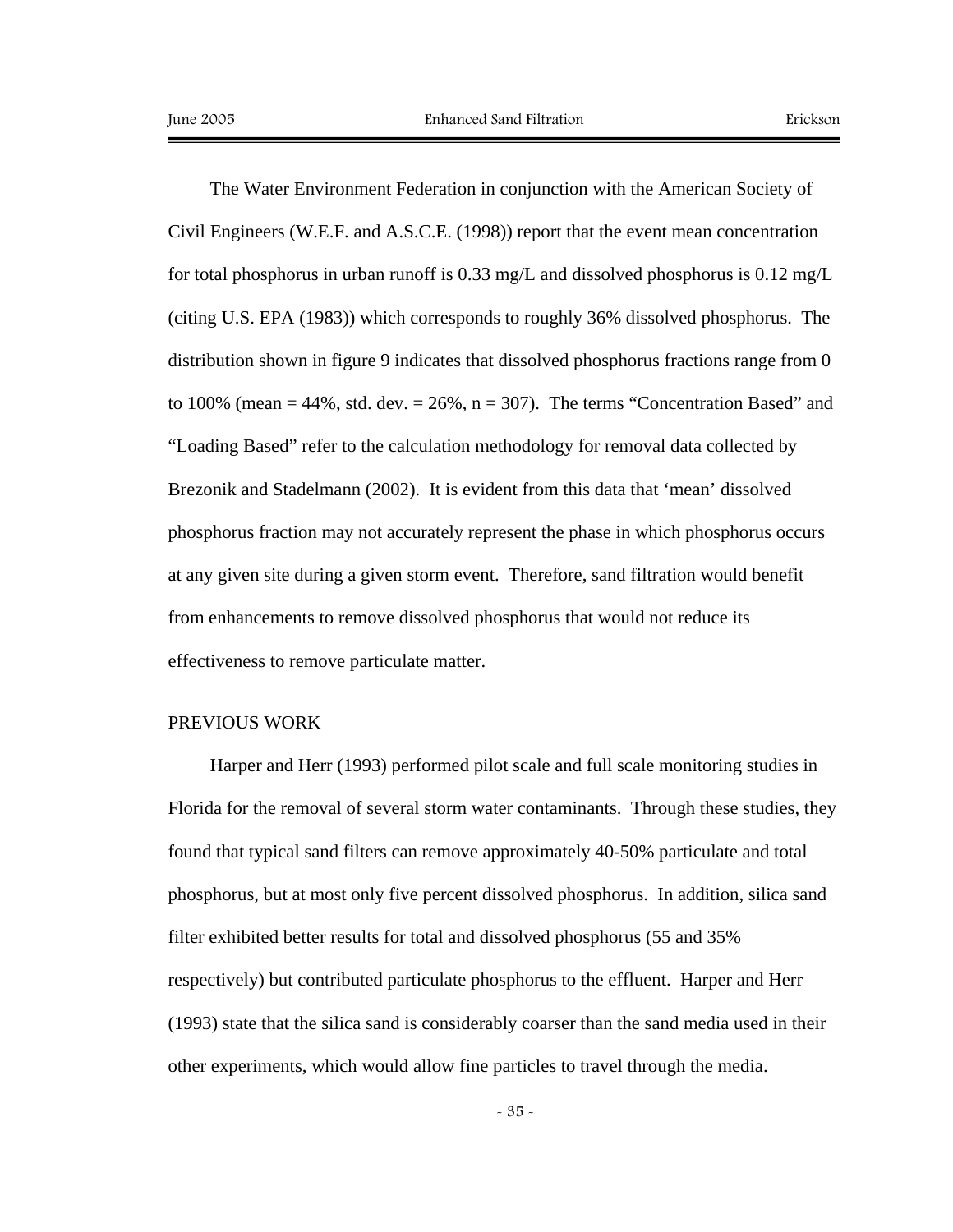Contributions of particulate phosphorus in this case may be due to precipitation of dissolved phosphorus with constituents in the sand that then were passed to the effluent through the large pore size of the coarse silica sand. They also conducted experiments on four types of sod placed on top of a typical sand filter and they report that all but one sod covering contributed dissolved phosphorus to the effluent, and removal rates for particulate or total phosphorus were at most 54%.

The full scale monitoring performed by Harper and Herr (1993) encompassed many water quality and quantity characteristics of their detention with filtration pond. Using mass balance procedures, they report that the pond removed approximately 30-40% ortho-phosphorus, 80% particulate, and 60% total phosphorus over a six-month monitoring period. The basin they monitored incorporated both infiltration and filtration practices, which they term a "wet detention basin." Due to this configuration, a permanent pool developed allowing for the growth of algae. The authors attribute the high removal rates of ortho-phosphorus to algae uptake in the biomass while particulate phosphorus retention is attributed to the filtration processes.

Herrera Environmental Consultants (1995) conclude from their sand filter column study that their sand filters provided little (0 - 28% total, 0 - 38% dissolved) capacity for phosphorus removal. Anderson *et al.* (1985) monitored more than a dozen intermittent sand filters for the U.S. EPA for several water quality parameters and also found that pure sand filter media provides "only limited removal of phosphorus."

Enhancements such as peat or compost have been studied for their ability to remove contaminants from storm water runoff. Galli (1990) suggests the use of a peat-sand filter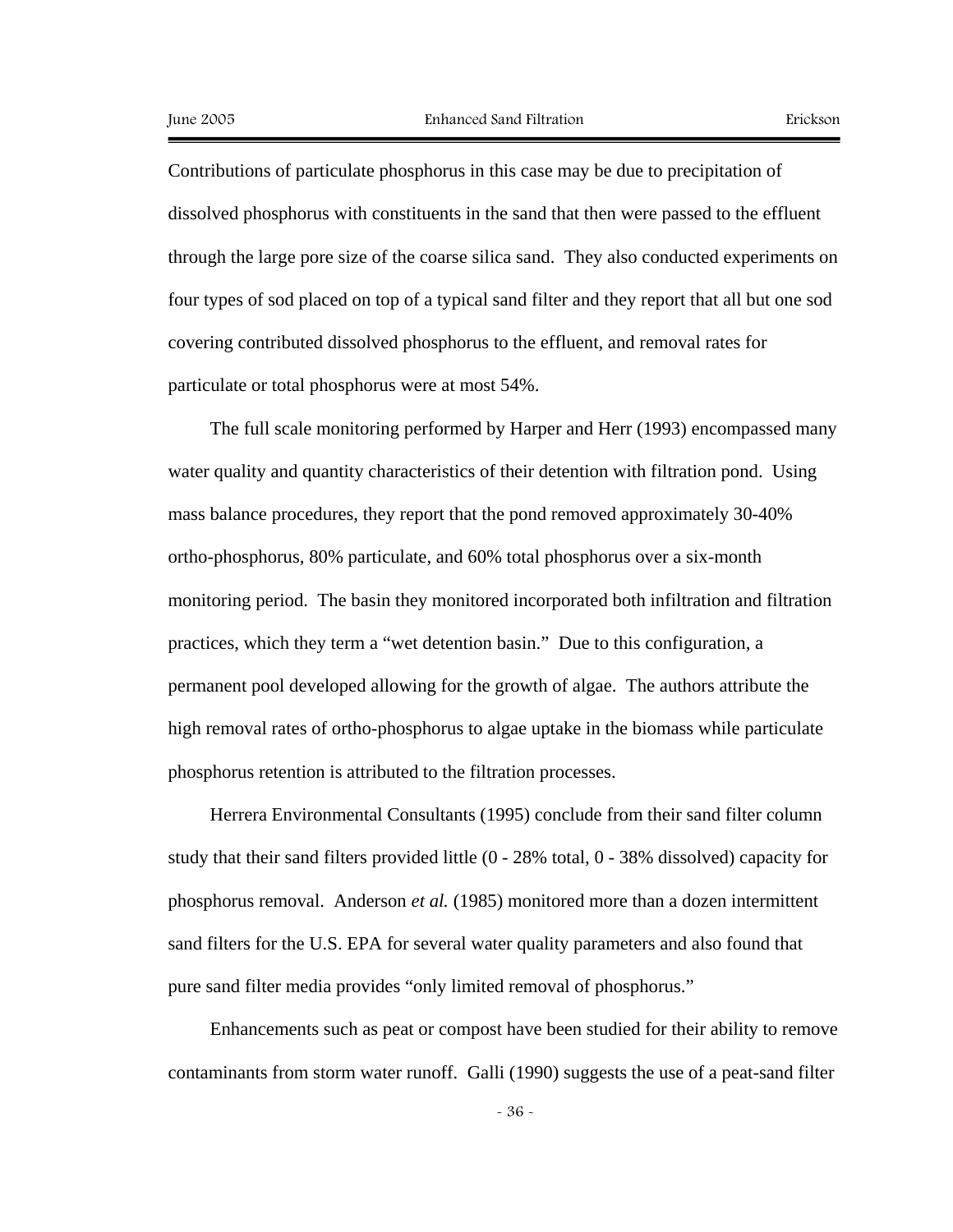for urbanized runoff treatment and predicted 70% removal of total phosphorus for peat species that contain minimal, if any, phosphorus content. The U.S. EPA. (1999) monitored a filter built to Galli's design specifications and report that two out of four storm events with outflow contributed total phosphorus (-70%, 26%, -5%, and 17% total phosphorus removal, respectively) and one of four contributed ortho-phosphorus (-474%, 79%, below detection, and >90% removal, respectively). Koerselman *et al.* (1993) report from their study on peat soils that the type of peat used, temperature, water chemistry, and water level all affect nutrient (phosphorus and nitrogen) release. Their results indicate that peat soils release two to three times more nutrients after being frozen for one week; thus peat enhanced sand filtration may release more phosphorus in cold climate areas. Stewart (1992) reports results from leachate tests performed by the University of Washington on leaf compost and mixed yard debris targeted for a "physical and molecular filter". The tests exposed the compost yard debris to a volume of distilled water followed by a volume of artificial storm water. The results (section 3, table 12) show that the leaf compost leached 1.14, 2.05, and 1.66 mg/L of phosphorus into the triplicate distilled water samples and increased the triplicate artificial storm water samples from 0.52 mg  $PO_4^{3-} - P$  /L to 1.52, 2.17, and 1.56 mg  $PO_4^{3-} - P$  /L, respectively. These studies indicate that peat and compost are not reliable as enhancements of sand filtration for dissolved phosphorus removal, and often add dissolved phosphorus to the effluent.

Baker *et al.* (1997) used long-term dynamic flow for a laboratory column study on a "mixture containing 50 wt% silica sand, 45 wt% crushed limestone, and 5 wt% metal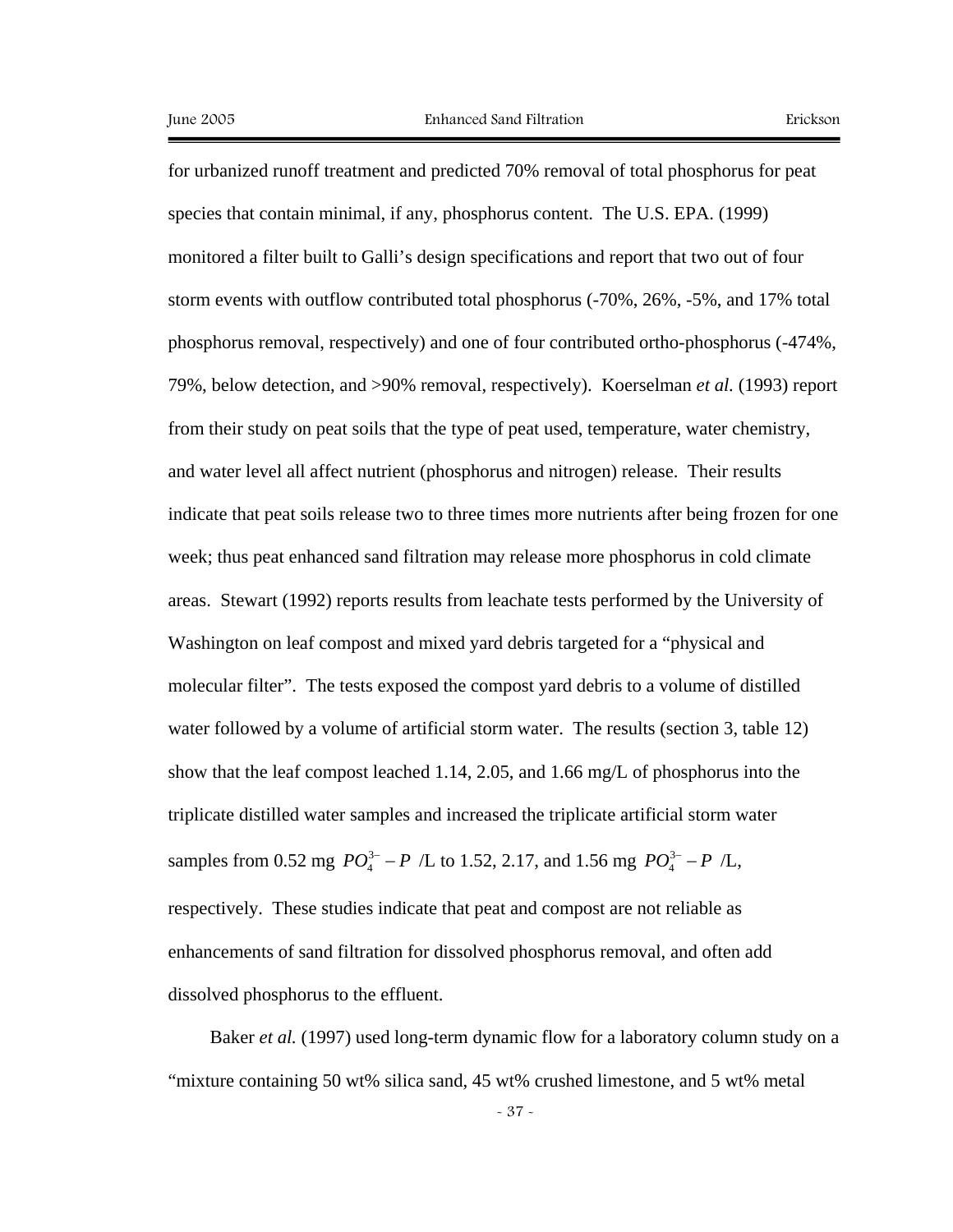oxide" to investigate the removal of phosphorus from wastewater disposal systems with permeable reactive curtains. The alkaline metal oxide (BOF oxide) used comes from steel manufacturing processes that produce by-products from a blast oxygen furnace. Using an influent concentration of 3.30 mg  $PO_4^{3-} - P$  /L over the course of 3.6 years, or the equivalent of 1250 pore volumes, Baker *et al.* (1997) report an average effluent concentration of 0.27 mg  $PO_4^{3-} - P$  /L, which corresponds to greater than 90% removal.

Baker *et al.* (1997) also conducted pilot scale and *in situ* experiments of their reactive mixture. The pilot scale experiments (133 days, or  $\sim$  101 pore volumes) at a municipal wastewater treatment facility and the *in situ* experiments (779 days) in a "wellcharacterized septic system plume" reinforced findings of their laboratory column study. The pilot scale experiment reduced phosphorus concentrations from an average of 3.93 mg  $PO_4^{3-} - P$  /L (2.50 mg/L ortho-P) to 0.14 mg  $PO_4^{3-} - P$  /L (0.05 mg/L ortho-P) and the *in situ* experiments similarly reduced plume concentrations from 2-3 mg/L to an average effluent of 0.19 mg  $PO_4^{3-} - P$  /L. They neglected to monitor or report the pH conditions of the effluent in any of the three experiments conducted on the steel manufacturing by-products. As shown in Erickson *et al.* (2005b), steel manufacturing by-products can significantly increase the pH with only 1% metal oxide (by weight) in 30 minutes or less, which excludes them as viable enhancements to storm water treatment applications in their current state.

Baker *et al.* (1998) later reported additional results from the same column study mentioned above (4 years, or  $\sim$  1450 pore volumes), batch studies, and a second column

- 38 -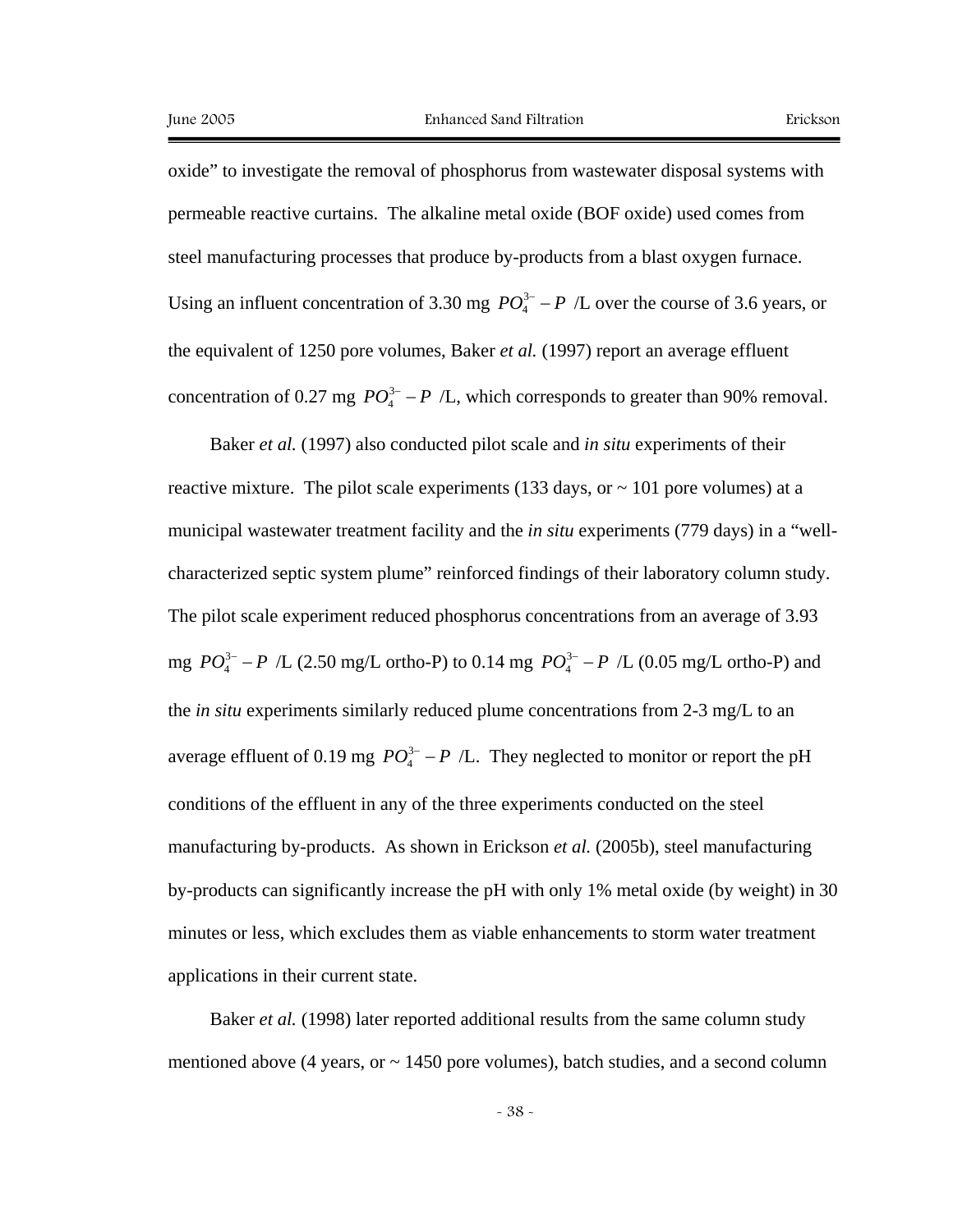study containing 50 wt % silica sand, 40 wt % limestone, and 10 wt % activated aluminum oxide over a two year period  $(\sim 413$  pore volumes). The silica sand/limestone/BOF oxide column operated at an average column velocity of  $24.9 \pm 6.3$ cm/day (20 cm long, 6.35 cm diameter column) corresponding to an average contact time of  $21.6 \pm 4.8$  hours. Over the four year test period (1450 pore volumes) the column reduced phosphorus concentrations from  $3.31 \pm 0.09$  to  $0.27 \pm 0.20$  mg  $PO_4^{3-} - P$  /L and initially modified pH from 5.3-5.6 in the influent to 9.8, which eventually dropped to 8.5- 9.3 by the end of the experiment. The silica sand/limestone/aluminum oxide column study had an average column velocity of  $9.0 \pm 0.5$  cm/day corresponding to an average contact time of  $40.8 \pm 2.4$  hours. Over the two year test period (413 pore volumes) the column reduced phosphorus concentrations from  $3.31 \pm 0.09$  mg  $PO_4^{3-} - P$  /L to (or below) detection limits (0.01 mg  $PO_4^{3-} - P$  /L) and modified pH from 5.3-5.6 in the influent to 7.6 initially, and then increased pH to approximately 9.0 by the end of the experiment. While their experiments provide background for the utilization of these materials to remove dissolved phosphorus, the mixtures they propose will likely not be cost-effective for storm water treatment because of vastly different inflow concentrations and flow rate.

The reactive curtains designed by Baker *et al.* (1998) treat groundwater plumes as they flow down gradient from leaking underground wastewater disposal systems. Ground water flow velocities (column one =  $24.9 \pm 6.3$  cm/day, column two =  $9.0 \pm 0.5$ ) cm/day) are substantially lower than recommended storm water sand filter flow rates

- 39 -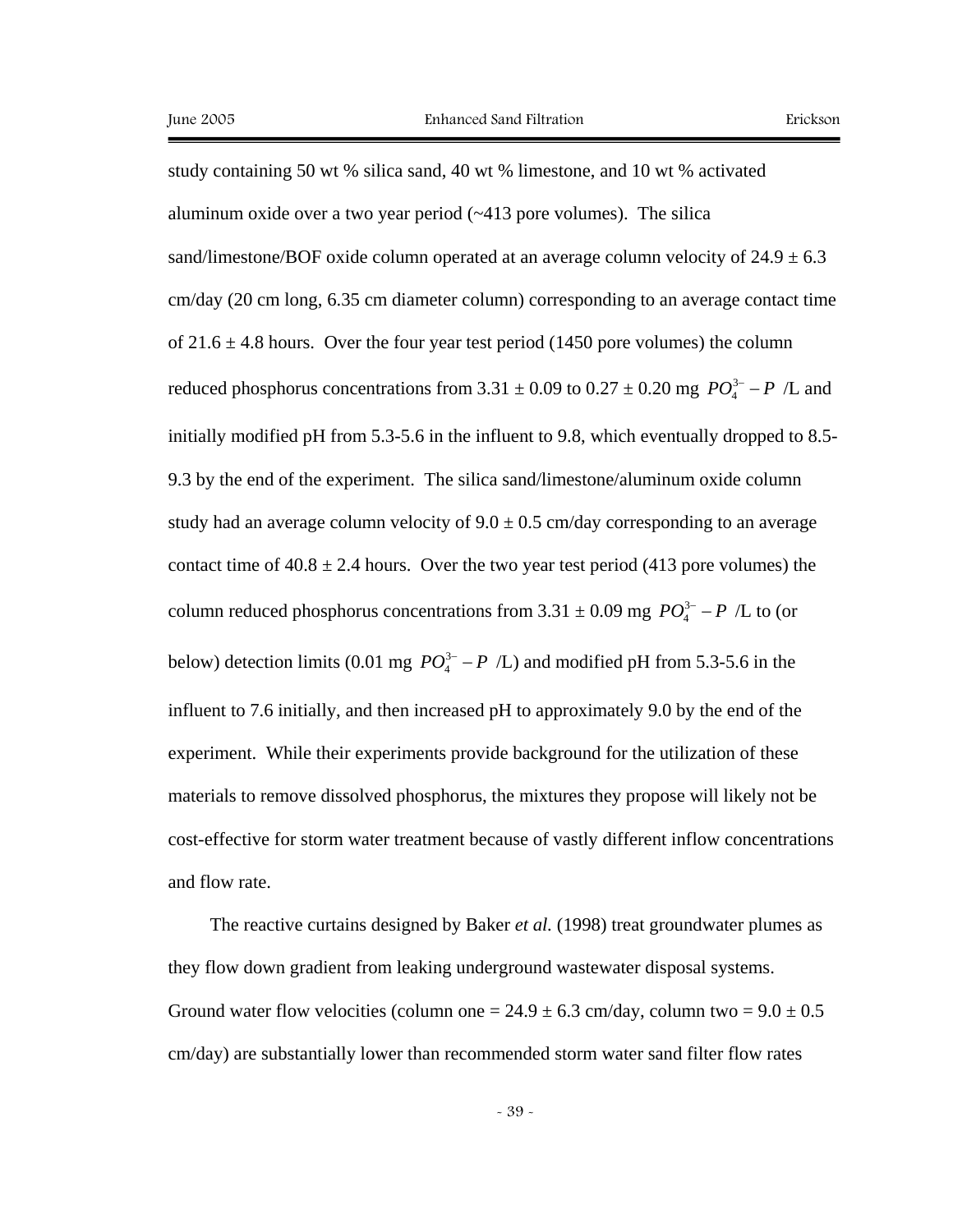(~107 cm/day, Claytor and Schueler (1996)). This difference in flow rate equates to a substantial reduction in contact time between contaminants in the water and the sand filter media, therefore reducing the expected removal efficiency. Baker *et al.* (1998) used an average influent phosphorus concentration of  $3.31 \pm 0.09$  mg  $PO_4^{3-} - P$  /L to simulate a subsurface wastewater pollutant plume, where 0.1 to 0.5 mg  $PO_4^{3-} - P$  /L dissolved phosphorus is more appropriate for storm water runoff. Thus, the media combinations proposed by Baker *et al.* (1998) may not be cost-effective for storm water treatment because of these differences.

Arias et al. (2001) conducted isotherm and column studies on 13 different sands from Denmark for their adsorption capabilities for phosphorus (see discussion of isotherm experiments in Erickson et al. (2005b)). They found that the "maximum apparent P-sorption capacities estimated using the Langmuir-isotherm plots did not correspond to or correlate with the actual amount of P removed in the columns." In fact, nine out of the thirteen sands tested in column studies exhibited P removal capacities between 20% and 160% larger than the capacity predicted by the Langmuir isotherm. Arias *et al.* (2001) conclude that Langmuir isotherm experiments do not accurate estimate capacity for sands due to the number of complex reactions that occur between dissolved phosphorus and the calcium, magnesium, iron, and aluminum that may be present in sands.

- 40 - In contrast to Baker *et al.* (1997, 1998) and Anderson *et al.* (1985), Arias *et al.* (2001) shows that some forms of sand have the ability to remove phosphorus from water. Even the relatively inactive quartz sand used by Arias *et al.* (2001) had constituents of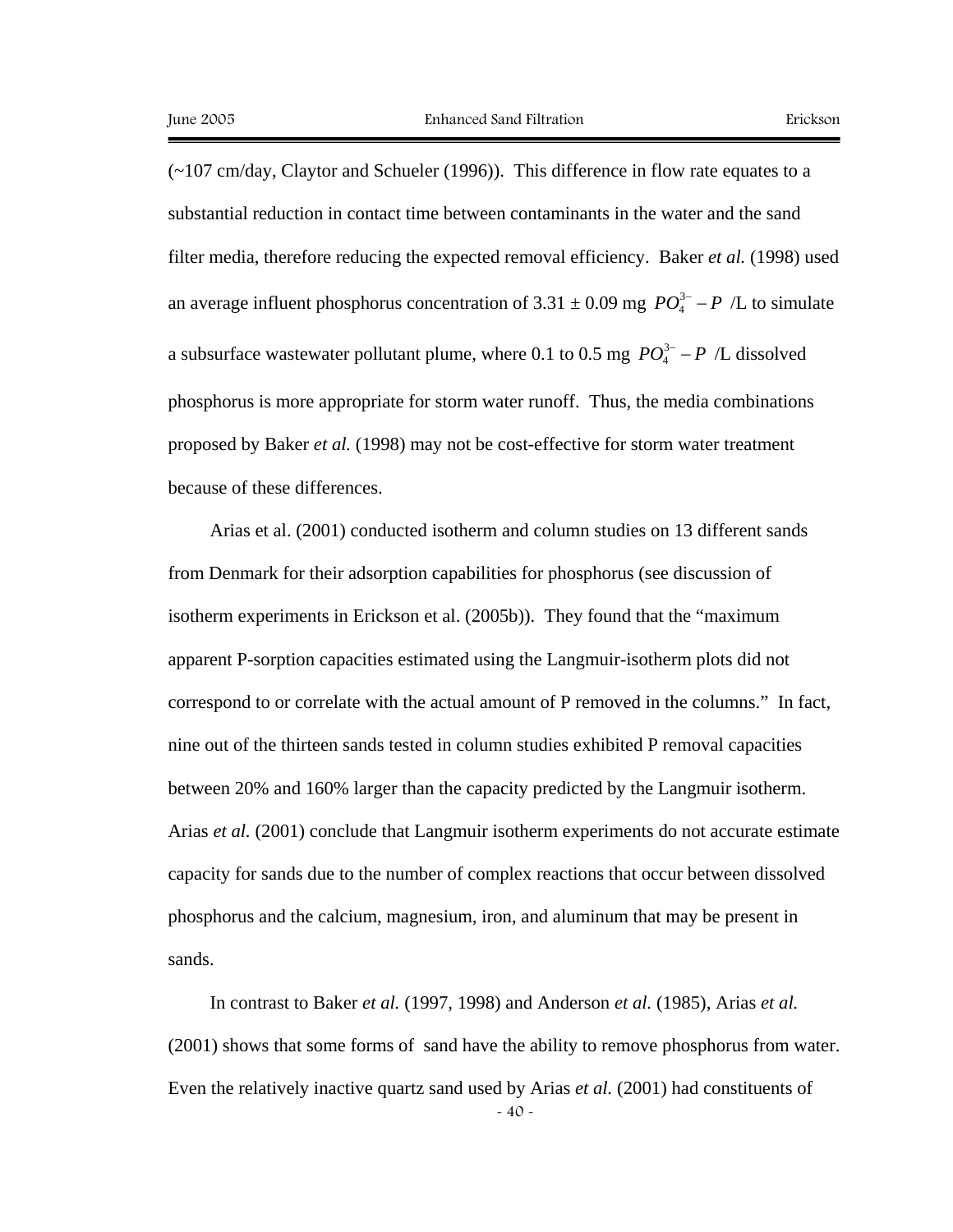iron (1.21 mg Fe/g), calcium (0.6 mg Ca/g), aluminum (0.32 mg Al/g), and magnesium  $(0.08 \text{ mg Mg/g})$ . Arias *et al.* (2001) did not exhaust the phosphorus adsorption capacity for some soils after 12 weeks (loading  $\sim 0.2$  mg -P/g sand dry weight).

## MATERIALS AND EXPERIMENTAL METHODS

Columns were constructed for the testing of sand filtration media and enhancements to remove dissolved phosphorus. Ten, 5.08 cm inside diameter columns approximately 271 cm long made from clear acrylic pipe were cut approximately 84 cm from the bottom. Threaded unions were attached to the cut ends to allow for easy exchange of media combinations between tests. Reducing caps were attached to the bottom of the columns to reduce the outflow diameter from 5.08 cm to 0.635 cm barbed connections. A 568-liter elevated reservoir delivered synthetic storm water via gravity through a needle valve used to control influent flow rate and on to a distribution manifold, which distributes flow to the top of the ten vertical columns. Synthetic storm water was mixed with potassium phosphate  $(KH, PO<sub>4</sub>)$  and tap water to various dissolved phosphorus concentrations to mimic the variability found in storm water runoff. As one objective of these experiments was to determine to what extent, if any, the removal of dissolved phosphorus affected the hydraulic conductivity of the filter media, synthetic storm water was chosen over natural storm water to reduce the interference of other constituents found in natural storm water. For example, total suspended solids (TSS) is a primary constituent in natural storm water that would interfere with this determination, and was therefore not incorporated into the synthetic storm water. A valve at the base of the

 $-41 -$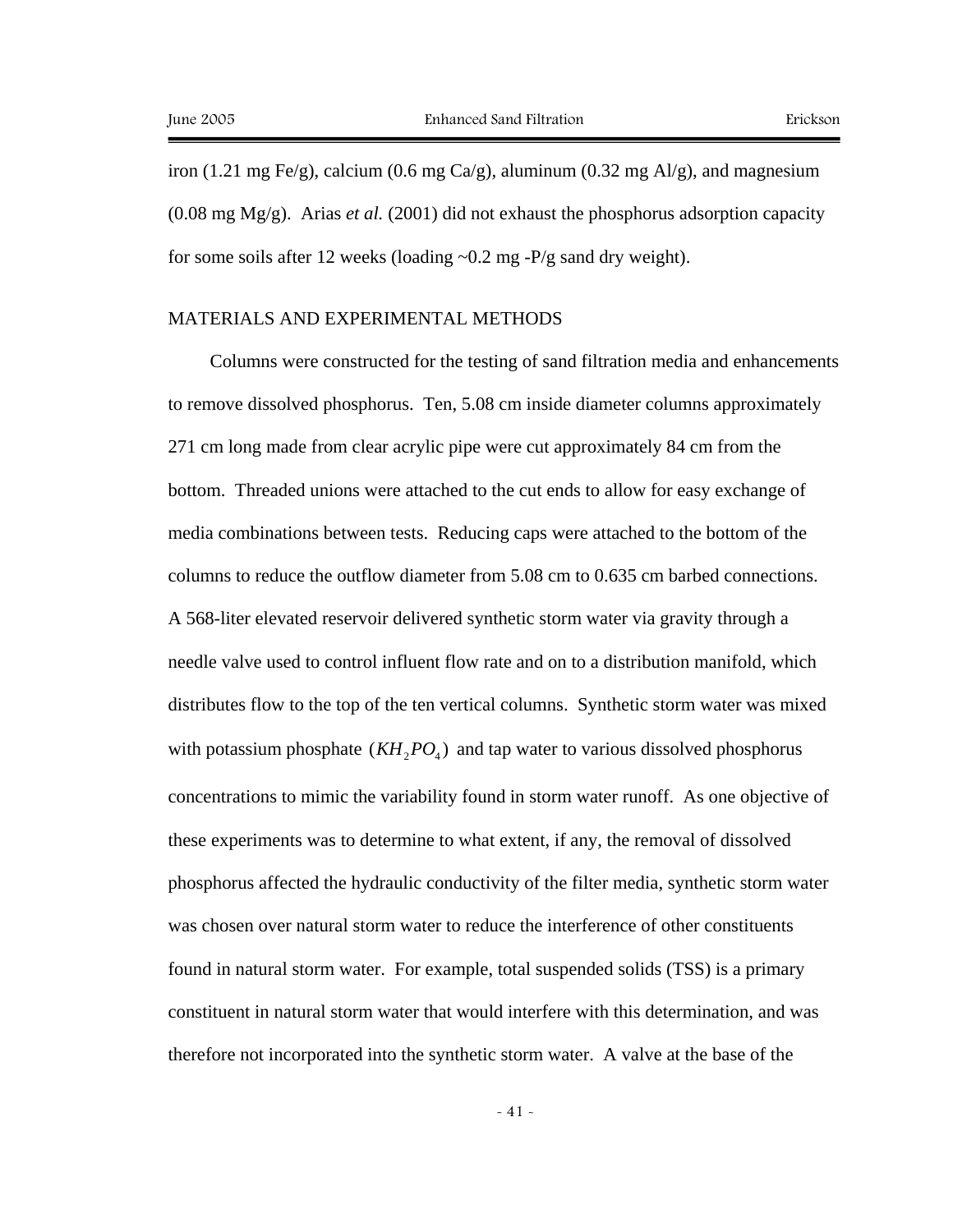reservoir allowed for samples to be taken and analyzed for pH and phosphorus concentration.

Sand filter media was mixed to a total mass of 1800 grams, which corresponded to a media depth of roughly 46 cm. Limestone and calcareous sand mixtures were mixed in buckets with C 33 sand. Limestone was purchased in pellet form  $(\sim$  one cm in diameter) and calcareous sand, which was similar to  $C$  33 sand but had more fines and significantly more moisture content, was obtained from a local quarry. In experiments with steel wool, the steel wool was placed above the filter fabric and below the C 33 sand. O'Leary (2003) reported difficulties with steel wool clumping and development of *Gallionella Ferruginea* bacteria in a sand filter with chopped granular steel wool roto-tilled into the top 15 to 30 cm of sand. The setup used in this study proposes that the steel wool be placed in a layer beneath the 46 cm of sand and above the filter fabric and gravel subbase. This setup eliminates the possibility of steel wool migration as documented by O'Leary (2003) and any development of *Gallionella Ferruginea* bacteria that may form within the steel wool layer is covered by 46 cm of sand, which eliminates physical contact with the bacteria from the surface.

Four types of filter fabric were used for these experiments; a generic fabric used and specified by Morgan *et al.* (1998), a 150 micron mesh and a 200 micron mesh as specified by Industrial Fabrics Corporation (http://www.ifcfabrics.com), and 180N type fabric as specified by Mirafi (http://www.mirafi.com). Global Material Technologies (www.gmt-inc.com) donated chopped granular steel wool (strands of steel wool wire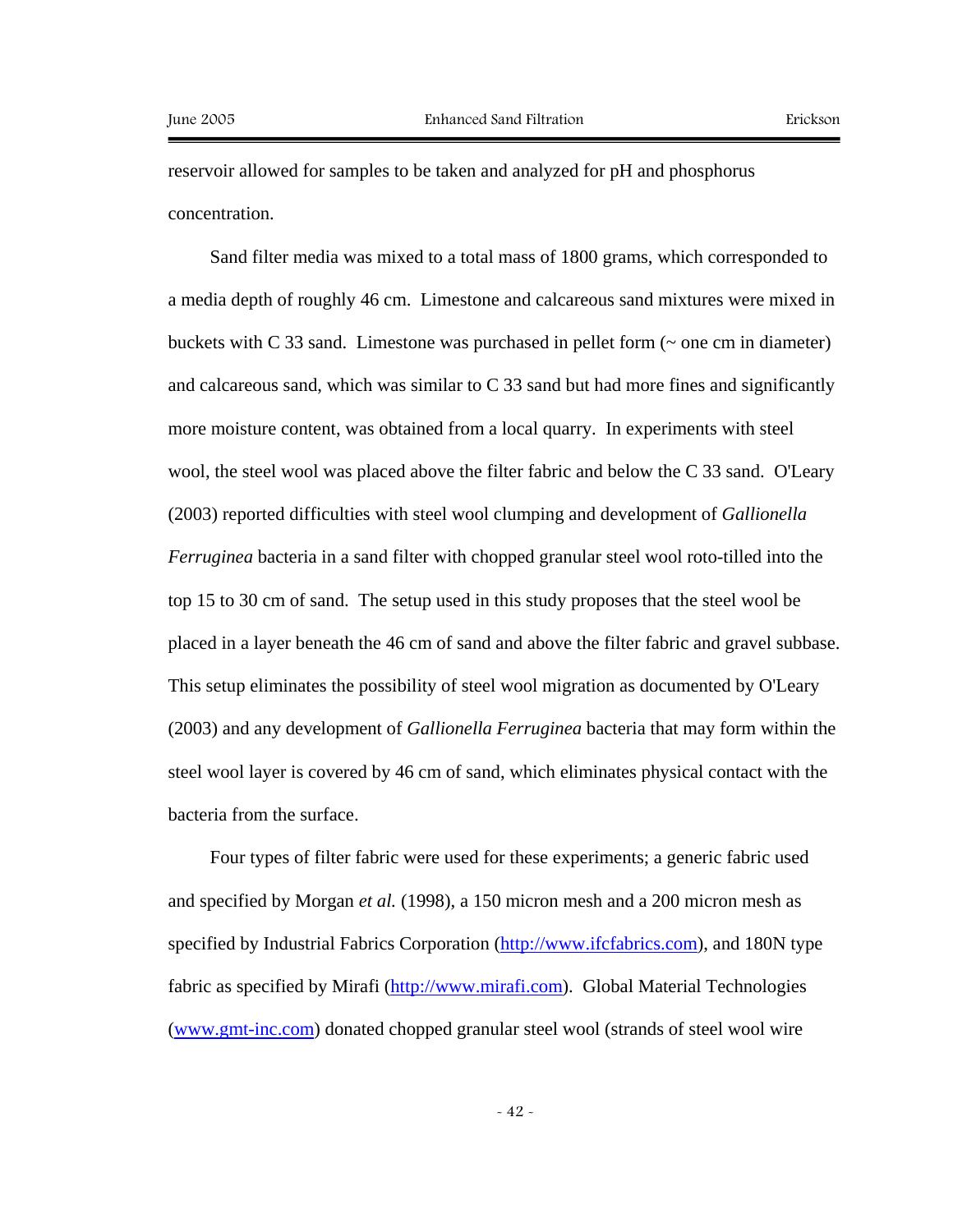roughly five mm in length) and steel wool fabric. Table 6 lists the 10 columns and the

designators used to describe them throughout this paper.

|  |  |  | Table 6: Column mixes, filter fabrics, and designators with a letter indicating the column and 1 or 2 |  |  |  |  |
|--|--|--|-------------------------------------------------------------------------------------------------------|--|--|--|--|
|  |  |  | indicating first or second experiment                                                                 |  |  |  |  |

| Column         | Mix                                             | <b>Filter Fabric</b> |
|----------------|-------------------------------------------------|----------------------|
| Τ              | Reservoir tank                                  | N/A                  |
| A <sub>1</sub> | 50% limestone with C 33 sand                    | Generic              |
| <b>B1</b>      | 30% limestone with C 33 sand                    | Generic              |
| C <sub>1</sub> | 10% limestone with C 33 sand                    | Generic              |
| D <sub>1</sub> | 50% calcareous sand with C 33 sand              | Generic              |
| E1             | 30% calcareous sand with C 33 sand              | Generic              |
| F <sub>1</sub> | 10% calcareous sand with C 33 sand              | Generic              |
| A <sub>2</sub> | 5% by weight steel wool with C 33 sand          | Generic              |
| <b>B2</b>      | 5% by weight steel wool with C 33 sand          | 150 micron           |
| C <sub>2</sub> | 5% by weight steel wool with C 33 sand          | 200 micron           |
| D <sub>2</sub> | 2% by weight steel wool with C 33 sand          | Generic              |
| E <sub>2</sub> | 2% by weight steel wool with C 33 sand          | 150 micron           |
| F <sub>2</sub> | 2% by weight steel wool with C 33 sand          | 200 micron           |
| G              | Steel wool fabric (0.29% by wt.) with C 33 sand | Generic              |
| н              | Steel wool fabric (0.31% by wt.) with C 33 sand | 150 micron           |
|                | Steel wool fabric (0.31% by wt.) with C 33 sand | 200 micron           |
|                | Pure C 33 sand                                  | 180 N                |

Holes were drilled in a PVC disk that had a diameter slightly less than the inside diameter of the columns. PVC supports, approximately 3 cm in height, were constructed to support the disk, approximately 10 cm of gravel sub-base in the bottom of the columns, a layer of filter fabric, and the filter media. Taps were installed 102 cm above the bottom of the columns (~46 cm above the surface of the media) and the taps of each column were connected by tubing to each other and to a free outfall, which maintained a constant water level within the columns. Each column also had an overflow tap 240 cm above the bottom of the columns to ensure the water depth did not exceed 183 cm above the surface of the media. The flow from the reservoir was turned on at time zero and the columns were allowed to fill to the level at which the free outfall was set. After influent,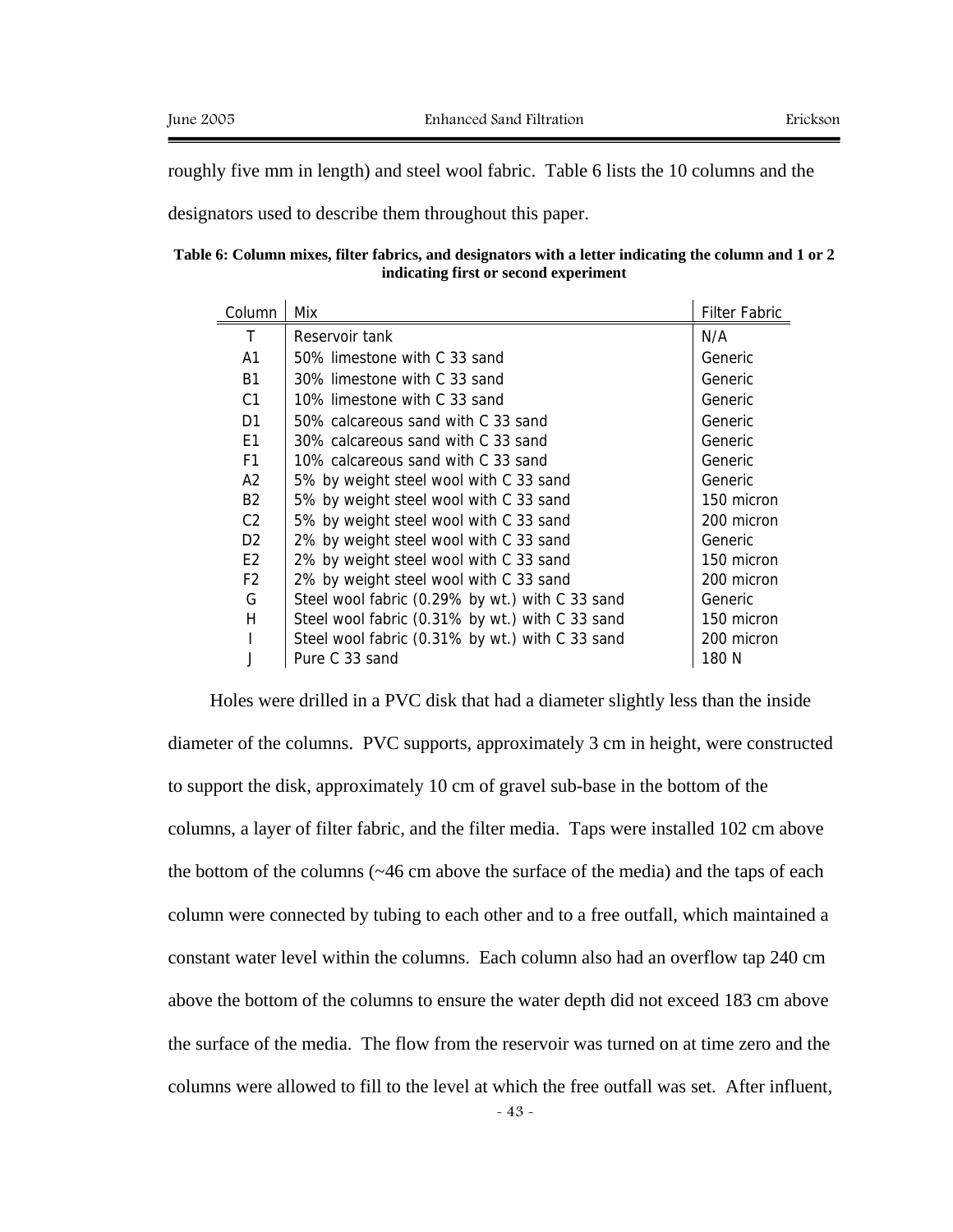effluent, and overflow flow rates equilibrated, volumetric flow rate measurements, head, and effluent samples were taken at various intervals. Influent samples were taken periodically to ensure adequate mixing had taken place in the reservoir.

Analytical Methods

Samples were analyzed for total phosphorus according to standard methods section 4500-P B.5 (Potassium Persulfate Digestion) and dissolved phosphorus according to E (Ascorbic Acid) in A.P.H.A. *et al.* (1998) with a minimum detection limit of 10 µg P/L. Some samples were also analyzed by Research Analytical Lab at the University of Minnesota (http://ral.coafes.umn.edu/) for verification of our analysis procedure. The Research Analytical Lab (RAL) uses a rapid flow analyzer system with potassium sulfate and mercuric sulfate digestion (mercuric) for total phosphorus analysis as described by the RFA Methodology (1986). pH readings were measured using a pH meter that was calibrated to  $pH = 4, 7$ , and 10 standards.

As recommended by A.P.H.A. *et al.* (1998), the persulfate digestion method was verified before it was used exclusively. Prior to column experiments, additional batch studies were conducted to ensure the persulfate digestion could accurately determine total phosphorus for the synthetic storm water samples that would be collected during the column experiments. Volumes of distilled water with a known mass of total phosphorus were mixed and sampled for initial concentration confirmation; then the experimental media was added and allowed to mix for 24 hours. Samples were taken and analyzed by the persulfate digestion and ascorbic acid methods for total phosphorus and the results were compared to initial phosphorus measurements and known mix concentrations. In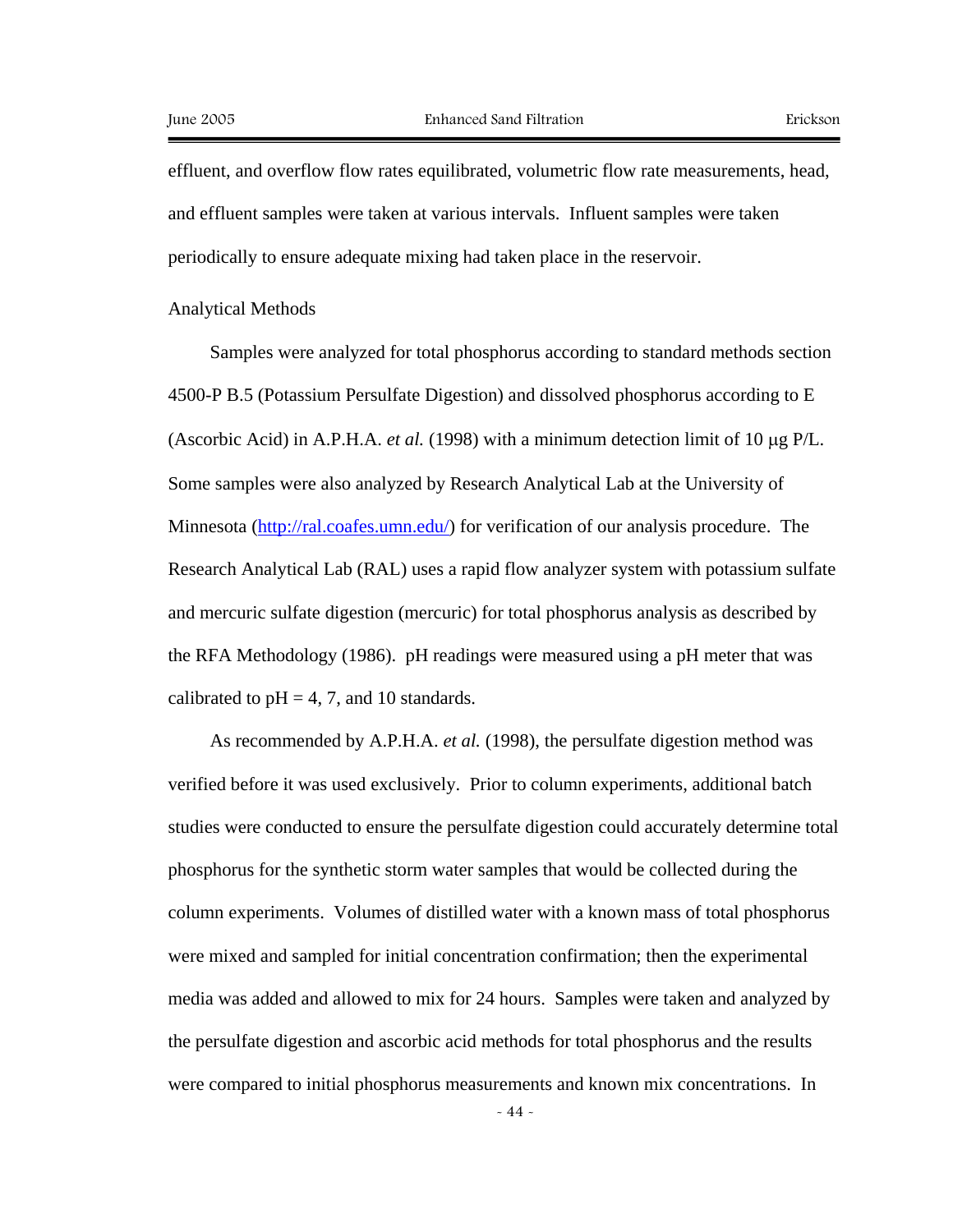addition to these samples, actual storm water samples were also analyzed for total and dissolved phosphorus concentration. Duplicate samples from the batch studies and actual storm water samples were sent to RAL for secondary verification. Comparison of RAL's mercuric digestion results and persulfate digestion results indicated that the persulfate digestion was accurate ( $\leq$  5% error) for natural storm water samples but not as accurate for samples containing steel wool fibers (*i.e.* iron) (mean = 27.8% error). Based on these results, the persulfate digestion was deemed appropriate if all the iron remained in the column and none exited with the effluent.

Effluent samples for the column studies were initially analyzed for total phosphorus to determine if any of the influent dissolved phosphorus was converted into particulate form in the sand filter and subsequently released in the effluent. Duplicate samples were sent to RAL for verification, which resulted in less than  $10\%$  error (mean = 3.9%) in the early stages of the column experiments (early verification). However, duplicate effluent samples sent to RAL after additional experiments (latter verification) revealed discrepancies between persulfate total phosphorus and mercuric total phosphorus, as measured by RAL (mean  $= 42.3\%$ , n = 6). The same samples were then analyzed for dissolved phosphorus concentration by the ascorbic acid method and compared to results from persulfate total phosphorus, which resulted in a mean percent difference of 23.7% for 67 samples. It was cost-prohibitive to send all the effluent samples to RAL for total phosphorus analysis so further analysis of effluent samples was limited to strictly dissolved phosphorus analysis by the ascorbic acid method with periodic samples sent to RAL for estimation of total phosphorus trends.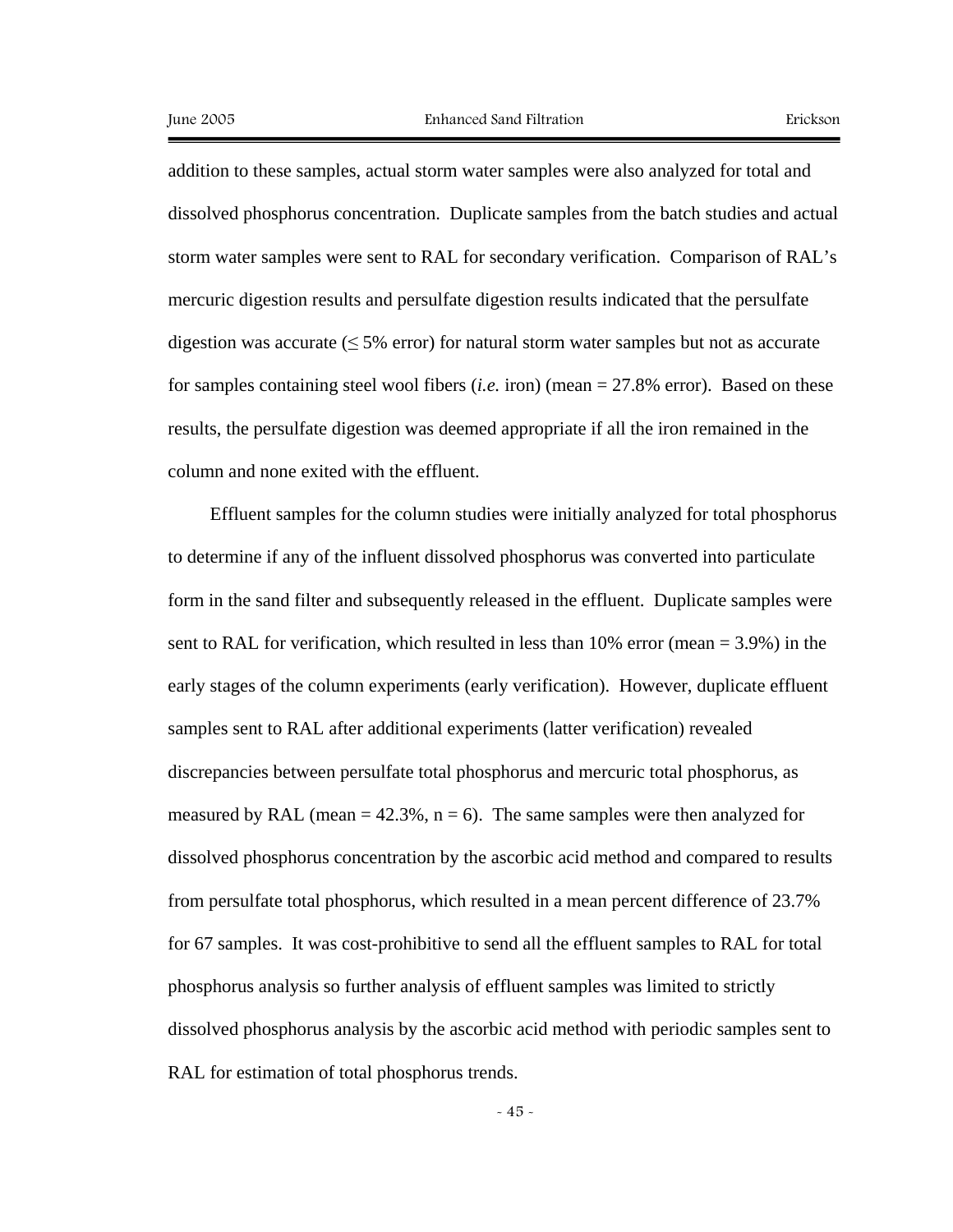# RESULTS AND DISCUSSION

As shown in table 6, various combinations of C 33 sand and limestone or calcareous sand were examined. Initially, these combinations produced hydraulic conductivities of approximately 0.05 cm/sec but when left to drain overnight, these columns retained standing water (greater than five cm above the surface of the media). The results of a fine particle analysis performed by RAL (table 7) indicate that more than 50% of the limestone and roughly 11% of the calcareous sand was clay or silt sized particles.

**Table 7: Fine particle analysis for limestone and calcareous sand** 

|                 | % Sand  % Silt  % Clay |        |      |
|-----------------|------------------------|--------|------|
| Calcareous Sand | 88.8                   | 9.0    |      |
| Limestone       | 45.8                   | 42.0 l | 12.2 |

Visual observation indicated that fine particles washed through the C 33 matrix and were retained on the filter fabric. The accumulation of fine particles on the filter fabric is believed to be the cause of the clogging observed in the columns. These mixtures would not drain within 48 hours and therefore were not tested further. Based on the results found in the batch studies companion paper (Erickson *et al.* (2005b)), steel wool was then examined as a media enhancement.

The batch studies (Erickson *et al.* (2005b)) illustrated that pH effects should be closely monitored during any experiments that utilize these media enhancements. The column experiments, however, show that the steel wool media did not increase the pH of the influent synthetic storm water beyond the range recommended by U.S. EPA. (2002) (figure 10).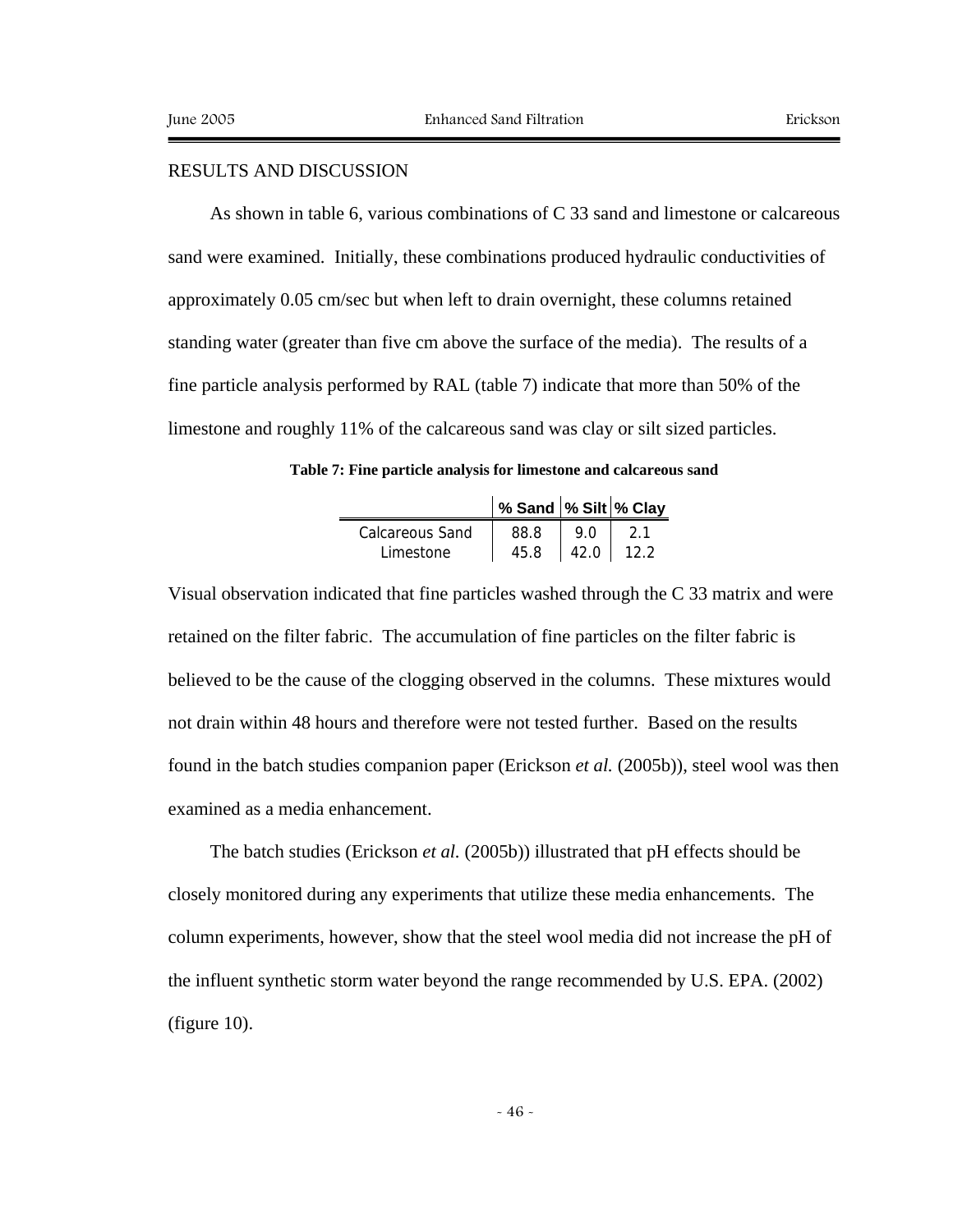



#### **Figure 10: Mean pH**  $\pm$  1 standard deviation (n = 22, 23, or 24) of column effluent

The influent synthetic storm water (designated 'T') was on average less than 0.5 pH units below the effluent of all but one of the 10 columns, and only 0.76 pH units below the highest column average. The standard deviations were roughly 0.1 to 0.5 pH units for all ten columns and the highest pH recorded from any of the ten columns was 9.11 ( $n =$ 255). The results from these experiments show that the mean pH levels did not exceed the maximum levels recommended by the U.S. EPA, as outlined in Erickson *et al.* (2005b). Additionally, the pH of the effluent indicates that adsorption to oxidized iron is the predominant phosphorus removal mechanism, as opposed to precipitation by ferric phosphate as described by Stumm and Morgan (1981).

To summarize the experimental results from the steel wool columns studies, table 8 lists the mean hydraulic conductivity, mean contact time with steel, the total mass of phosphorus removed at the conclusion of the experiments, and the mass removed as a percent of the influent.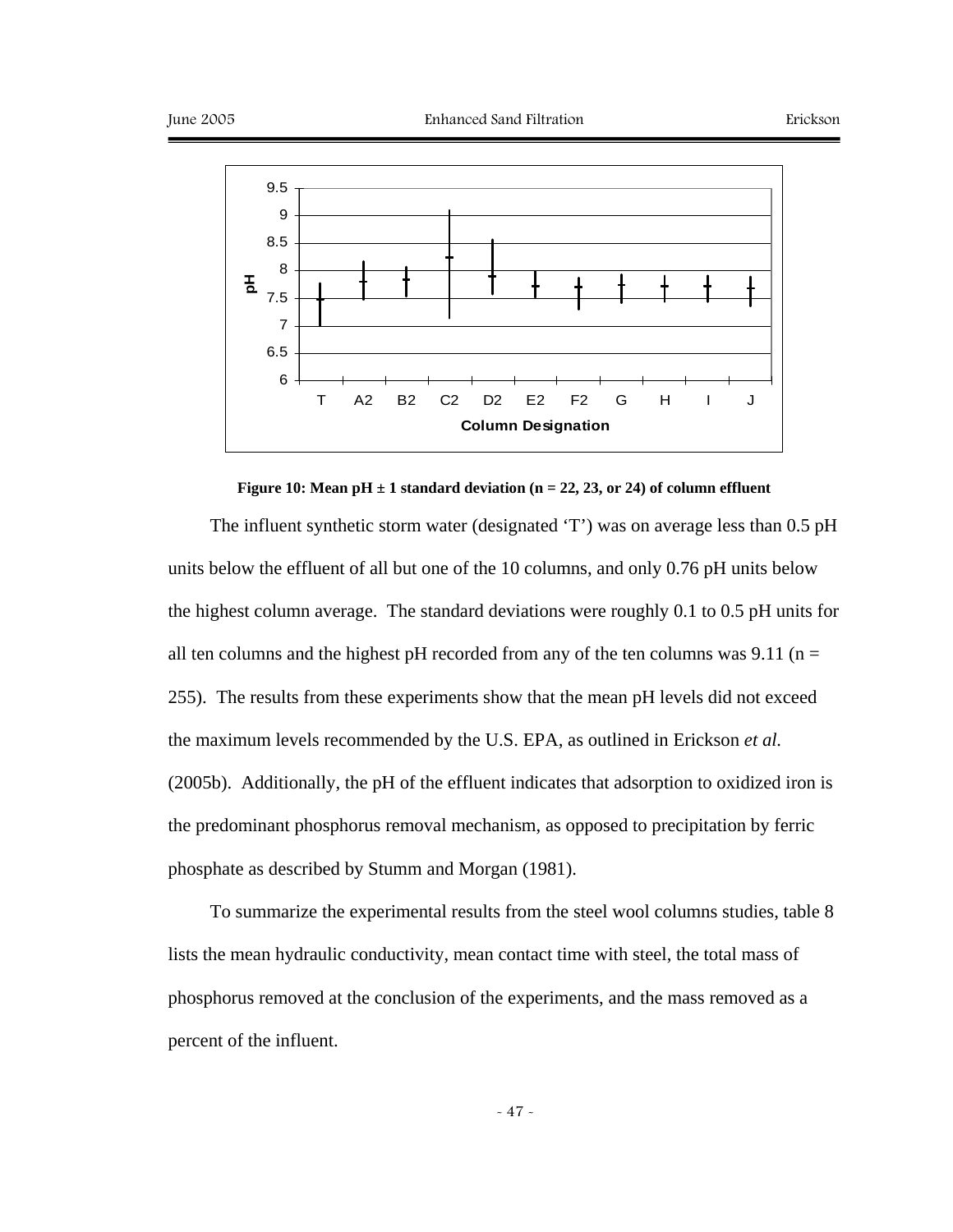|                | Mean         | Mean        | Mass of    |         |
|----------------|--------------|-------------|------------|---------|
|                | hydraulic    | contact     | phosphorus | Percent |
|                | conductivity | time with   | removed    | removed |
| Column         | (cm/sec)     | steel (sec) | (mg)       | by mass |
| А2             | 0.034        | 78          | 57.4       | 35.3%   |
| B <sub>2</sub> | 0.029        | 84          | 73.5       | 42.4%   |
| C <sub>2</sub> | 0.030        | 233         | 66.5       | 54.5%   |
| D <sub>2</sub> | 0.0084       | 148         | 29.9       | 80.7%   |
| E <sub>2</sub> | 0.012        | 88          | 33.1       | 60.6%   |
| F <sub>2</sub> | 0.015        | 64          | 36         | 51.2%   |
| G              | 0.012        | 55          | 21.1       | 44.7%   |
| н              | 0.014        | 49          | 18.3       | 34.0%   |
|                | 0.012        | 53          | 16.7       | 33.9%   |
|                | 0.012        | $1652*$     | 2.4        | 1.6%    |

| Table 8: Mean hydraulic conductivity and contact time, total mass removed (total and dissolved |
|------------------------------------------------------------------------------------------------|
| phosphorus) and mean percent removal of columns                                                |

\*Contact time with sand

The composition of chopped granular steel wool does not contain fine particles like calcareous sand or limestone so steel wool enhanced filters should not encounter the same clogging problems. Claytor and Schueler (1996) recommend a design hydraulic conductivity for sand filtration system of approximately 1.1 m/day (0.0013 cm/sec). As shown in figure 11, the mean hydraulic conductivity for the pure C 33 sand column was roughly 0.012 cm/sec, which is roughly an order of magnitude larger than the recommended values. Table 8 summarizes the mean hydraulic conductivities for the columns with steel wool enhancements, which shows that all columns had hydraulic conductivities higher than that recommended for design and all, with the exception of column D2, were higher than the mean hydraulic conductivity found in the pure sand column (J). This shows that steel enhanced columns did not significantly clog due to dissolved phosphorus removal as compared to pure sand filtration.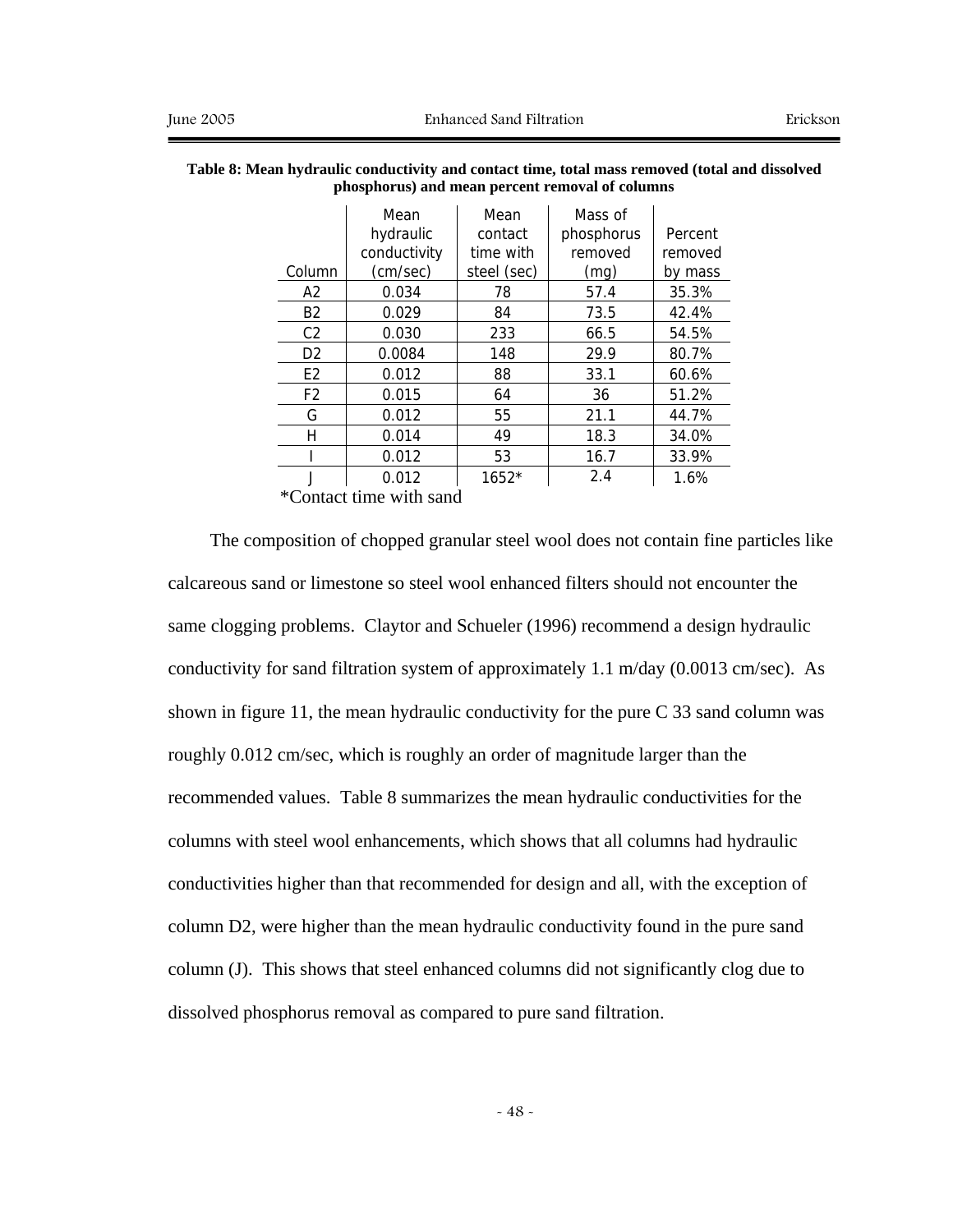

**Figure 11: Hydraulic conductivity for pure C 33 sand: column J** 

Figure 11 gives the hydraulic conductivity of pure sand. The ordinate is hydraulic conductivity, k, as computed according to Darcy's Law. The abscissa in figure 11 is treated depth (m), which is calculated by the integration with respect to time of the flow rate divided by the cross-sectional area a column  $(20.3 \text{ cm}^2)$ . Treated depth for a field sand filter (existing or proposed) can be similarly estimated given the watershed area, land use with corresponding runoff coefficients, rainfall depth, and a hydrologic method for estimating of runoff volume based upon these variables. Dividing the estimated runoff volume by the sand filter surface area gives an estimated storm water depth treated (treated depth) for that storm event. A cumulative sum of storm event treated depths can then be used to estimate the annual treated depth.

For example, given a 4 hectare watershed with 50% impervious cover and 2.5 cm rainfall depth, the runoff volume as estimated by Claytor and Schueler (1996) is  $\approx$  500  $m<sup>3</sup>$ . Assuming a 230 m<sup>2</sup> sand filter is used for this watershed, the treated depth would be  $(500 \text{ m}^3 / 230 \text{ m}^2) \approx 2.2 \text{ m}$  for this storm event. If one assumes an average annual rainfall of 0.75 m and that none of the runoff bypasses the filter as overflow, the average annual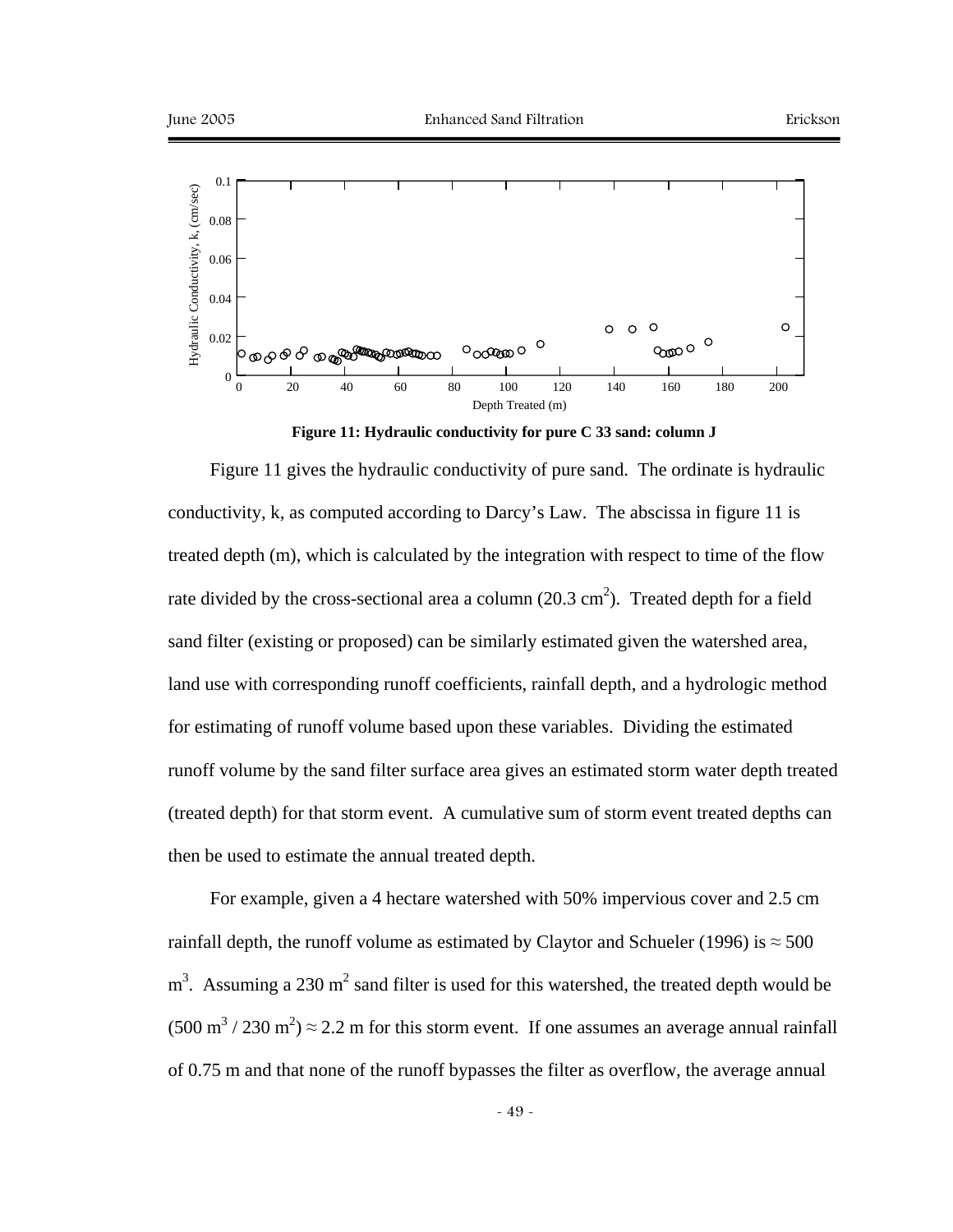treated depth for this watershed would be  $\approx 65.2$  m. Total treated depths for the column studies ranged from 45 m to nearly 220 m.

The primary objective of this research is to determine the effect of enhancements upon the ability of sand filtration to remove dissolved phosphorus. In order to determine that effect, a 'blank' column with only C 33 sand was constructed and tested for its effectiveness to remove dissolved phosphorus (column J). Figure 12, which shows sum of phosphorus mass removed versus treated depth for columns B2 and J, illustrates how C 33 sand used in this study has some capacity to remove dissolved phosphorus, but that capacity was exhausted within approximately 70 meters of treated depth after which no positive removal was observed. The capacity for dissolved phosphorus removal in the steel wool enhanced column (B2), as shown in figure 12, continues to increase throughout the experiments and is 35 times larger than the capacity found in the C 33 sand column upon completion of the experiment. This illustrates that steel wool enhanced sand filtration can increase the duration and capacity for dissolved phosphorus removal as compared to C 33 sand alone.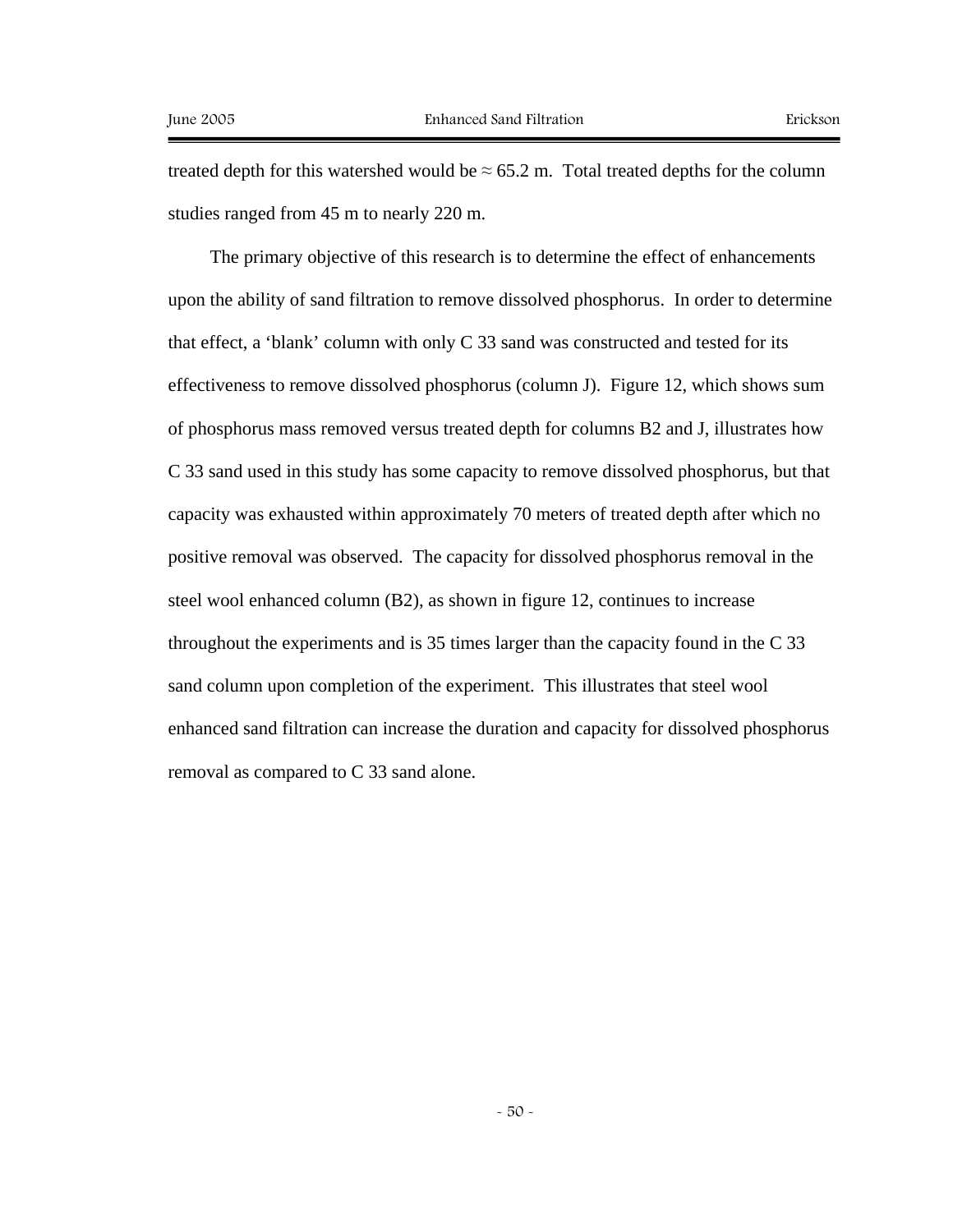

**Figure 12: Sum of phosphorus mass removed by C 33 sand (column J) and 5% steel wool enhanced sand (column B2)** 

Shown on figures 14 through 22 are hydraulic conductivities, mercuric total phosphorus as analyzed by RAL, persulfate total phosphorus, dissolved phosphorus, and the model fit (to be discussed later) for the steel wool columns. Phosphorus fraction removed was calculated by subtracting the effluent concentration  $(C_{out})$  from the influent concentration  $(C_{in})$  and dividing that difference by the influent concentration. Hydraulic conductivity and phosphorus fraction removed are shown in each figure to illustrate the inverse correlation between hydraulic conductivity and phosphorus removal. The correlation between hydraulic conductivity and phosphorus fraction removed is most evident in figure 16; for treated depths greater than 60 meters and less than 110 meters, the phosphorus fraction removed increases as hydraulic conductivity decreases. After approximately 110 meters of treated depth, the hydraulic conductivity begins to increase and the fraction removed significantly decreases. Equilibrium between the iron in the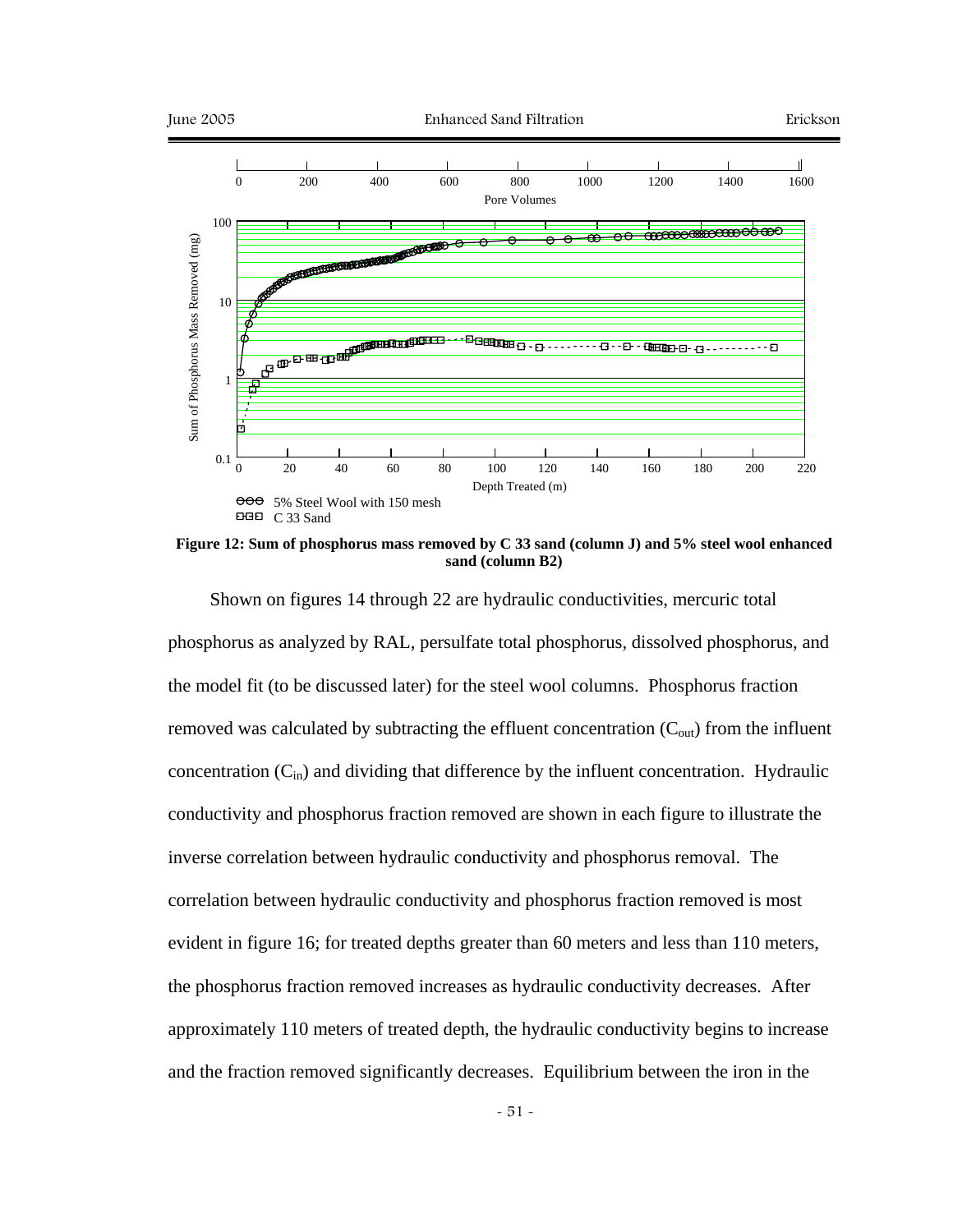steel wool and the phosphorus in the water explains this inverse correlation between hydraulic conductivity and phosphorus fraction removed. As hydraulic conductivity decreases, the time that phosphorus in the water is in contact with the iron (i.e. contact time) increases, and therefore approaches closer to equilibrium causing more phosphorus removal.

Figures 14, 15, and 16 show the hydraulic conductivity and phosphorus fraction removed versus treated depth results from the 5% steel wool enhanced sand filter columns. These three columns were the first of the ten columns to begin filtration and suffered initially from incomplete dry consolidation, as shown by the high initial  $\ll$  20 m treated depth) hydraulic conductivity. The uncharacteristically high initial hydraulic conductivities coupled with high phosphorus removal prompted investigation into the consolidation conditions in the columns. The first two columns (A2 and B2) were consolidated after approximately 100 and 70 meters of treated depth, to determine if the large hydraulic conductivities could be attributed to unconsolidated filter media. Consolidation had an impact on the flow conditions in the columns, as shown by the respective drop (A2) and jump (B2) in hydraulic conductivity and corresponding changes in phosphorus fraction removed, respectively. Column C2 was not consolidated to allow for observation of unconsolidated conditions.

The consolidation procedure appears to have caused the erratic behavior in the persulfate total phosphorus measurements in column A2 (see figure 14) at 100 meters of treated depth by creating new flow paths through the steel wool which resulted in the spike in phosphorus fraction removed. The columns with 2% steel wool and steel wool

- 52 -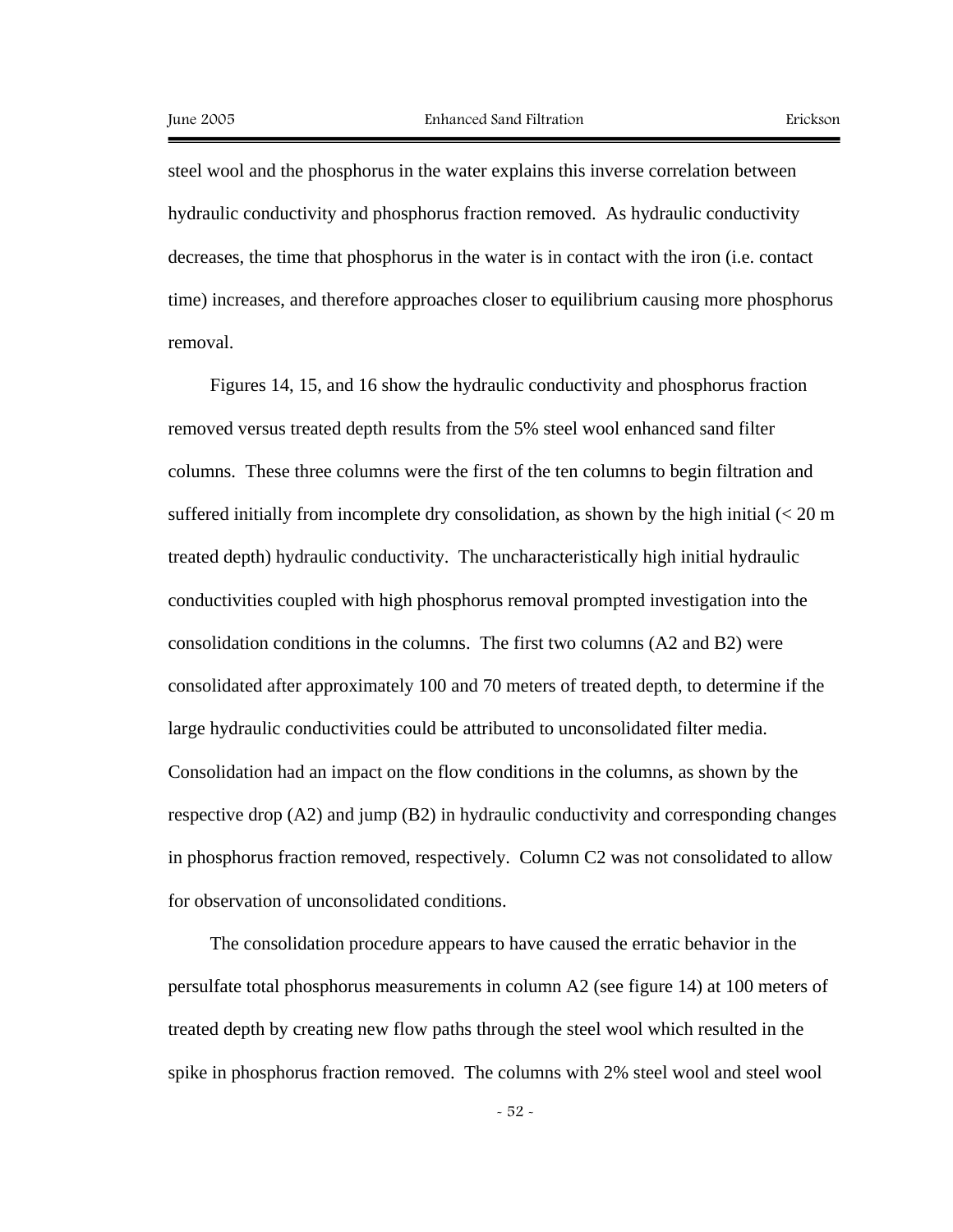fabric (columns D2 through J, figures 11 and 17 through 22) were dry consolidated prior to exposure with synthetic storm water to simulate field installation techniques. These columns did not exhibit the same trends as columns A2, B2, or C2 in initial hydraulic conductivity. This gives evidence that the anomaly observed during the first 20 meters of treated depth in columns A2, B2, and C2 can be attributed to unknown factors related to the consolidation techniques used during their installation.

As discussed in the analytical methods, discrepancies were observed (early verification) between the mercuric total phosphorus determination as reported by RAL and the persulfate total phosphorus performed for this study. As shown in figures 14 through 22, the only apparent trend or correlation in the discrepancies between mercuric total phosphorus, persulfate total phosphorus, and dissolved phosphorus measurements is that mercuric total phosphorus concentrations are always larger than both persulfate total phosphorus and dissolved phosphorus concentrations. Batch studies performed prior to the column experiments for method verification concluded that persulfate digestion was accurate for effluent samples that do not contain particulate iron, so it was postulated that iron bound phosphates may be present in the effluent. With the aid of a microscope, fine grain oxidized iron particles were observed in the effluent and appeared to be roughly five microns in size. Figure 13 shows a microscopic view of the fine particles found in the effluent.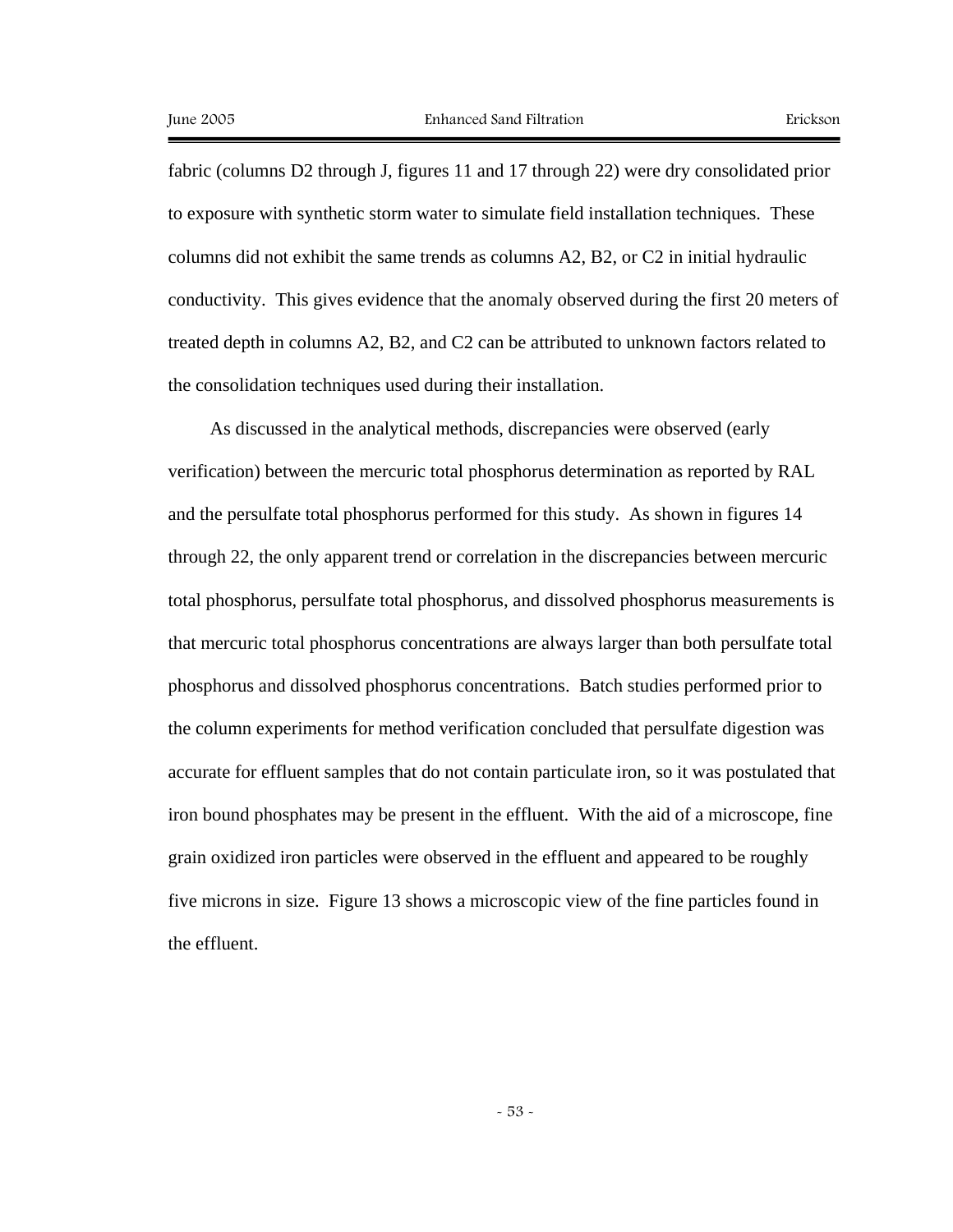

**Figure 13: Fine particles of oxidized iron found in effluent from columns** 

The additional phosphorus released from the columns and measured by mercuric total phosphorus is likely adsorbed and complexed on these small oxidized iron particles. Due to the small size, it would be difficult to capture the particles with conventional geotextile fabric. The release of oxidized iron with adsorbed phosphorus presents a confounding factor to the use of steel wool to remove dissolved phosphorus. Some of the removed phosphorus will eventually be released in this manner as particulate phosphorus.

Reynolds and Davies (2001) discuss the source and bioavailability of particulate and dissolved phosphorus fractions found in fresh waters. They classify iron-bound phosphorus fractions of particulate phosphorus as 'conditionally' bioavailable and explain that the phosphorus is only available if it is first desorbed and subsequently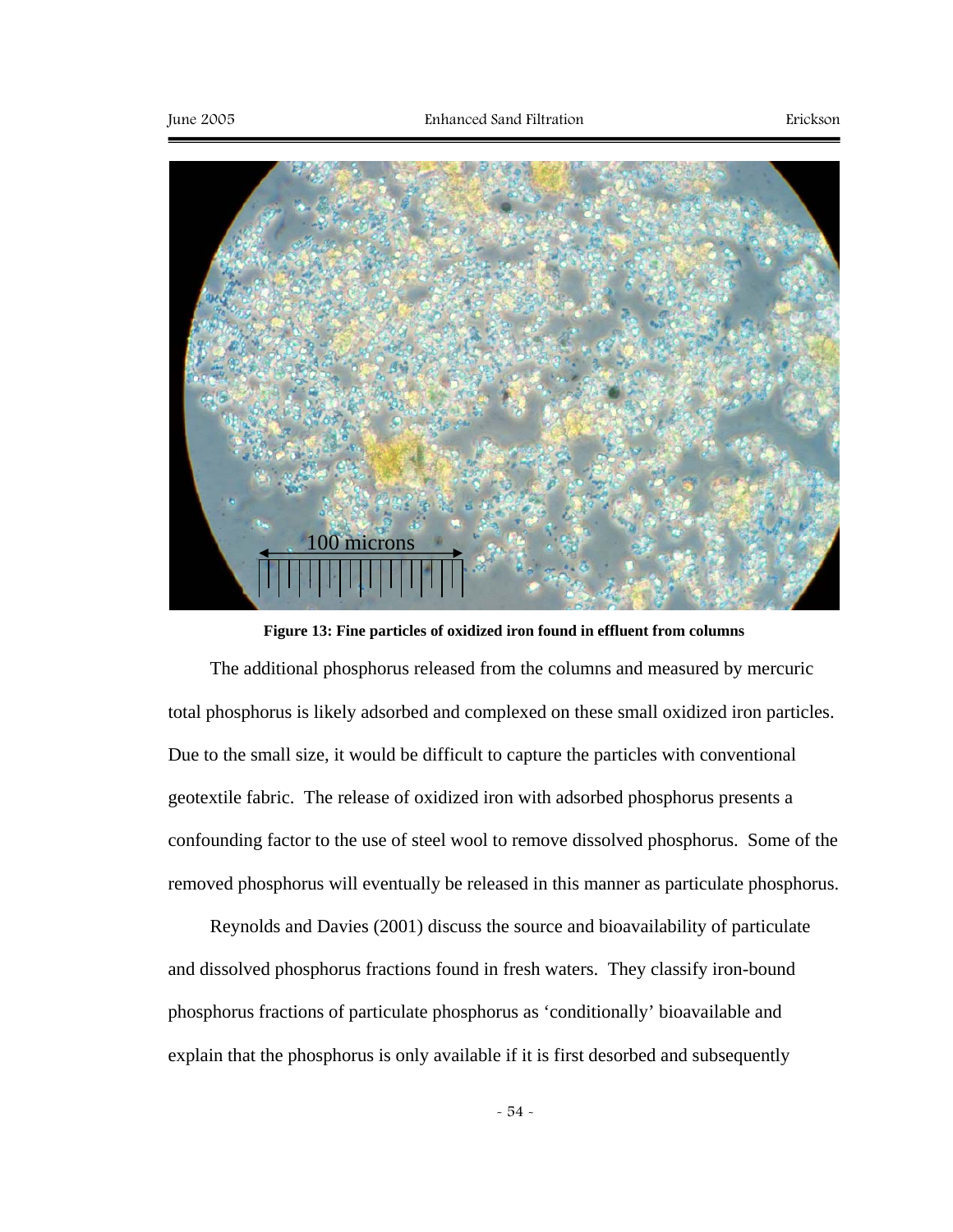released as soluble reactive phosphorus. Low redox (i.e. anoxic) conditions will initiate "reduction of amorphous ferric hydroxide to soluble ferrous and the liberation of sorbed and occluded orthophosphate ions into solution." While these conditions can exist in lake bottom waters, iron oxides can quickly re-oxidize and readily re-sorb phosphorus, making it mostly available to 'anoxic-tolerant benthic resting cells and propagules" and only "remotely" available to phytoplankton. The fine particles observed in the effluent from the current study would have to settle to the bottom of receiving lake or river for these processes to occur and subsequently release any iron-bound phosphorus.

Gustafsson and Gschwend (1997) discuss observed limits distinguishing between suspended and settling particles in natural waters. They concluded that particle sizes "near 10 microns may be retained at steady state in surface water suspension of large lakes." As shown in figure 13, the iron oxide particles found in the effluent from the columns are roughly 5 microns in size and would likely remain in suspension in most receiving lakes and rivers. This evidence shows it is unlikely that any phosphorus attached to the fine iron oxide particles would become de-sorbed under normal freshwater conditions.

The phosphorus measurements may therefore be interpreted as follows:

1. The persulfate total phosphorus method was tested against the mercuric total phosphorus method in early verification of the column studies, and deemed equivalent. The persulfate method is effective at measuring precipitates with calcium that originate in the sand of the column.

- 55 -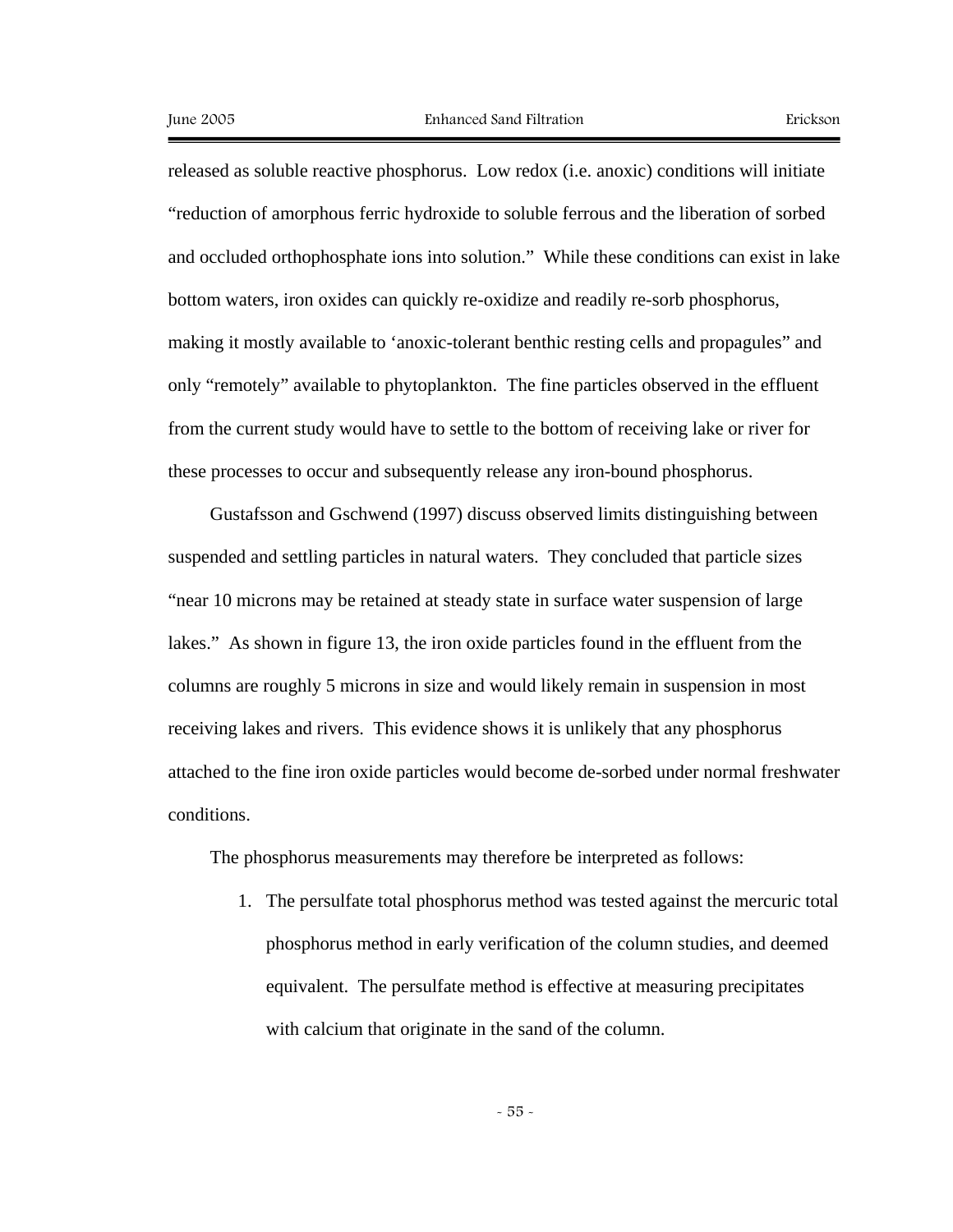- 2. After noticing oxidized iron particles in the effluent, the mercuric total phosphorus method was again compared to the persulfate method for the column effluent (latter verification). Discrepancies between the mercuric and persulfate total phosphorus measurements are attributed to phosphorus attached to small (~5 micron) oxidized iron particles observed in the effluent which were not digested by the persulfate method.
- 3. With some exceptions (e.g. figures 18 and 20) the persulfate total phosphorus measurements are equivalent to the dissolved phosphorus measurements during and after the latter verification because the calcium available for precipitation originating in the sand of the column had been exhausted.
- 4. The oxidized iron in the effluent reflects upon the history of the column operation and comparison with current influent concentrations to determine percent phosphorus removal is misleading.
- 5. The phosphorus attached to oxidized iron is conditionally bioavailable. It should only be considered a nutrient under circumstances particular to the application that meet the bioavailability conditions described above.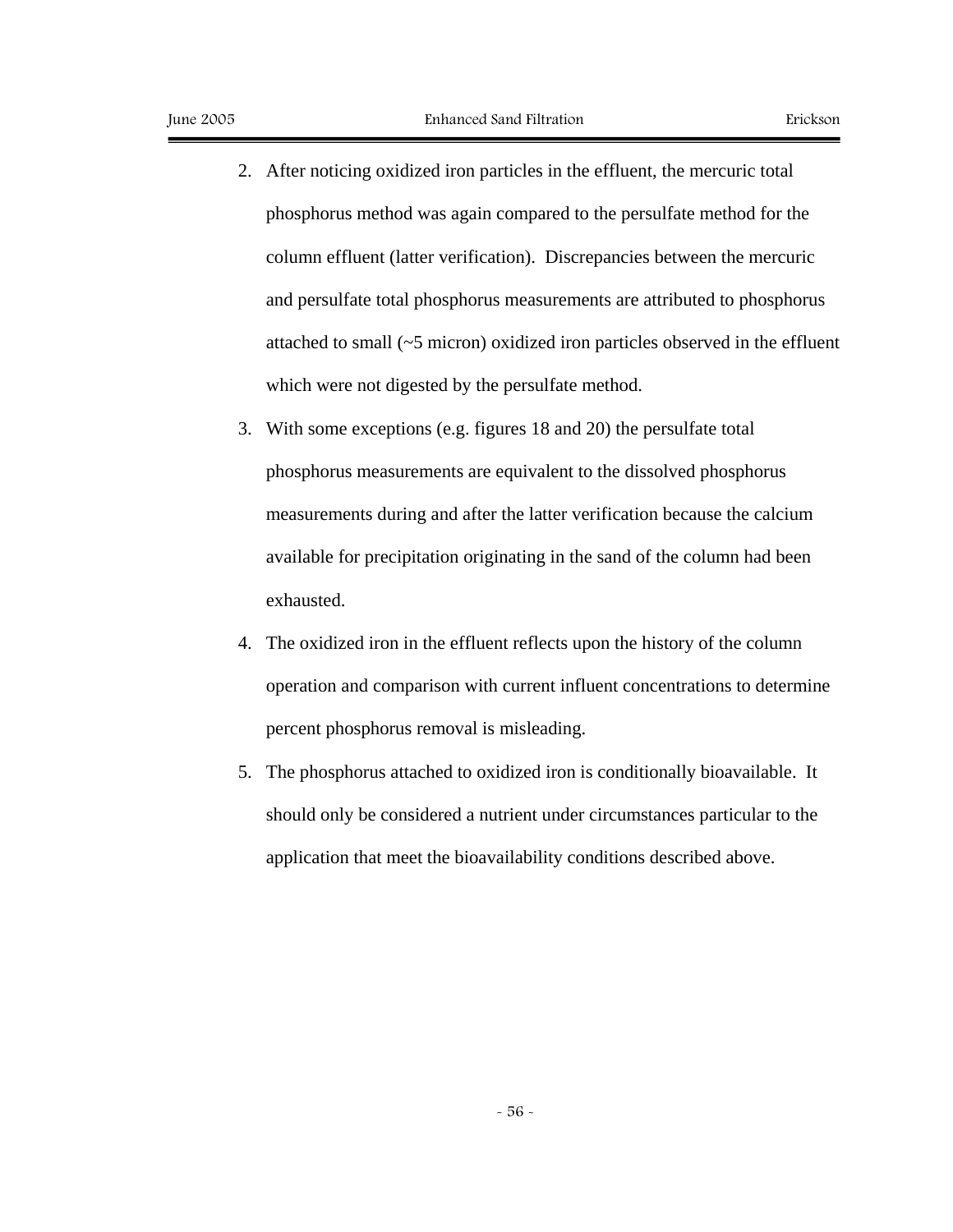

**Figure 14: Hydraulic conductivity, phosphorus removal, and model fit: 5% steel wool, column A2**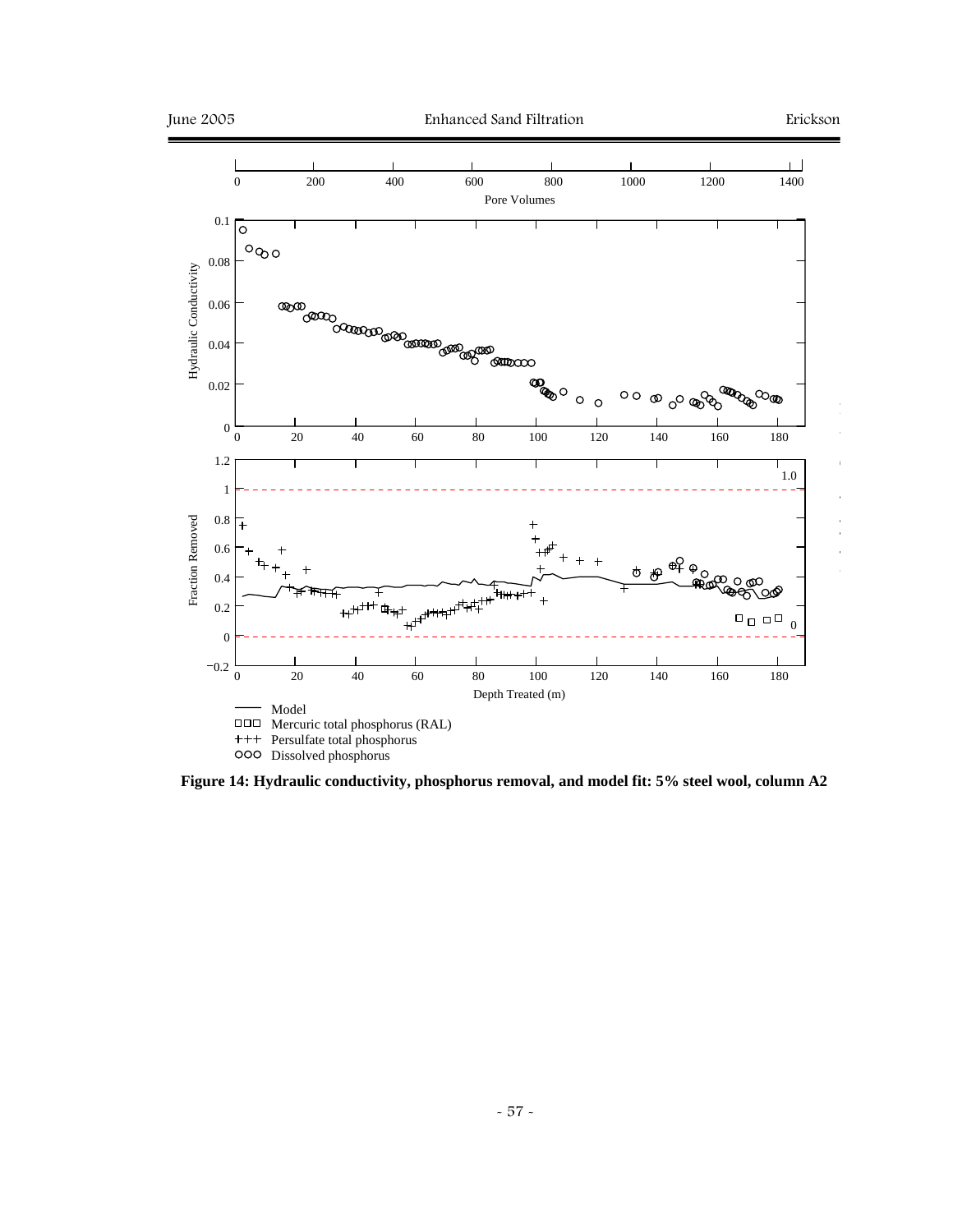

**Figure 15: Hydraulic conductivity, phosphorus removal, and model fit: 5% steel wool, column B2**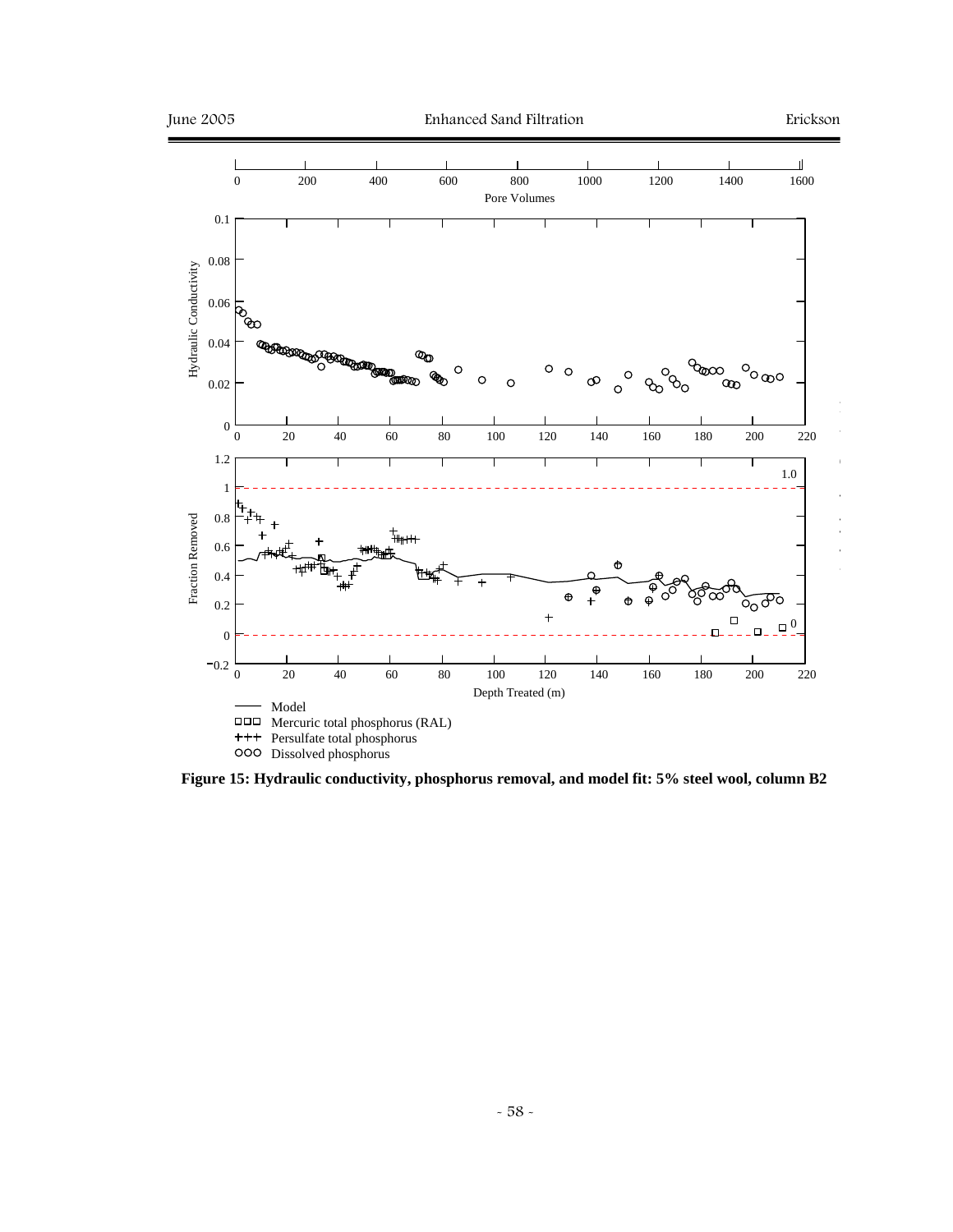

**Figure 16: Hydraulic conductivity, phosphorus removal, and model fit: 5% steel wool, column C2** 

Initial observations of the 2% steel wool columns (D2, E2, and F2; figures 17, 18, and 19) reveal that the hydraulic conductivity is relatively constant throughout all three columns for the extent of the experiments, which indicates that the consolidation techniques used during their installation was successful. In addition, the initial phosphorus fraction removed is very similar  $($   $\sim$  40 to 50%) among all three columns. All increase after approximately 5 meters of treated depth to between approximately 60 and 90% fraction removed. As seen in the 5% steel wool columns (A2, B2, and C2), this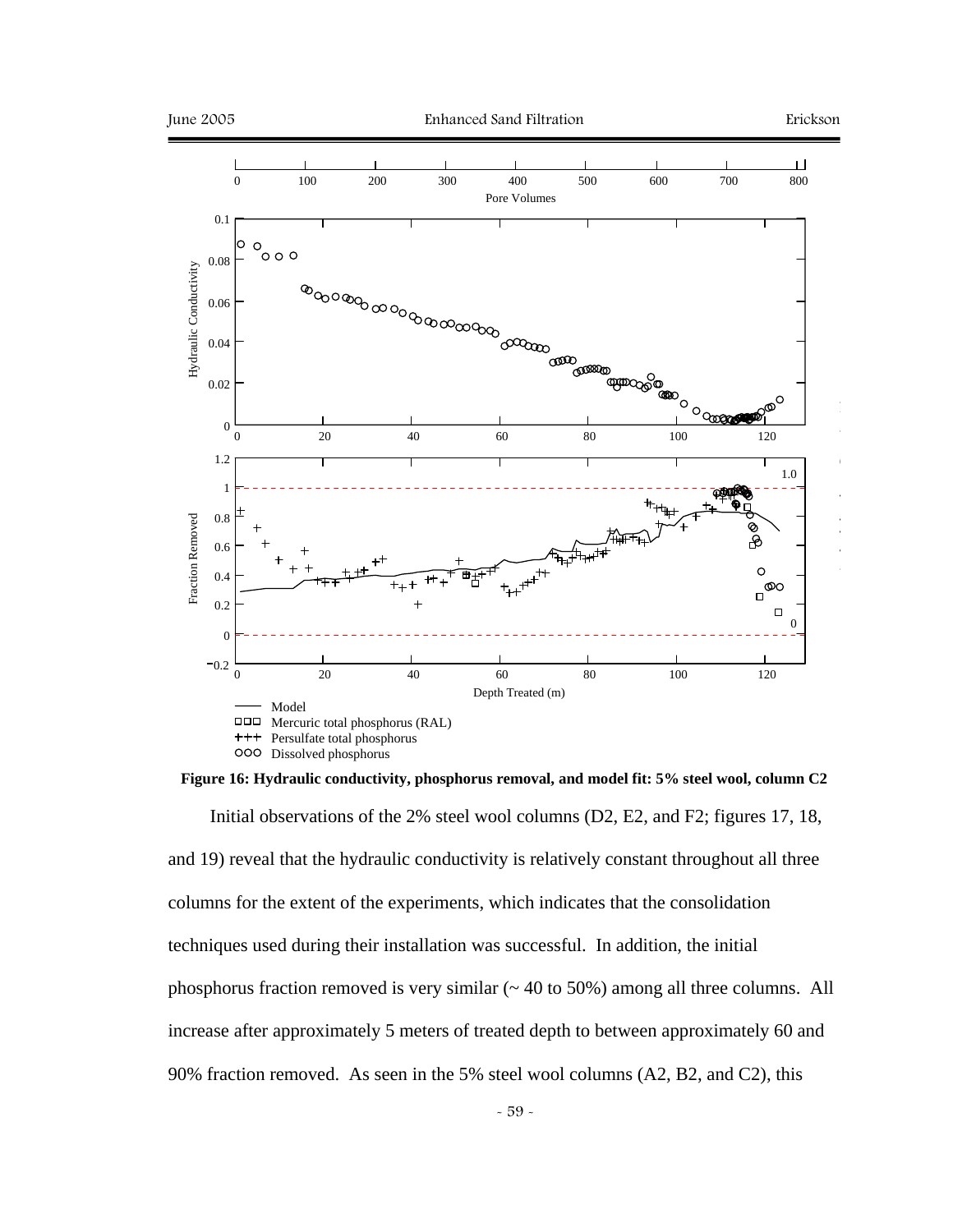sudden increase in phosphorus fraction removed may be caused by the sudden, if only slight, decrease in hydraulic conductivity.

In addition to the decrease in hydraulic conductivity, the sudden increase in removal may also be explained by the increase in iron oxide sites available for phosphorus adsorption. The hydraulic conductivity and phosphorus removal data shown in figures 14 through 22 is composed of several laboratory-simulated storm events represented by as few as one and as many as 10 data points. The columns were allowed to drain long enough between simulated storm events to remove the specific yield but the moisture that was retained in the columns after the first simulated storm event provided conditions conducive for oxidation of the steel wool layer. The oxidation of iron provided a large increase in phosphorus adsorption capacity, which may be reflected by the approximate 20% increase in phosphorus fraction removed.

After the first 10 to 20 meters of treated depth, the 2% steel wool columns exhibited different patterns in phosphorus fraction removed despite sharing relatively constant hydraulic conductivities. Phosphorus fraction removed increased in column D2, remained approximately the same in column E2, and decreased in column F2, respectively, as treated depth increased beyond 20 meters of treated depth. However, as listed in table 8, an increasing trend in relative hydraulic conductivity is observed in columns D2, E2, and F2, which corresponds to a decreasing trend in overall phosphorus removal from column D2 to E2 to F2.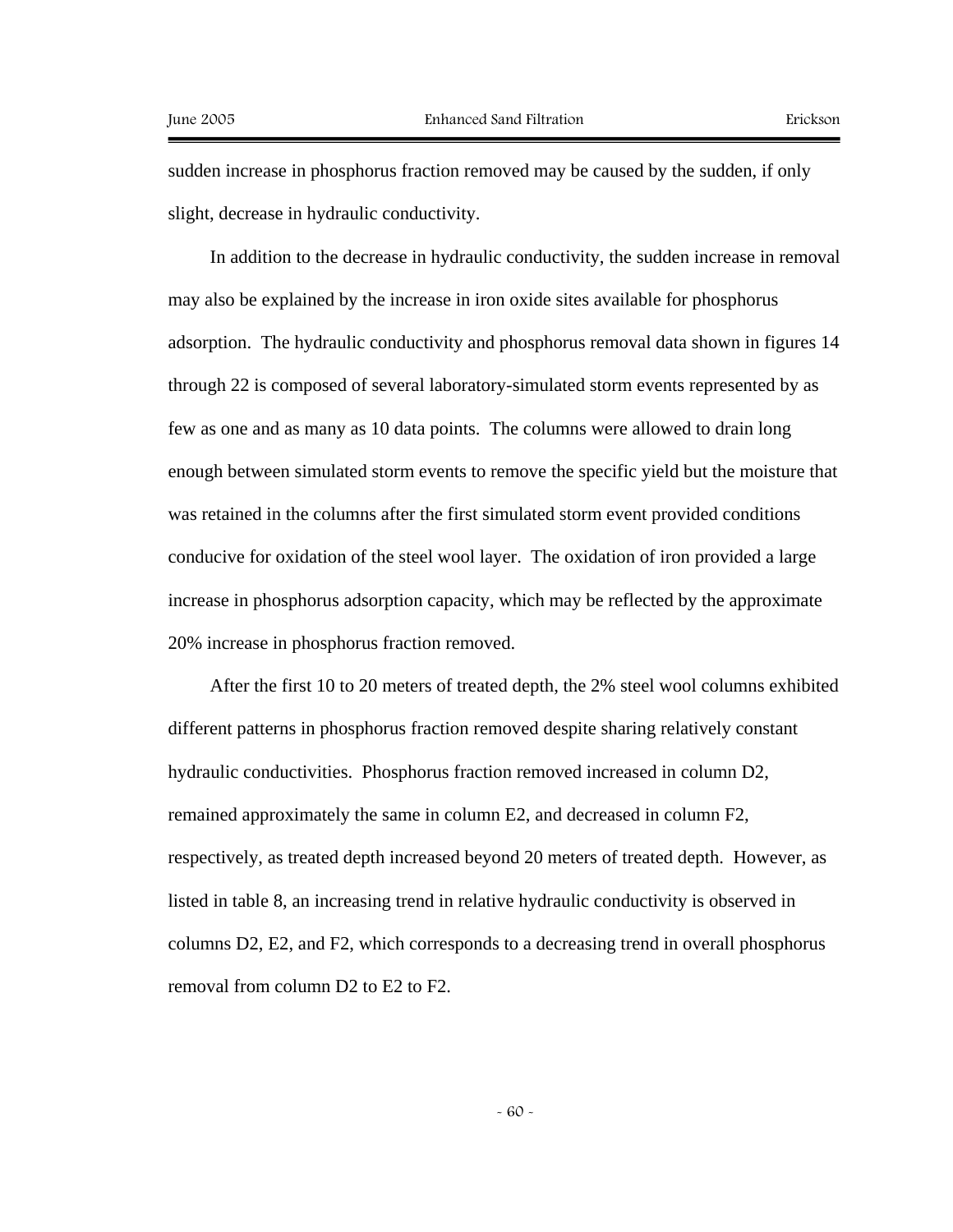

**Figure 17: Hydraulic conductivity, phosphorus removal, and model fit: 2% steel wool, column D2**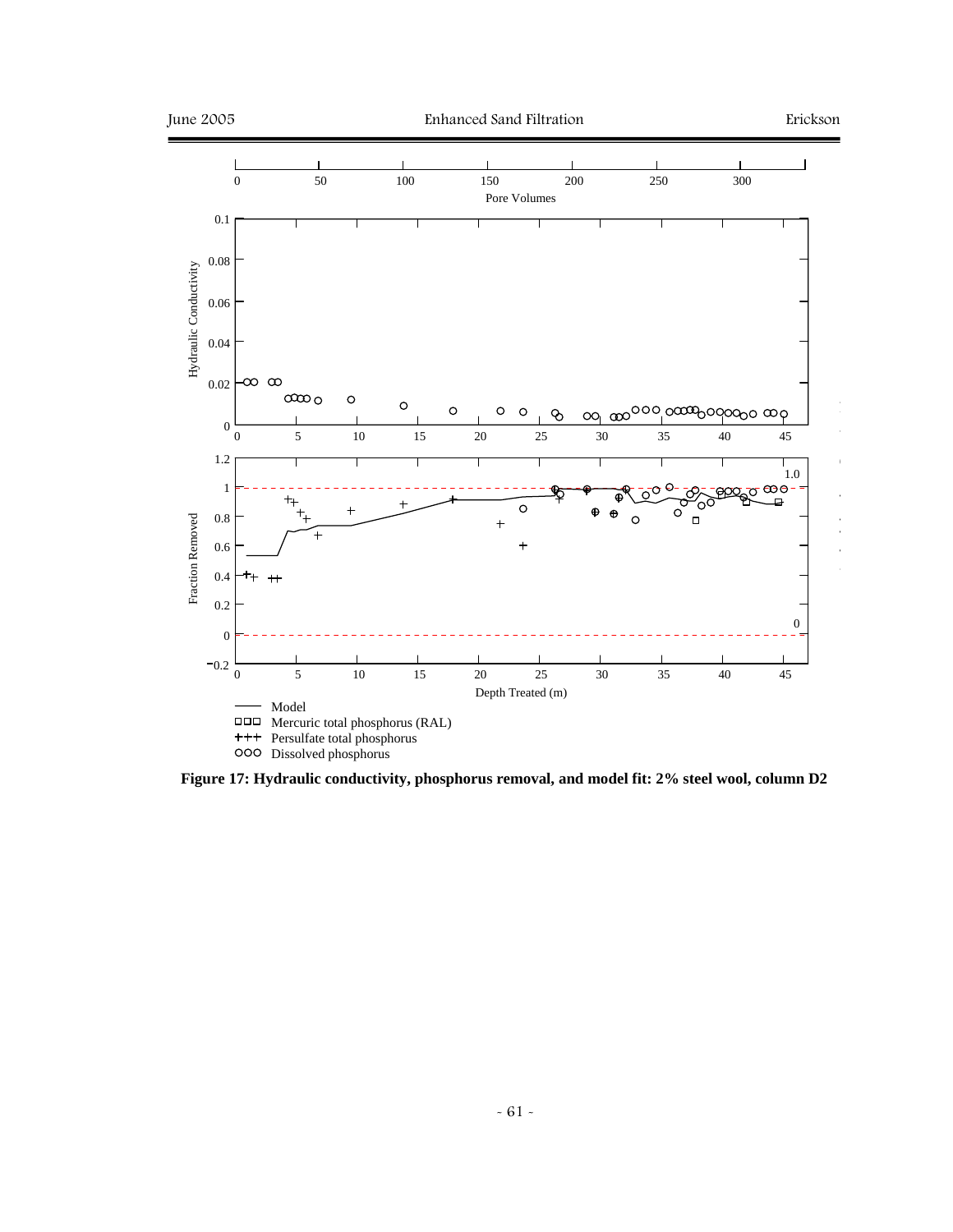

**Figure 18: Hydraulic conductivity, phosphorus removal, and model fit: 2% steel wool, column E2**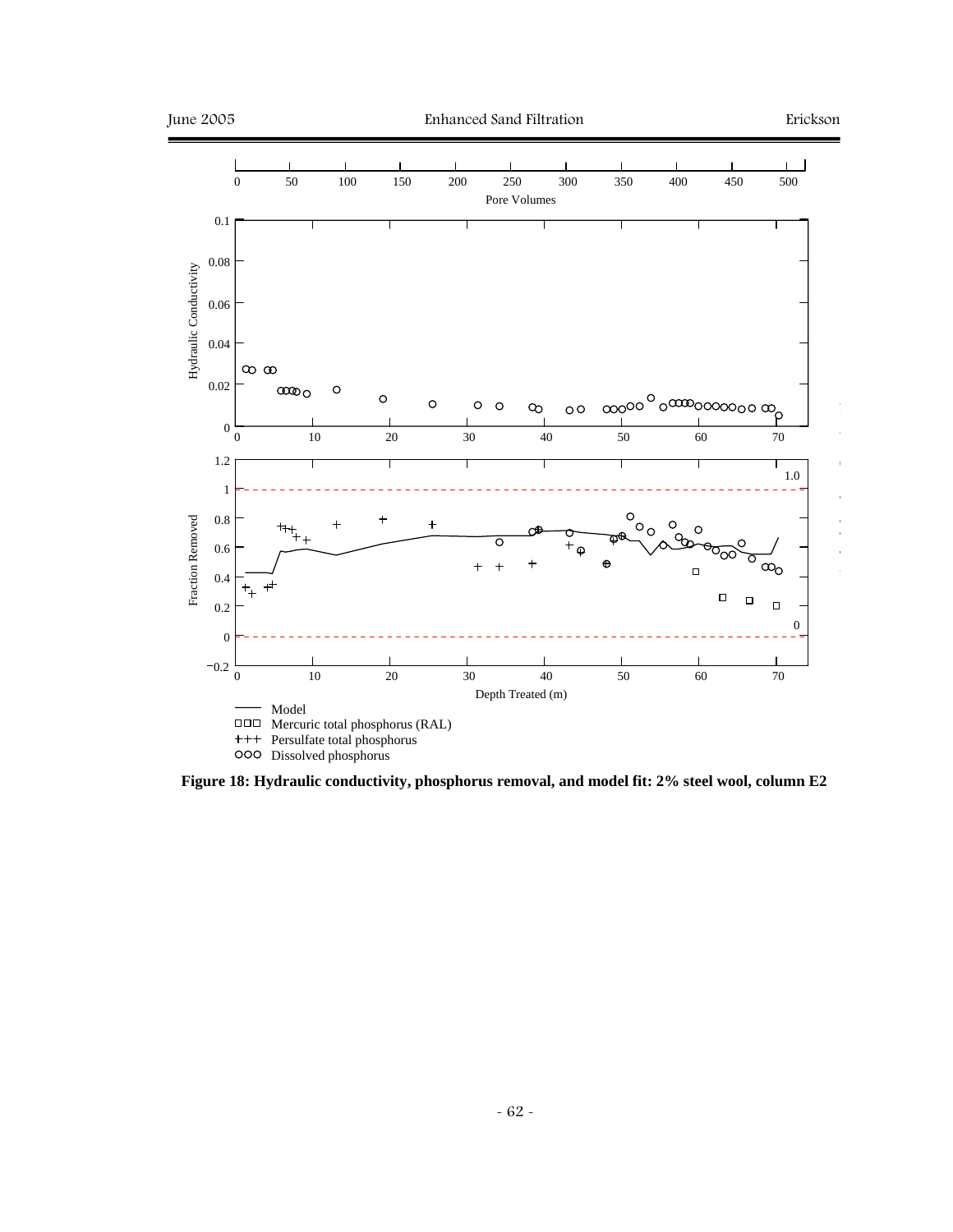

**Figure 19: Hydraulic conductivity, phosphorus removal, and model fit: 2% steel wool, column F2** 

Figures 20, 21, and 22 show evidence of consistent hydraulic conductivities for all three steel wool fabric columns (G, H and I; ~0.3% steel wool by mass). However, columns H and I demonstrate a decreasing trend in phosphorus fraction removed from approximately 40% removal at a treated depth of about 12 meters to a final removal of approximately 20%. This trend may indicate a decrease in phosphorus removal capacity due to adsorption sites filling, but the positive removal at completion of the experiments indicates that capacity still exists.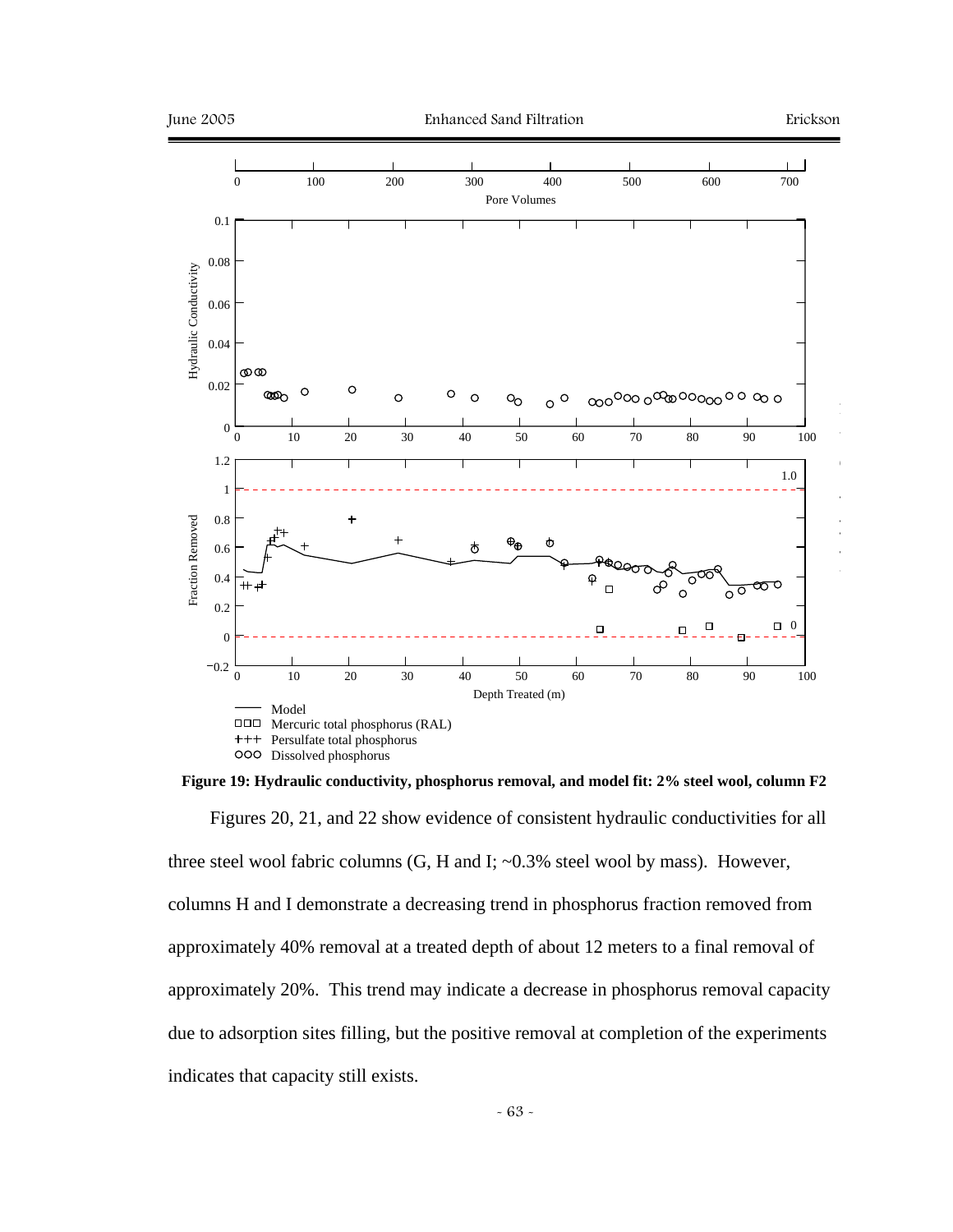The phosphorus fraction removed for 2% steel wool shown in figures 17, 18, and 19 reflect the total mass percent of phosphorus removed of 81%, 61%, and 51%, respectively, as listed in table 8. Figures 20, 21, and 22 also reflect the total mass percent removed by steel wool fabric of 44%, 34%, and 34%, respectively. The batch studies, Erickson *et al.* (2005b), concluded that the mass of steel wool was directly related to the dissolved phosphorus removal. The comparison of 2% steel wool and steel wool fabric  $(-0.3\%)$  supports the claim that the mass of steel wool is directly related to phosphorus removal capacity. However, the steel wool fabric had more than half of the removal with only one sixth of the mass as compared to the 2% chopped granular steel wool columns. When compared to the 5% steel wool columns, steel wool fabric removes roughly the same mass percent of phosphorus, as shown in table 8. A much longer study would be required to determine the total capacity for phosphorus removal of chopped granular steel wool and steel wool fabric. While not verified during these column experiments, it is expected that two layers of steel wool fabric would increase the phosphorus removal by a substantial amount as compared to a single layer used in these column studies.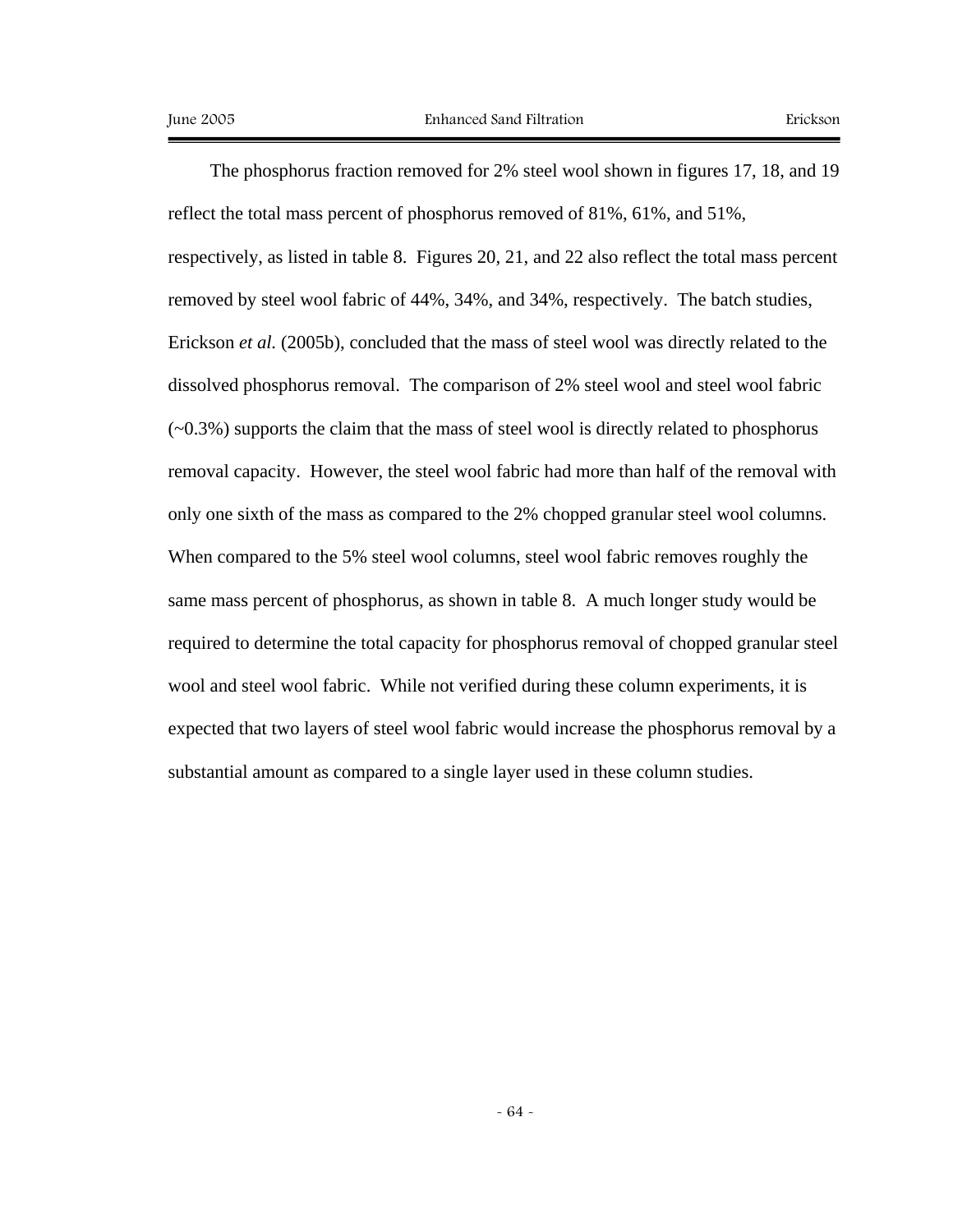

**Figure 20: Hydraulic conductivity, phosphorus removal, and model fit: steel wool fabric, column G**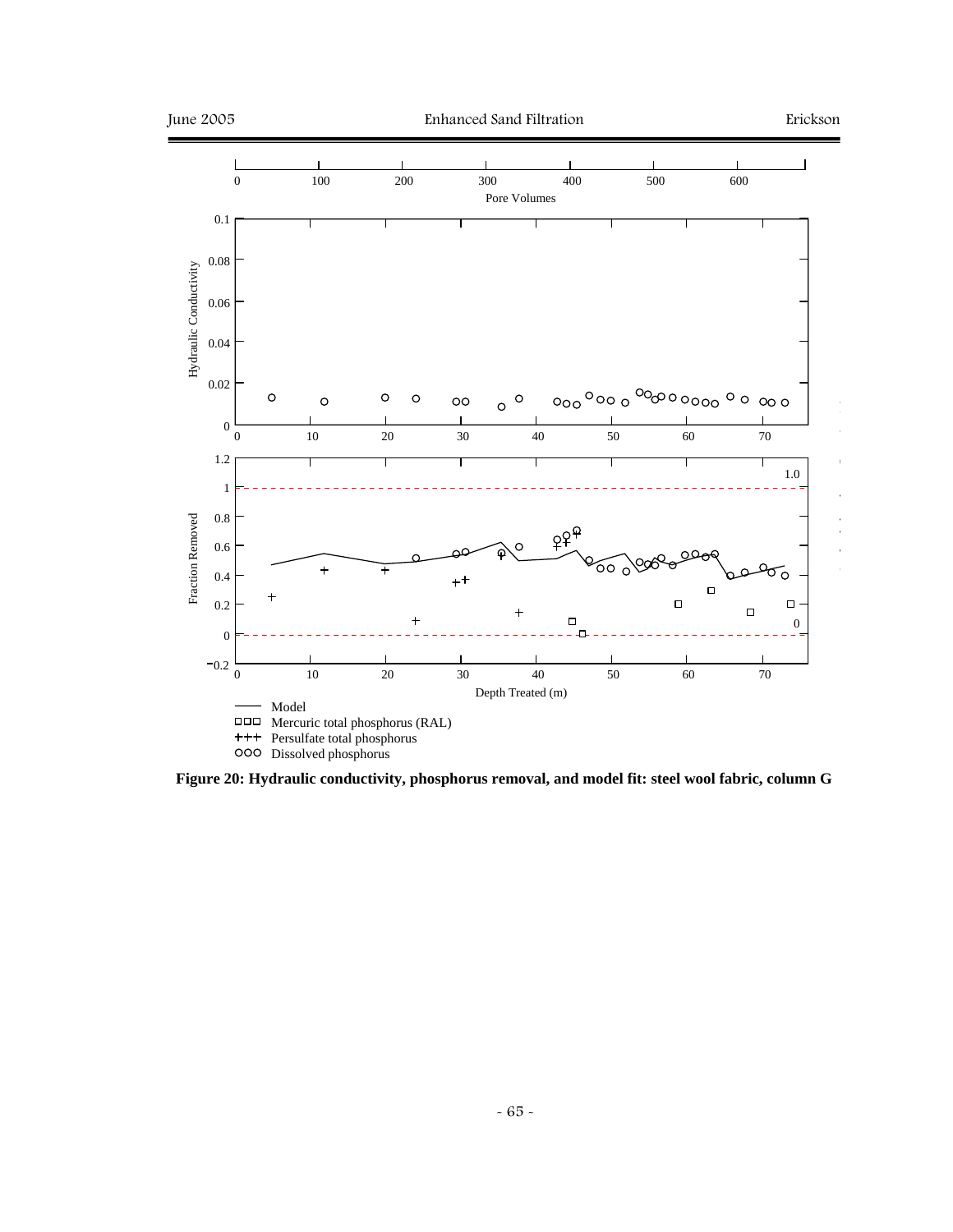

**Figure 21: Hydraulic conductivity, phosphorus removal, and model fit: steel wool fabric, column H**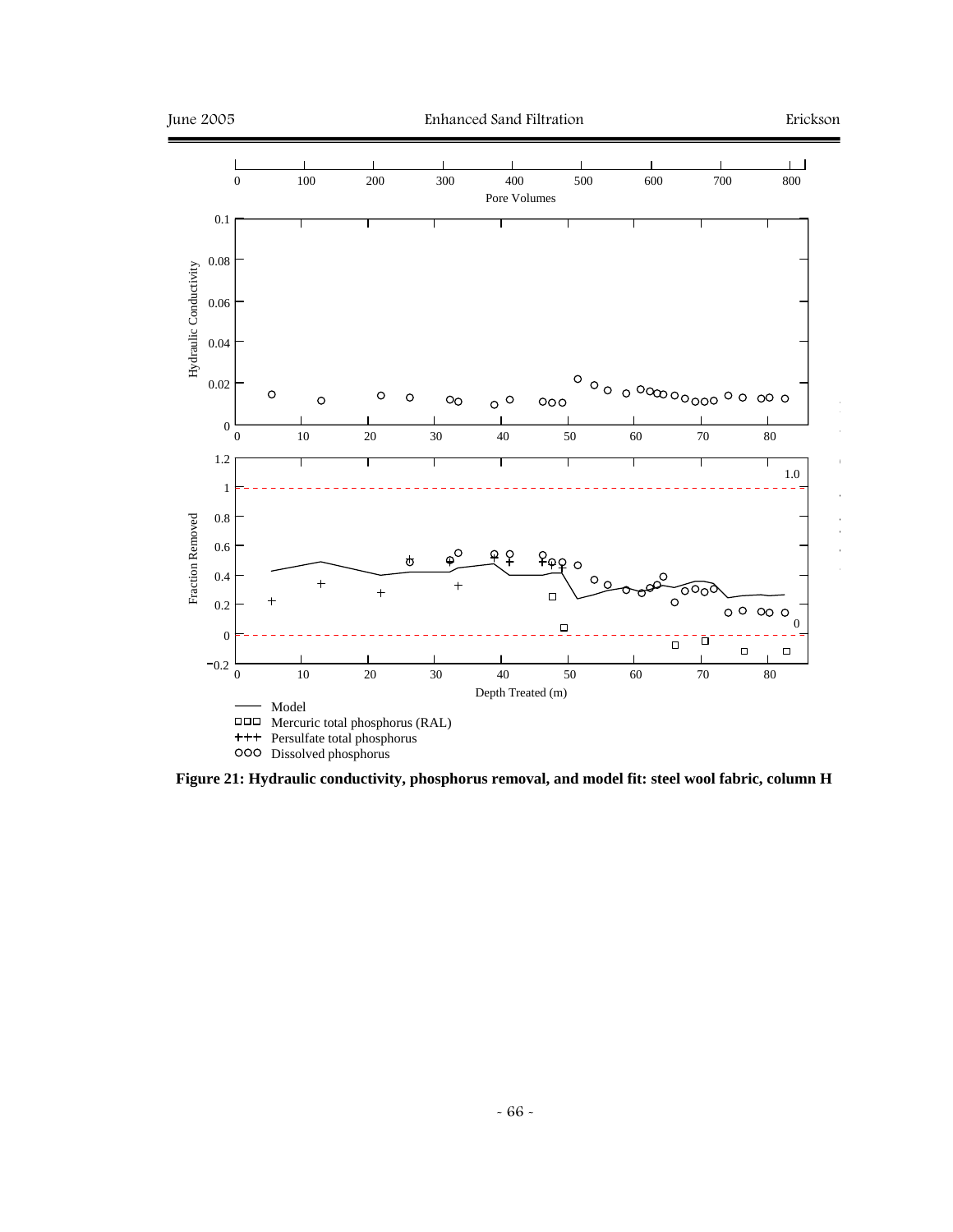

**Figure 22: Hydraulic conductivity, phosphorus removal, and model fit: steel wool fabric, column I** 

The steel wool fabric used in these experiments is purchasable in rolls measuring approximately 40 meters in length and 2.5 meters in width. Field installation of a sand filtration system with steel wool fabric enhancement would only require rolling out the steel wool fabric rolls over the installed geotextile fabric before the 46 cm of C 33 sand is applied (see Claytor and Schueler (1996) for sand filtration design). Steel enhanced sand filters would only minimally increase the installation labor required over a standard sand filter and would improve the removal effectiveness for dissolved phosphorus. An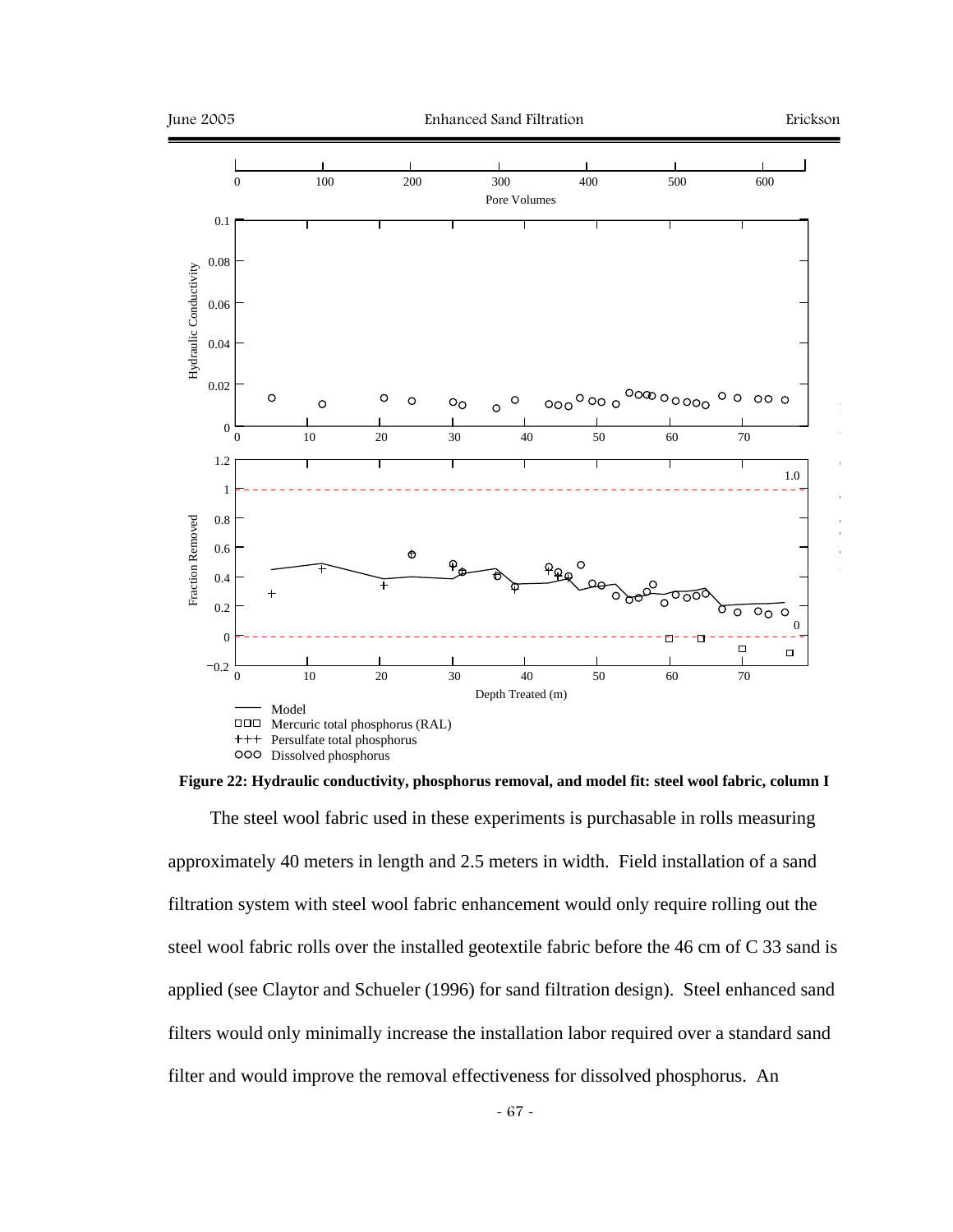estimate by Kane (2005) shows that chopped granular steel wool is approximately 51% of the cost of steel wool fabric for the same mass, but it is difficult to visualize effective and safe placement of chopped granular steel wool, while steel wool fabric would increase construction costs of a C 33 sand filtration system by roughly 3-5%. In addition, the percent phosphorus mass removed per mass of steel wool can be calculated from the percent mass removed in table 8 and the mass of steel wool listed in table 6. Performing this calculation reveals that steel wool fabric removed approximately 6.1 to 8.6 percent per gram steel wool as compared to the 2% steel wool columns, which only removed approximately 1.5 to 2.25 percent per gram steel wool. Therefore, it is recommended that steel wool fabric (versus chopped granular steel wool) be utilized to enhance sand filtration for the removal of dissolved phosphorus.

## MODEL

The results of this study show that steel wool enhanced sand filtration removes more dissolved phosphorus than C 33 sand alone. A mathematical model to better understand the mechanics driving phosphorus removal by the iron in steel wool will be developed. The variables for this model include contact time, total mass of phosphorus removed, and influent concentration. A bulk phosphorus balance between the water and iron (from the steel wool) can be written as:

$$
Vol \frac{dC}{dt} = -kA(C - C^*)
$$
\n<sup>(5)</sup>

where:  $Vol = volume of water available for transfer of phosphorus$  $C =$  phosphorus concentration in the water  $t = time$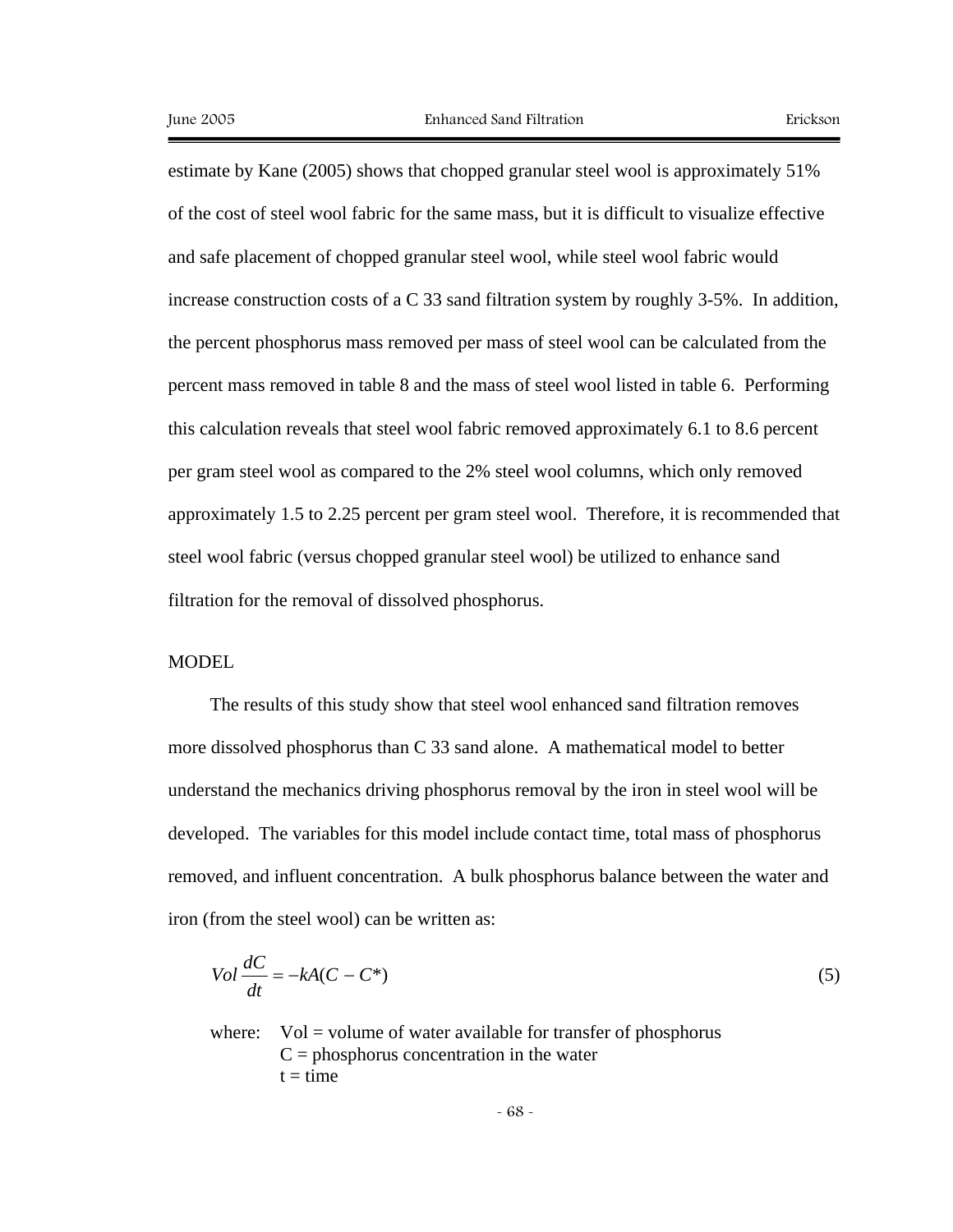$k =$ rate constant (length/time)

- $A =$  surface area available for transfer of phosphorus
- $C^*$  = equilibrium concentration of phosphorus in the water

Dividing by volume, designating the surface area per volume (A/Vol) as the

specific area, a, gives:

$$
\frac{dC}{dt} = -ka \cdot (C - C^*)\tag{6}
$$

Equation (6) can be rearranged and integrated over the contact time:

$$
\int_{C_{in}}^{C_{out}} \frac{dC}{C - C^*} = \int_{0}^{t_{contact}} k a \cdot dt
$$
\n(7)

where:  $C_{in}$  = influent phosphorus concentration (mg/L)  $C_{\text{out}}$  = effluent phosphorus concentration (mg/L)  $t_{contact}$  = contact time between water and steel, assumed to be the time required for the water to flow though the steel in the column

Although  $C^*$  is a weak function of time, it will be assumed to be constant during the contact time ( $t_{\text{contact}}$ ) encountered during these experiments. The integration of (7) is then:

*contact in*  $\left|\frac{out}{t}\right| = -ka \cdot t$  $\left(\frac{C_{out} - C^*}{C_{in} - C^*}\right) = -ka$ ⎠ ⎞  $\parallel$ ⎝  $\sqrt{}$ − − \*  $\ln\left(\frac{C_{out} - C^*}{C_{out} - C^*}\right) = -ka \cdot t_{contact}$  (8)

After rearrangement and simplification of equation (8), one gets:

$$
C_{in} - C_{out} = (C_{in} - C^*) (1 - e^{-ka \cdot t_{contact}})
$$
\n(9)

Equation (9) is a function of influent concentration, equilibrium concentration, and contact time. The equilibrium concentration,  $C^*$ , will tend to increase as more dissolved phosphorus is removed and will ultimately approach the influent concentration,  $C_{in}$ . This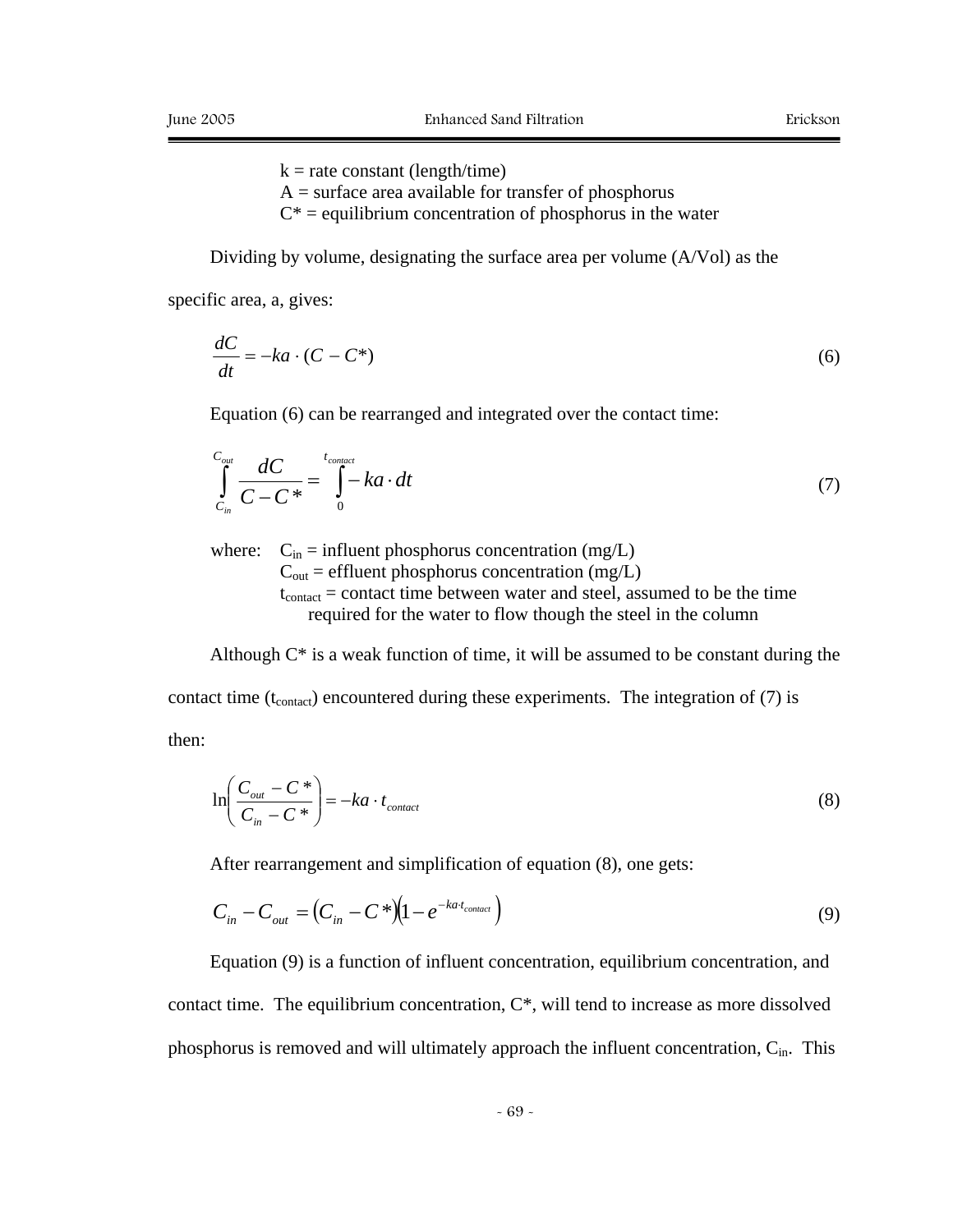tendency can be mathematically expressed with an exponential function as illustrated by figure 23 and equation (10):



<sup>Σ</sup>**Mass Removed**

## **Figure 23: Equilibrium concentration, C\*, assumed for steel wool.**  $β_0 = 1-C*/C_{in}$  **at**  $ΣM = 0$ **.**

$$
C^* = C_{in} \left( 1 - \beta_0 e^{-\beta_1 \sum M} \right) \tag{10}
$$

where:  $\beta_0$  = coefficient related to capacity of iron for phosphorus removal  $\beta_1$  = coefficient related to rate at which C\* approaches C<sub>in</sub> (1/g)  $\Sigma M$  = sum of phosphorus mass removed at a specific depth or time (mg)

The rationale to use sum of mass removed  $(EM)$  stems from the complexity and multitude of the reactions governing the removal of phosphorus by iron. Sum of mass removed incorporates the depletion of capacity by the adsorption of phosphorus to the steel wool and the increase in capacity due to the continued rusting of the iron. The use of a single variable to describe both of these processes avoids the cross-correlation of two fitting parameters with opposing trends. If  $C^*$ , as described by equation (10), is substituted into equation (9) and rearranged to provide fraction removed, then:

$$
FR = \left(\frac{C_{in} - C_{out}}{C_{in}}\right) = \left(\beta_0 e^{-\beta_1 \cdot \sum M} \left(1 - e^{-\beta_2 \cdot t_{contact}}\right)\right)
$$
 (11)

- 70 -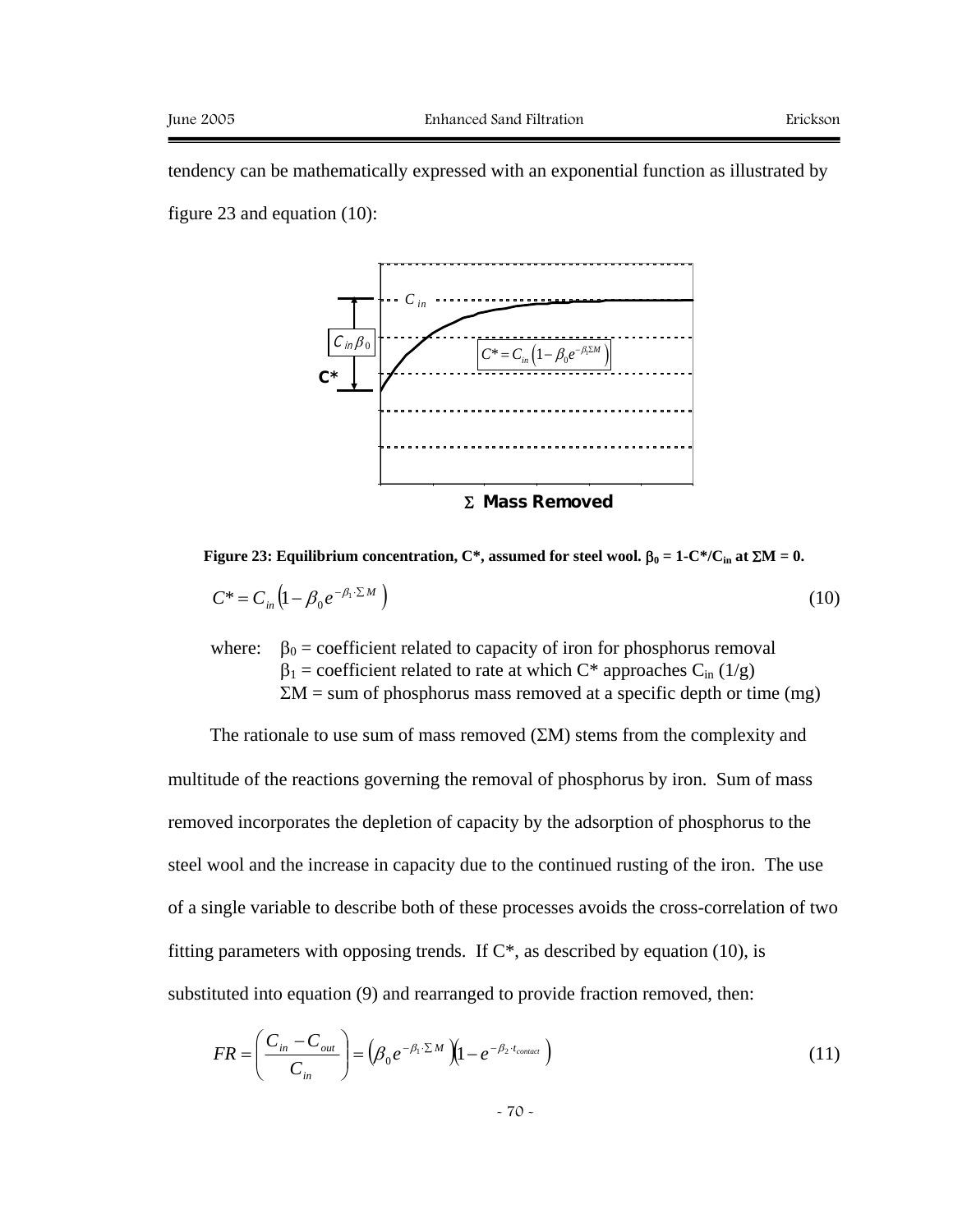The first term of the fraction removed model,  $(\beta_0 e^{-\beta_1 \Sigma M})$  $\beta_0 e^{-\beta_1 \Sigma M}$  as given by equation (11), is the capacity of iron with regards to phosphorus where  $\beta_0C_{in}$  is the initial (or maximum) capacity at  $\Sigma M = 0$  and  $\beta_1$  relates to the rate at which C\* approaches C<sub>in</sub>, as shown in figure 23.  $β_0$  is related to the mass of iron available for phosphorus uptake;  $β_0 ~ 0$ indicates little or no phosphorus removal capacity and  $\beta_0 = 1$  indicates that removal capacity equals the initial concentration of phosphorus in the water.  $\beta_0$  is therefore constrained to be less than or equal to 1. While  $\beta_0$  could vary between the columns, it should remain constant for columns with the same mass of steel wool. Thus, when determining the best fit values for  $\beta_0$ , columns A2, B2, and C2 were required to have the same value for  $\beta_0$  with similar constraints on D2, E2, and F2 and G, H, and I.  $\beta_1$  relates to the rate at which  $C^*$  approaches  $C_{in}$  and therefore combines the effects of rusting, which increases removal capacity, with the effects of adsorption sites filling, which reduces removal capacity. Because there was no evidence of phosphorus contribution (i.e. net negative removal) in the data collected, it may be concluded that  $C^*$  was  $\leq C_{in}$ throughout the experiments, and therefore  $\beta_1$  was constrained to be  $\geq 0$ . Since these studies did not quantify the effects of rusting or the filling of adsorption sites and each column could react independently,  $\beta_1$  is variable for each column.

The second term,  $(1 - e^{-\beta_2 t_{contact}})$ , is a value between zero and one that determines the rate at which the interaction between phosphorus and iron approaches equilibrium.  $β_2$  is the product of the rate constant and the specific area, ka, in this derivation. The specific surface area, a, is an intensive property of the media (in this case, steel wool) that is also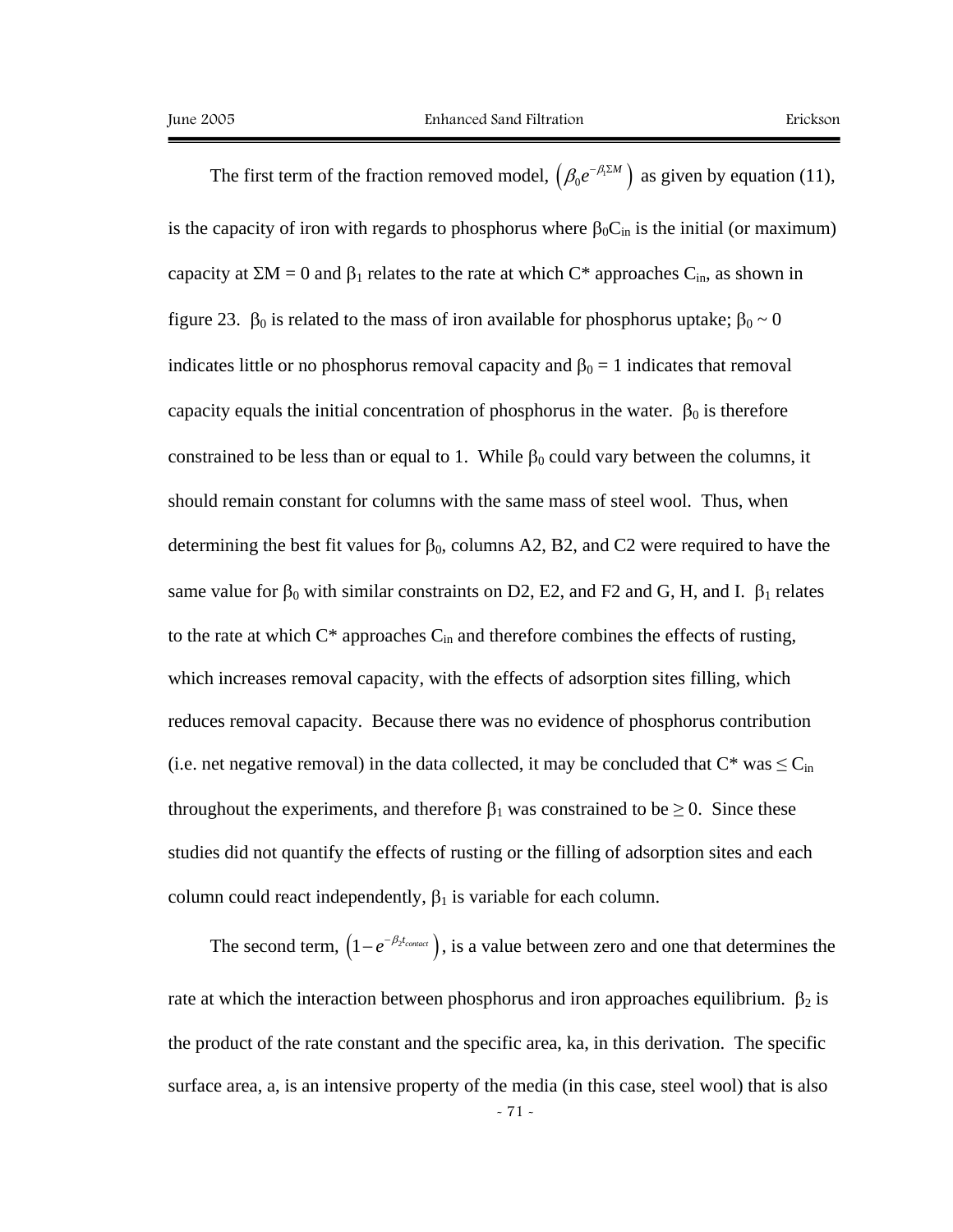independent of the fluid. Chopped, granular steel wool (columns A2, B2, C2, D2, E2, and F2) has a specific area that is different than steel wool fabric (columns G, H, and I) due to packing of a granular material as opposed to a woven fabric. While the boundary layer thickness around the steel wool fibers changes as the interstitial fluid velocity changes (inversely related to contact time) it is assumed that k is constant for the range of contact times observed in this study for all columns. Based on these observations and assumptions,  $\beta_2$  should be a non-negative constant for chopped granular steel wool and a different constant value for steel wool fabric.

The model was fit to the persulfate total phosphorus measurements and later to the dissolved phosphorus measurements given in figures 14 through 22. A standard error function, (12), was used to compare the results generated by the model to the observed data from the experiments.

Standard Error = 
$$
\sqrt{\frac{1}{n-2} \cdot \sum (\text{data-model})^2}
$$
 (12)

This standard error function was minimized using a non-linear, Newton method to solve for the coefficients ( $\beta_0$ ,  $\beta_1$ ,  $\beta_2$ ) in equation (11), with the constraints justified above. The total standard error for all nine columns (data weighted average) was  $0.1237$  (n = 501) as fit to both total and dissolved phosphorus. The results of the model with the bestfit coefficients are listed in table 9 and are shown against the collected data in figures 14 through 22.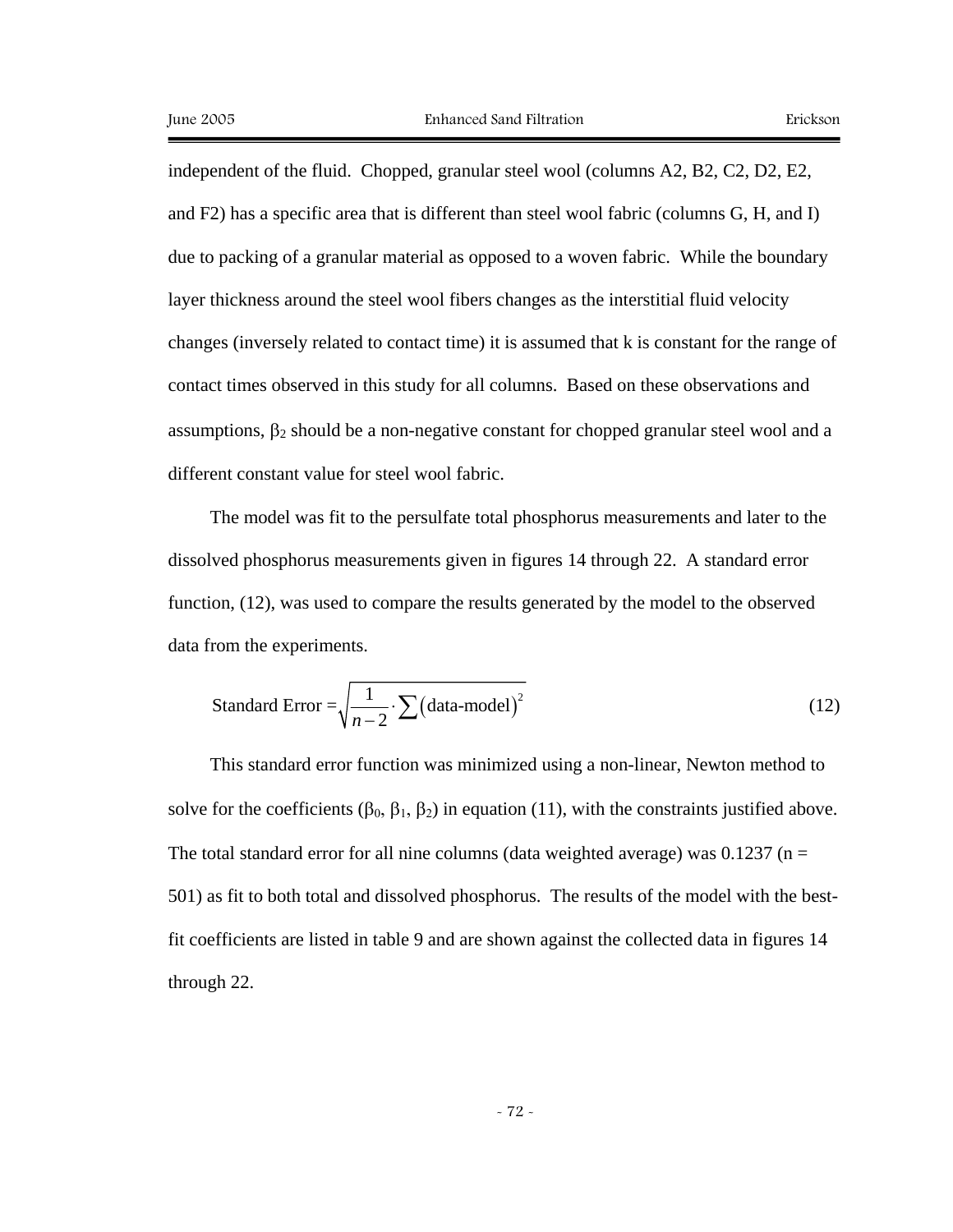|    | Column Description                                      | $\beta_0$ |          | $\beta_1$ (1/g) $\beta_2$ (1/sec) | Standard<br>Error | $\beta_0 e^{-\beta_1 \Sigma M}$ |
|----|---------------------------------------------------------|-----------|----------|-----------------------------------|-------------------|---------------------------------|
|    | A <sub>2</sub> 5% Steel wool with generic filter fabric |           | 19.9     | 0.017                             | 0.15              | 0.32                            |
|    | B <sub>2</sub> 5% Steel wool with 150 micron mesh       |           | 13.5     | 0.017                             | 0.12              | 0.37                            |
|    | C <sub>2</sub> 5% Steel wool with 200 micron mesh       |           | 3.1      | 0.017                             | 0.16              | 0.81                            |
|    | D2 2% Steel wool with generic filter fabric             |           | $\Omega$ | 0.017                             | 0.10              | 1.00                            |
|    | E <sub>2</sub> 2% Steel wool with 150 micron mesh       |           | 9.4      | 0.017                             | 0.12              | 0.73                            |
|    | F <sub>2</sub> 2% Steel wool with 200 micron mesh       |           | 14.5     | 0.017                             | 0.09              | 0.60                            |
|    | G Steel wool fabric with generic filter fabric          | 1         | 0        | 0.012                             | 0.08              | 1.00                            |
| H. | Steel wool fabric with 150 micron mesh                  | 1         | 21.7     | 0.012                             | 0.11              | 0.67                            |
|    | Steel wool fabric with 200 micron mesh                  |           | 34.9     | 0.012                             | 0.07              | 0.56                            |

| Table 9: Resultant coefficients from model fit to data for each column.                                           |
|-------------------------------------------------------------------------------------------------------------------|
| Constraints: $\beta_0 \le 1$ . Equal $\beta_0$ for columns A2, B2, and C2; columns D2, E2, and F2; and columns G, |
| H, and I. Equal $\beta_2$ for columns A2 through F2; and G, H, and I.                                             |

As shown by the standard errors for the individual columns (table 9) and the overall standard error of 0.1237, the model fit the data well in some instances, and poorly in others. The anomaly found in the 5% steel wool columns during the first 20 meters of treated depth was not modeled well, most likely because incomplete consolidation created conditions of incomplete contact between the iron in the steel wool and the phosphorus in the synthetic storm water influent. The model assumes complete contact with no preferential flow paths through the media and therefore could not capture this anomaly. Changes in flow path are also presumed to explain the change in hydraulic conductivity, and subsequently fraction removed, observed in figure 14 before 100 meters of treated depth and figure 16 after 110 meters of treated depth.

However, the model successfully predicted phosphorus fraction removed for columns B2 through I, including positive (columns C2 and D2), steady (E2 and G) and negative (B2, F2, H, and I) slopes or trends for both steady and changing hydraulic conductivities. This indicates that the model captured trends that related to the capacity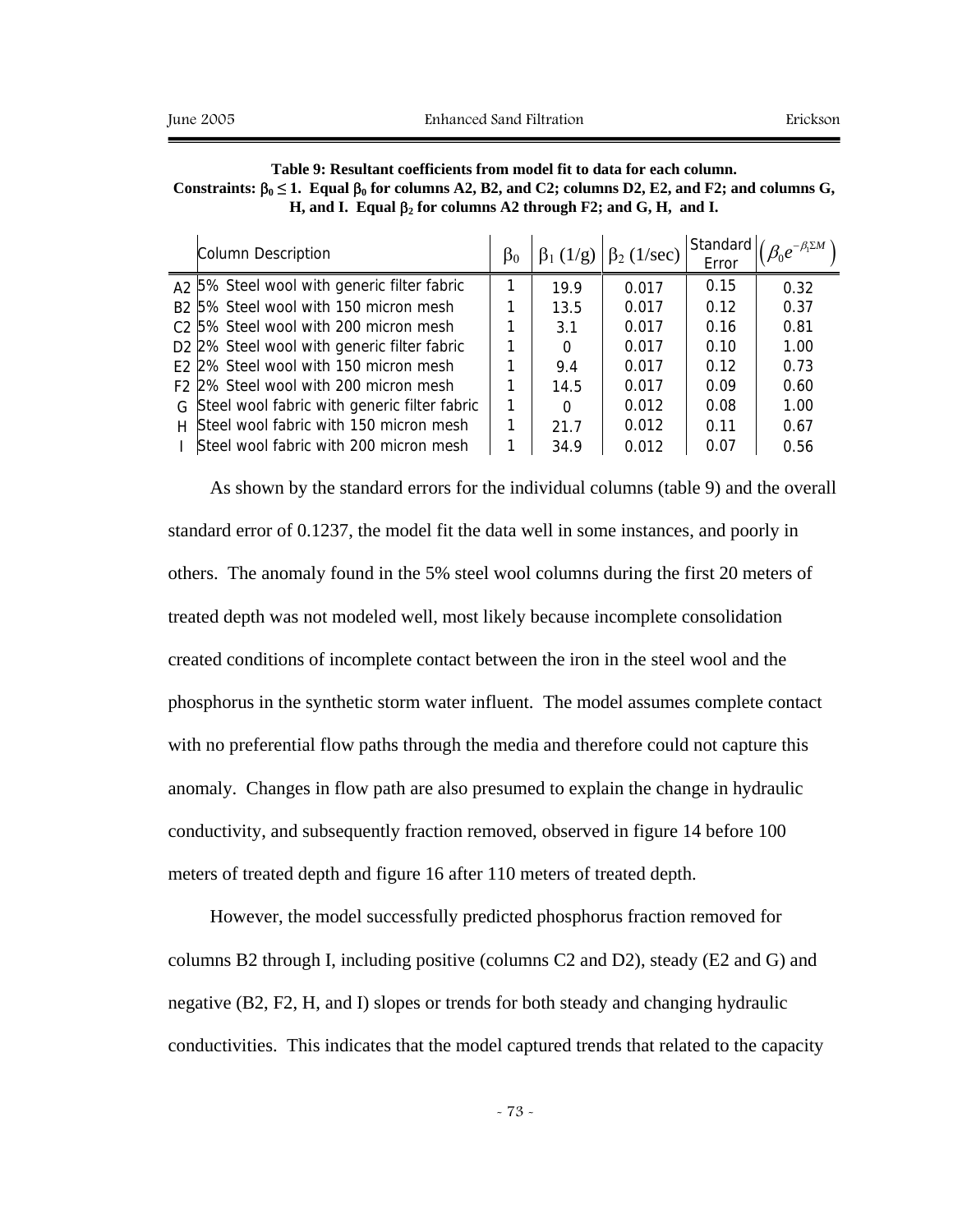of the steel wool to remove phosphorus despite the complexity of processes associated with the sum of mass term  $(2M)$ .

A closer inspection of the coefficients listed in table 9 reveals further insight to the model. As discussed earlier,  $\beta_0$  relates to the mass of iron available for phosphorus uptake and  $\beta_0 = 1$  indicates that removal capacity equals the initial concentration of phosphorus in the water. Since the best-fit determination found that  $\beta_0 = 1$ , this means that the amount of steel wool meets or exceeds the capacity of phosphorus in the water. Additionally,  $\beta_1$  relates to the rate at which  $C^*$  approaches  $C_{in}$  and the best-fit determination found eight different values for the nine sand filtration columns. The right hand column of table 9 contains the 'capacity term,'  $(\beta_0 e^{-\beta_1 \Sigma M})$  $\beta_0 e^{-\beta_1 \Sigma M}$ ), calculated at nthe conclusion of the experiments. This indicates the magnitude of the effect, if any, that  $\beta_1$ has on the total capacity.  $\beta_1 = 0$  indicates no substantial loss in capacity over the course of one experiment, and the capacity term  $= 1.0$ , as shown in table 9. Comparing columns A2, B2 and C2; a 32% decrease in  $\beta_1$  from A2 to B2 causes a 16% increase in total capacity and a 77% decrease in  $\beta_1$  from B2 to C2 causes a 219% increase in total capacity. It is evident from this analysis that the results for column A2,  $\beta_1 = 19.9$ , are not substantially different from  $\beta_1 = 13.5$  for column B2, but  $\beta_1 = 3.1$  for column C2 is different from  $\beta_1$  for both A2 and B2.

The larger  $\beta_1$  for steel wool fabric relates to a more rapid decrease in adsorption capacity, which would occur with the weight of steel wool available (0.3% versus 2% or 5%). The capacity terms also reflect the sum of phosphorus mass removed in the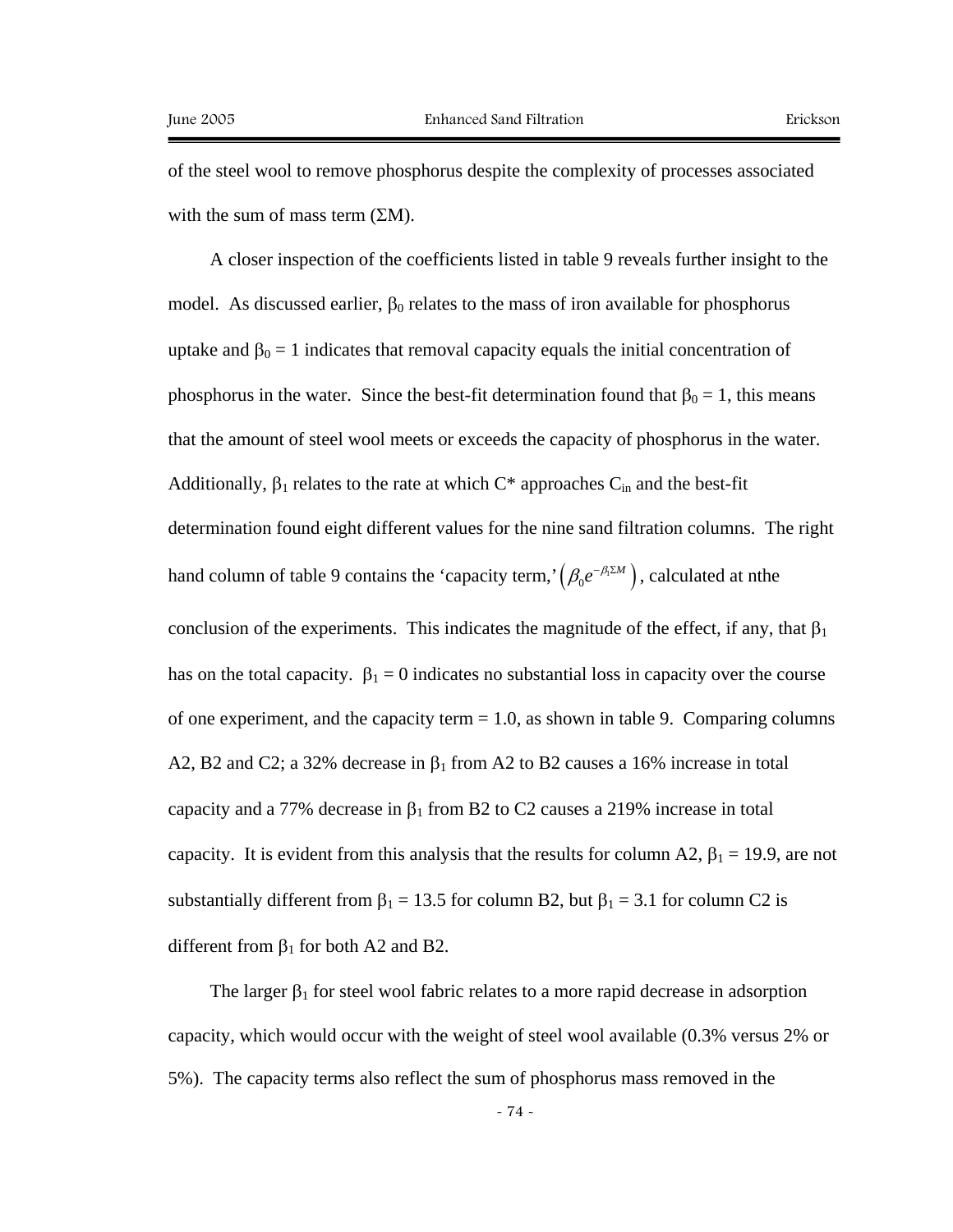experiment. Therefore, the effect of  $\beta_1$  differences versus steel wool content is not as apparent in the capacity terms.

The differences in  $\beta_2$  also illustrate the differences between chopped granular steel wool and steel wool fabric. For the same contact time, a larger value of  $\beta_2 \sim$  ka translates to a larger rate to approach equilibrium,  $(1 - e^{-\beta_2 t_{contact}})$ , and therefore a larger fraction removed.

For the 2% steel wool and steel wool fabric, table 9 gives increasing  $\beta_1$  values with filter fabric, 150 micron mesh, and 200 micron mesh, respectively. It is possible that the filter fabric captures a greater percentage of the iron oxide particles shed from the steel wool as compared to the mesh. These captured iron particles would still be available for adsorption of dissolved phosphorus. The anomaly of the  $\beta_1$  trend for the 5% steel wool columns could be attributed to the flow paths that were set up through the steel wool during the incomplete consolidation.

Finally, comparison of mercuric total phosphorus and dissolved phosphorus in figures 14 through 22, with the interpretations of these measurements given, indicates that the lowest differences between mercuric total phosphorus and dissolved measurements correspond to the lowest values of  $\beta_1$ . In other words, the columns that release the least amount of oxidized iron seem to maintain the largest capacity for phosphorus adsorption and have the smallest value of  $β_1$ .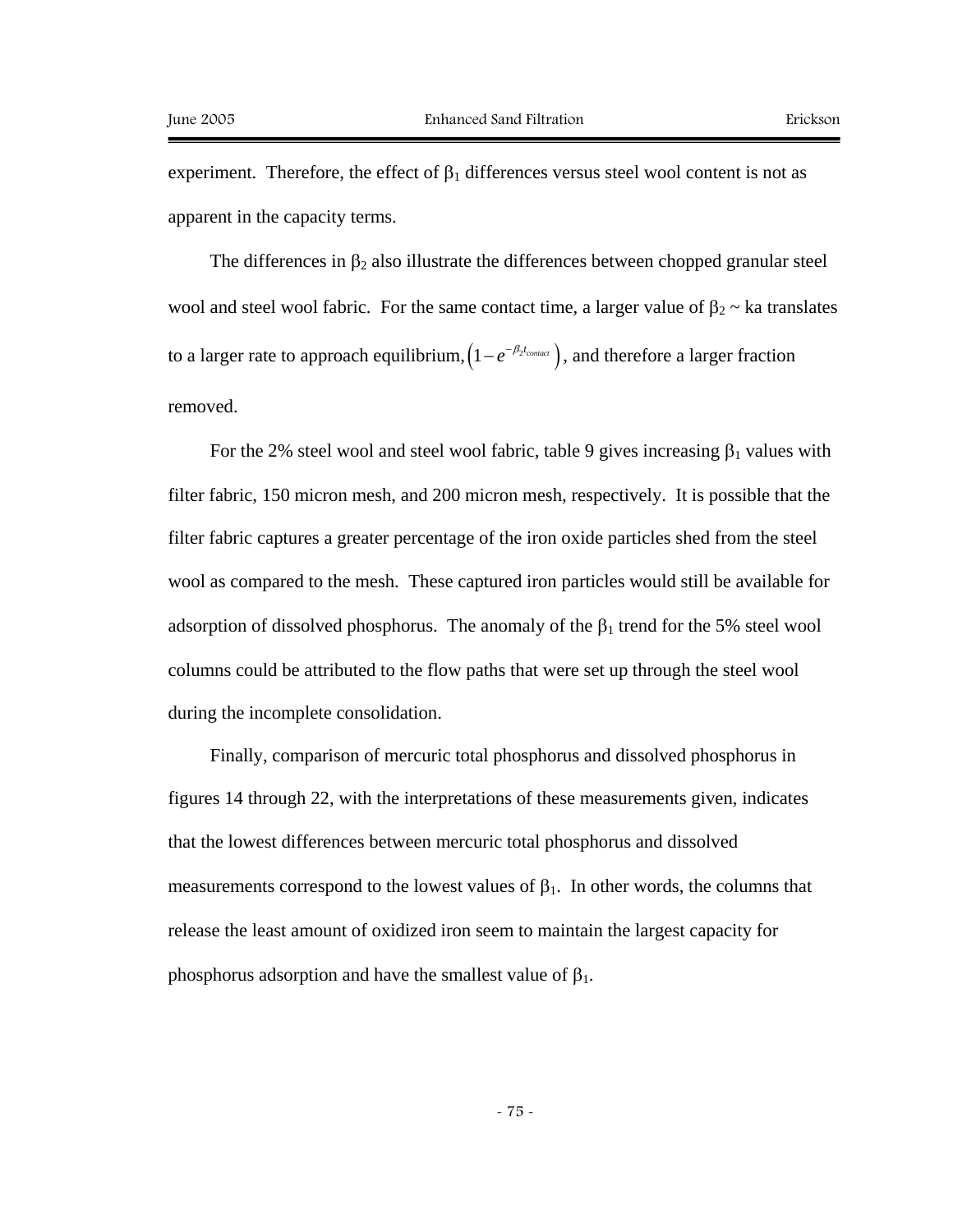## **CONCLUSIONS**

C 33 sand removed 1.6% of the dissolved phosphorus during these column experiments, but its capacity was quickly exhausted. Also, while combinations of C 33 with limestone or calcareous sand were expected to remove more dissolved phosphorus than only C 33 sand, the fine grain size of calcareous sand and limestone caused clogging of the filter fabric that ultimately prevented these columns from draining and excludes them as a potential sand filtration enhancement.

With steel enhanced sand filter columns achieving removal rates between 25% and 99%, it is evident that steel wool enhances the ability of sand to remove dissolved phosphorus in regards to quantity and duration. Using sand filtration design guidelines and a baseline pure sand column for comparison, steel enhanced sand filter columns did not significantly clog due to dissolved phosphorus removal. Despite the presence of fine iron oxide particles in the effluent from the steel wool enhanced columns, evidence from the literature shows that these particles would likely remain suspended in most receiving lakes and rivers and the subsequent bioavailability of any phosphorus that may be attached to these particles is low, if any. An estimate of costs shows that construction cost would increase by roughly 3-5% by enhancing the sand filter with steel wool fabric.

Interpretations of the mercuric sulfate total phosphorus, persulfate total phosphorus, and dissolved phosphorus measurements are that persulfate total phosphorus digests phosphates precipitated with calcium but not phosphates bound to iron. Phosphorus attached to the fine oxidized iron particles present in the effluent represents phosphorus that was removed from a preceding and possibly differing influent concentration.

- 76 -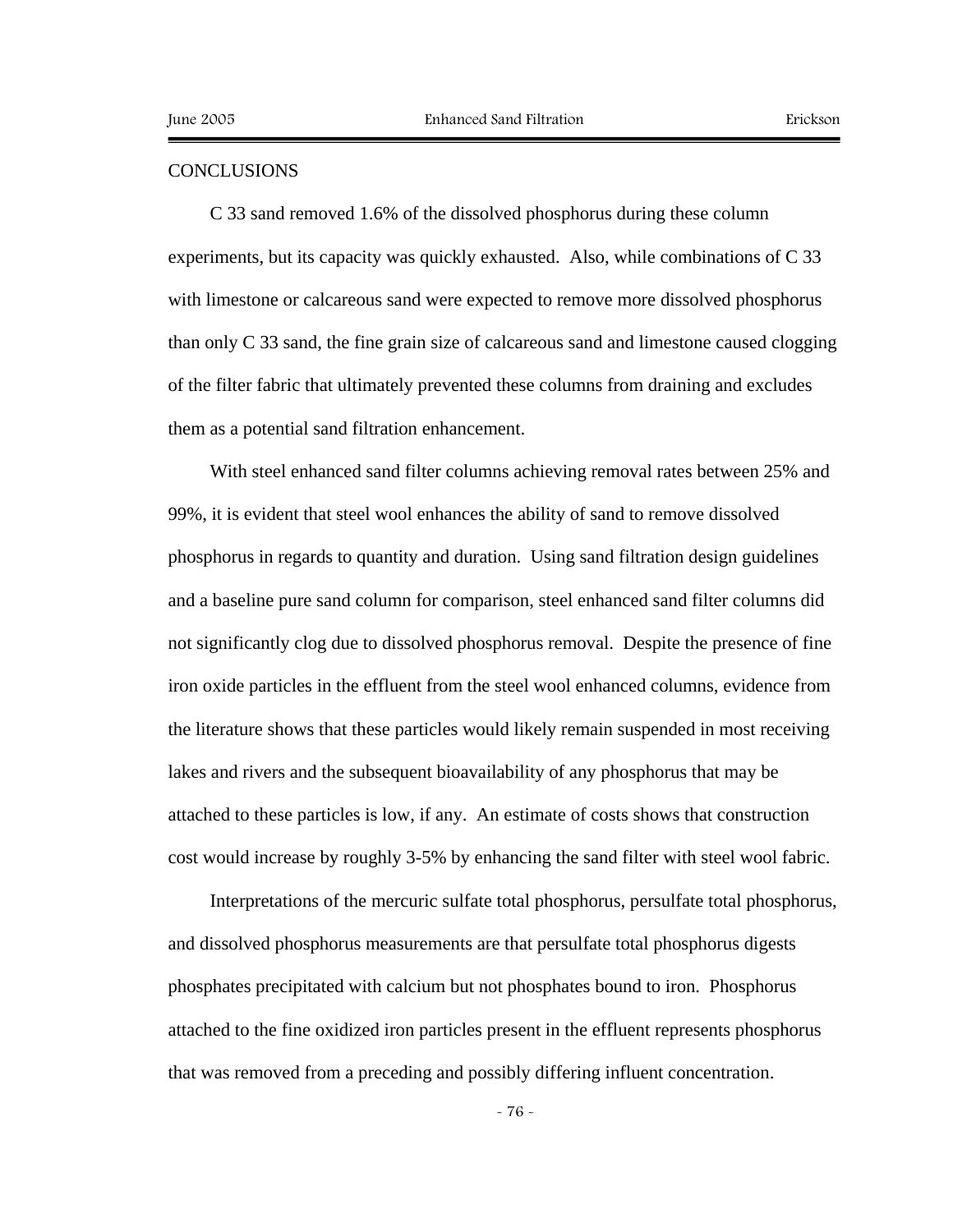Therefore, calculating phosphorus removal with influent concentration measurements at the same time step that the iron-bound phosphorus is present in the effluent samples is misleading.

A model was developed to describe the processes occurring in the steel enhanced sand filter columns. Starting with the a mass balance between phosphorus in the water and iron in the steel wool, this model incorporated contact time between the steel wool and the water, the total mass of phosphorus removed by the column, and the influent phosphorus concentration as variables. The overall standard error between the model and the data was only 0.1237 for all nine columns ( $n = 501$ ).

In summary, the batch studies and column studies both give evidence that C 33 sand alone can remove some dissolved phosphorus, but that capacity is quickly exhausted. The batch studies and column studies also show that steel wool successfully removed more dissolved phosphorus as compared to C 33 alone, did not clog the filter, did not increase the pH beyond U.S. EPA guidelines, and would not significantly increase the construction cost. Based on the results of this study, it is apparent that steel wool fabric could be used to enhance sand filtration by effectively removing dissolved phosphorus from storm water runoff.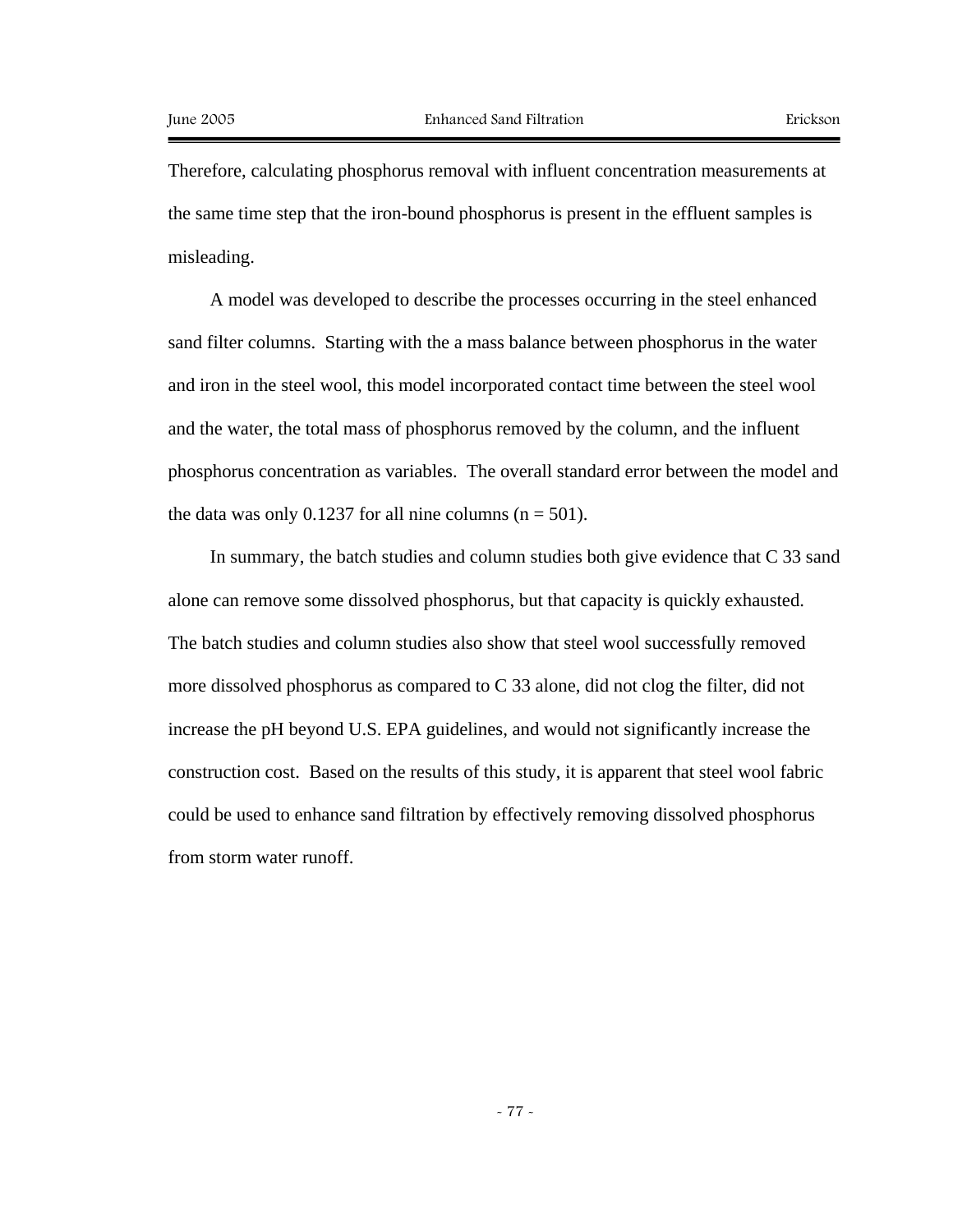## **REFERENCES**

- A.P.H.A., A.W.W.A., and W.E.F., 1998. *4500-P Phosphorus*, in *Standard Methods for the Examination of Water and Wastewater*. Lenore S. Clesceri, Arnold E. Greenberg, and Andrew D. Eaton, Editors.: Washington D.C. p. 4-139 through 4- 155.
- Aldridge, K.T. and G.G. Ganf. 2003. *Modification of Sediment Redox Potential by Three Contrasting Macrophytes: Implications for Phosphorus Adsorption/Desorption.* Marine & Freshwater Research, **54** (1): p. 87.
- Anderson, D.L., R.L. Siegrist, and R.J. Otis. 1985. *Technology Assessment of Intermittent Sand Filters*: Municipal Environmental Research Laboratory, Office of Research and Development, U.S. EPA.
- Arias, C.A., H. Brix, and N.H. Johansen. 2003. *Phosphorus Removal from Municipal Wastewater in an Experimental Two-Stage Vertical Flow Constructed Wetland System Equipped with a Calcite Filter.* Water Science and Technology, **48** (5): p. 51-58.
- Arias, C.A., M. Del Bubba, and H. Brix. 2001. *Phosphorus Removal by Sands for Use as Media in Subsurface Flow Constructed Reed Beds.* Water Research, **35** (5): p. 1159-1168.
- Baker, M.J., D.W. Blowes, and C.J. Ptacek. 1997. *Phosphorus Adsorption and Precipitation in a Permeable Reactive Wall: Application for Wastewater Disposal Systems.* Land Contamination & Reclamation, **5** (3): p. 189-193.
- Baker, M.J., D.W. Blowes, and C.J. Ptacek. 1998. *Laboratory Development of Permeable Reactive Mixtures for the Removal of Phosphorus from Onsite Wastewater Disposal Systems.* Environmental Science and Technology, **32** (15): p. 2308- 2316.
- Benjamin, M.M. 2002. *Water Chemistry*. Mcgraw-Hill Series in Water Resources and Environmental Engineering;: McGraw-Hill.
- Brezonik, P.L. and T.H. Stadelmann. 2002. *Analysis and Predictive Models of Stormwater Runoff Volumes, Loads, and Pollutant Concentration from Watersheds in the Twin Cities Metropolitan Area, Minnesota, USA.* Water Research, **36**: p. 1743-1757.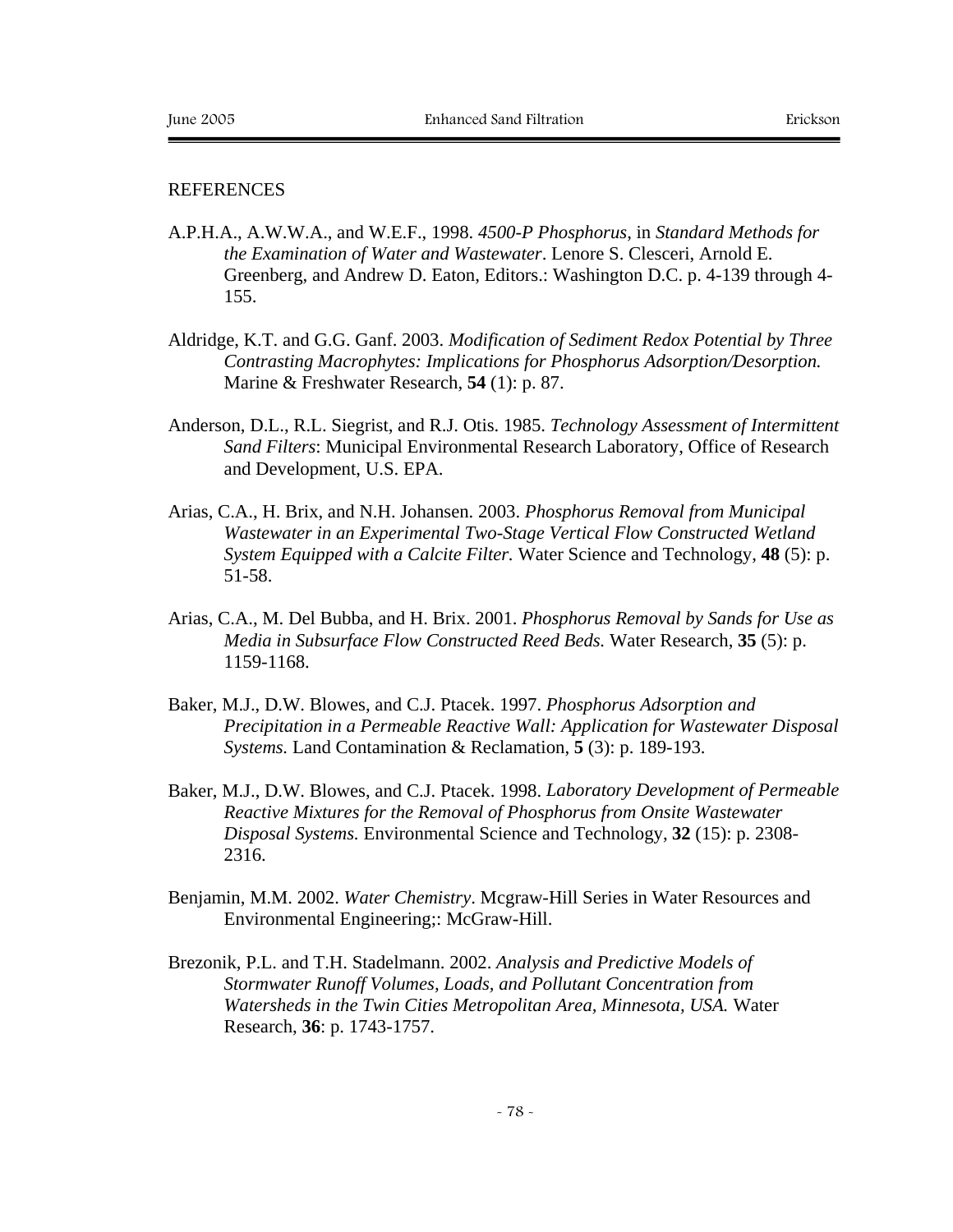- Brix, H., C.A. Arias, and M. del Bubba. 2001. *Media Selection for Sustainable Phosphorus Removal in Subsurface Flow Constructed Wetlands.* Water science and technology, **44** (Part 11/12): p. 47.
- Brown, T.*, et al.* 2003. *Maryland Chesapeake and Atlantic Coastal Bays Critical Area 10% Rule Guidance Manual*. Ellicott City, Maryland: Center for Watershed Protection. Appendix A-G.
- Caraco, N.F., J.J. Cole, and G.E. Likens. 1993. *Sulfate Control of Phosphorus Availability in Lakes: A Test and Re-Evaluation of Hasler and Einsele'S Model.* Hydrobiologia, **253** (1-3): p. 275.
- Claytor, R.A. and T.R. Schueler. 1996. *Design of Stormwater Filtering Systems*: Chesapeake Research Consortium and U.S. EPA.
- Erickson, A.J., P.T. Weiss, and J.S. Gulliver. 2005a. *Enhanced Sand Filtration for Storm Water Phosphorus Removal.*
- Erickson, A.J., P.T. Weiss, and J.S. Gulliver. 2005b. *Phosphorus Capacity of Enhanced Sand for Storm Water Filtration.*
- Galli, J. 1990. *Peat-Sand Filters: A Proposed Stormwater Management Practice for Urbanized Areas*. Washington, D.C.: Metropolitan Washington Council of Governments.
- Gustafsson, O. and P.M. Gschwend. 1997. *Aquatic Colloids Concepts, Definitions, and Current Challenges.* Limnology & Oceanography, **42** (3): p. 519-528.
- Harper, H.H. and J.L. Herr. 1993. *Treatment Efficiencies of Detention with Filtration Systems*. Final Report: St. John's River Watershed Management District.
- Herrera Environmental Consultants. 1995. *Lake Sammammish Phase 2 Restoration Project, Lake Park Storm Water Treatment Facility, Task 2: Bench Scale Test Results*. Memorandum to the city of Bellevue (Washington).
- Jenkins, D., J.F. Ferguson, and A.B. Menar. 1971. *Chemical Processes for Phosphate Removal.* Water Research, **5**: p. 369-389.
- Kadlec, R.H. and R.L. Knight. 1996. *Treatment Wetlands*. Boca Raton: Lewis Publishers. 893 p.
- Kane, T. 2005. *1000 Square Meter Fabric and Granular Steel Wool Estimate*. Personal Communication.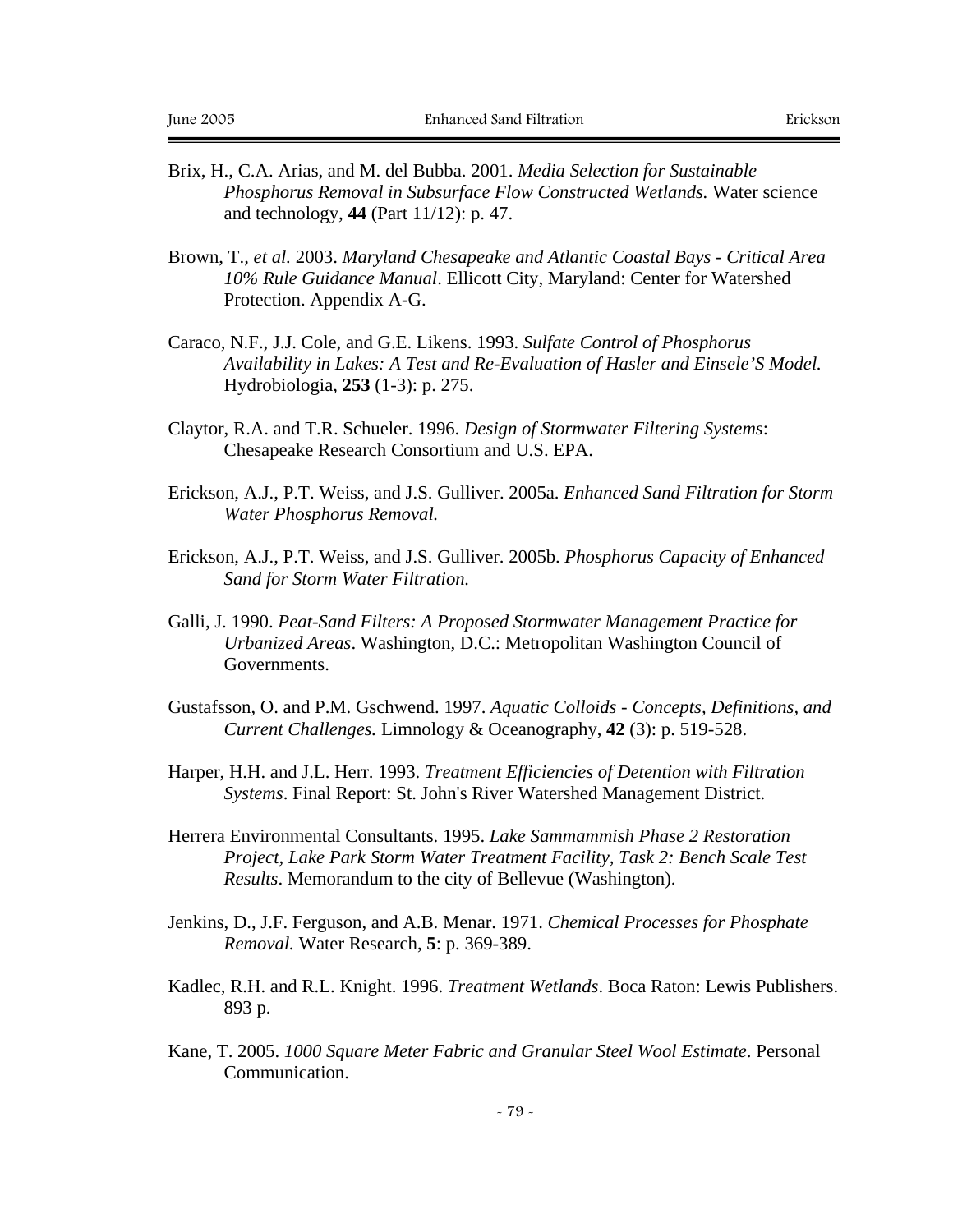- Koerselman, W., M.B.V. Kerkhoven, and J.T.A. Verhoeven. 1993. *Release of Inorganic N, P, and K in Peat Soils; Effect of Temperature, Water Chemistry and Water Level.* Biogeochemistry, **20**: p. 63-81.
- MN P.C.A. 2003a. *Minnesota Rule 7050.0222*. http://www.revisor.leg.state.mn.us/arule/7050/0222.html December 22, 2004
- MN P.C.A. 2003b. *Minnesota Rule 7050.0224*. http://www.revisor.leg.state.mn.us/arule/7050/0224.html December 22, 2004
- Morgan, S.C., J.A. Tank, and R.L. Voigt Jr. 1998. *Project Report No. 427: Hydraulic Stability of Cable Tied Concrete Block Revetment System During Overtopping Flow*. Project Report No. 427. Minneapolis, MN: St. Anthony Falls Lab. 21.
- O'Leary, J. 2003. *Potential Causes of Clogging and Remedies to the Lakemont South Filter*. 5.
- Patrick, W.H., Jr. and R.A. Khalid. 1974. *Phosphate Release and Sorption by Soils and Sediments: Effect of Aerobic and Anaerobic Conditions.* Science, **186** (4158): p. 53-55.
- Reddy, K.R. and E.M. D'Angelo, 1994. *Soil Processess Regulating Water Quality in Wetlands*, in *Global Wetlands : Old World and New*. William J. Mitsch, Editor Elsevier: New York: Amsterdam. p. 309-324.
- Reynolds, C.S. and P.S. Davies. 2001. *Sources and Bioavailability of Phosphorus Fractions in Freshwaters: A British Perspective.* Biological Reviews, **76** (1): p. 27-64.
- RFA Methodology, 1986. *Total Phosphorus A303-S050*.
- Schindler, D.W. 1977. *Evolution of Phosphorus Limitation in Lakes: Natural Mechanisms Compensate for Deficiencies of Nitrogen and Carbon in Eutrophied Lakes.* Science, **195** (4275): p. 260-262.
- Stewart, B. 1992. *Final Report: Compost Storm Water Treatment System*: W&H Pacific.
- Stumm, W. and J.J. Morgan. 1981. *Aquatic Chemistry : An Introduction Emphasizing Chemical Equilibria in Natural Waters*. [2d ] ed. New York: Wiley. xiv, 780 p.
- U.S. EPA., 1999. *Preliminary Data Summary of Urban Storm Water Best Management Practices*, in *Epa-821-R-99-012*.